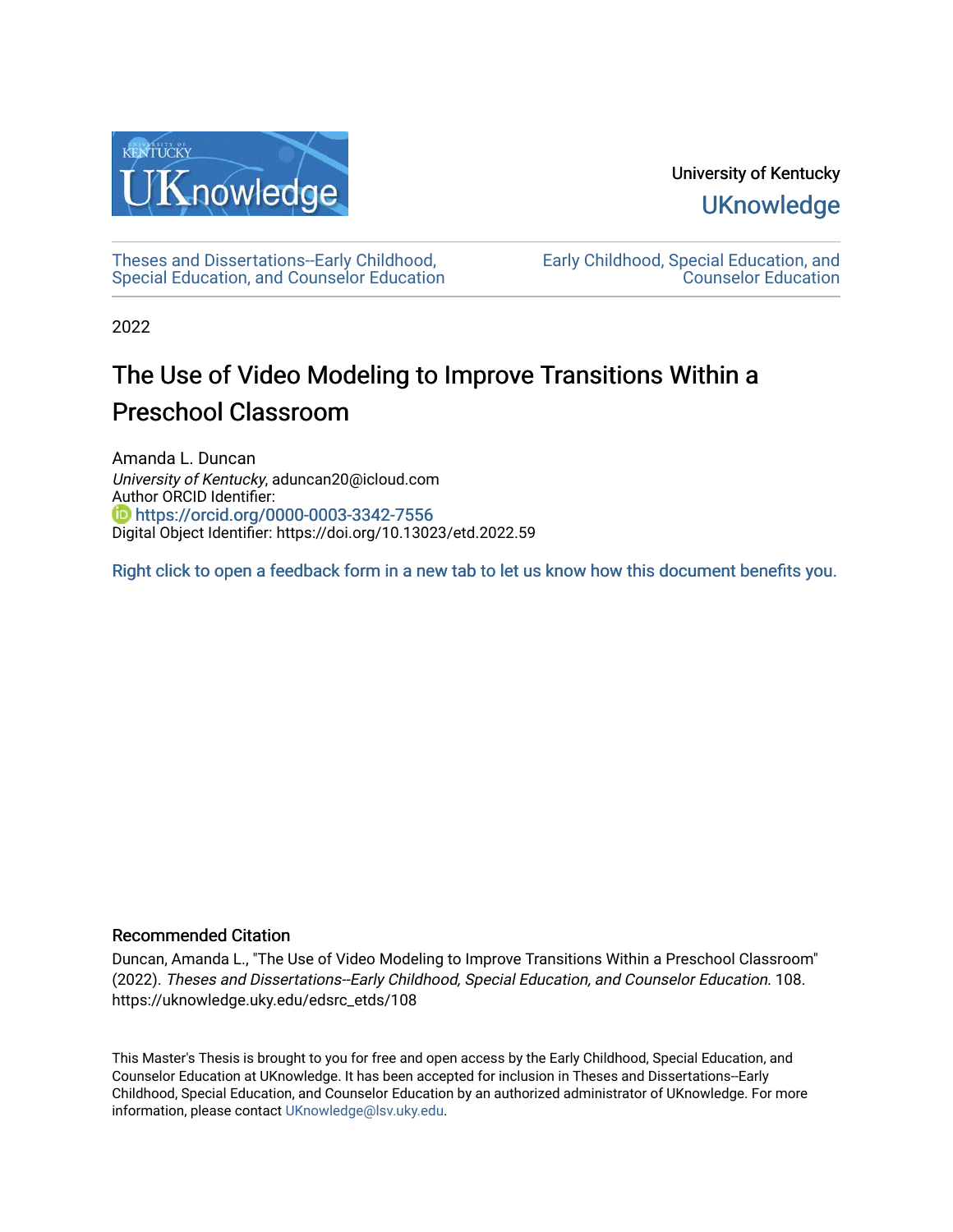## STUDENT AGREEMENT:

I represent that my thesis or dissertation and abstract are my original work. Proper attribution has been given to all outside sources. I understand that I am solely responsible for obtaining any needed copyright permissions. I have obtained needed written permission statement(s) from the owner(s) of each third-party copyrighted matter to be included in my work, allowing electronic distribution (if such use is not permitted by the fair use doctrine) which will be submitted to UKnowledge as Additional File.

I hereby grant to The University of Kentucky and its agents the irrevocable, non-exclusive, and royalty-free license to archive and make accessible my work in whole or in part in all forms of media, now or hereafter known. I agree that the document mentioned above may be made available immediately for worldwide access unless an embargo applies.

I retain all other ownership rights to the copyright of my work. I also retain the right to use in future works (such as articles or books) all or part of my work. I understand that I am free to register the copyright to my work.

## REVIEW, APPROVAL AND ACCEPTANCE

The document mentioned above has been reviewed and accepted by the student's advisor, on behalf of the advisory committee, and by the Director of Graduate Studies (DGS), on behalf of the program; we verify that this is the final, approved version of the student's thesis including all changes required by the advisory committee. The undersigned agree to abide by the statements above.

> Amanda L. Duncan, Student Dr. Collin Shepley, Major Professor Dr. Melinda Ault, Director of Graduate Studies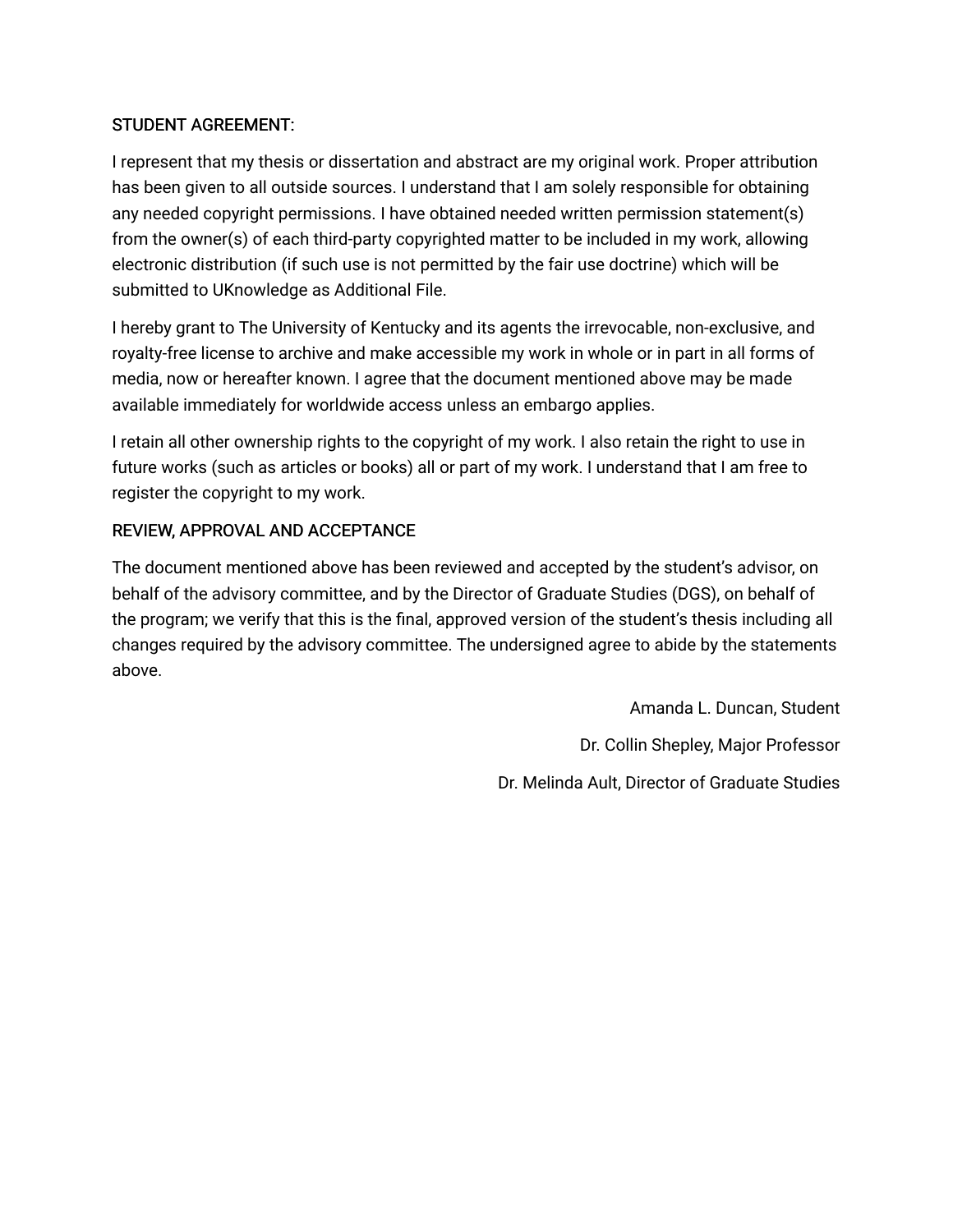## THE USE OF VIDEO MODELING TO IMPROVE TRANSITIONS WITHIN A PRESCHOOL CLASSROOM

THESIS

A thesis submitted in partial fulfillment of the Requirements for the degree of Master of Science in the College of Education at the University of Kentucky

By

Amanda L. Duncan

Lexington, Kentucky

Director: Dr. Collin Shepley, Assistant Professor of Interdisciplinary Early Childhood

Education

Lexington, Kentucky

2022

Copyright © Amanda L. Duncan 2022 https://orcid.org/0000-0003-3342-7556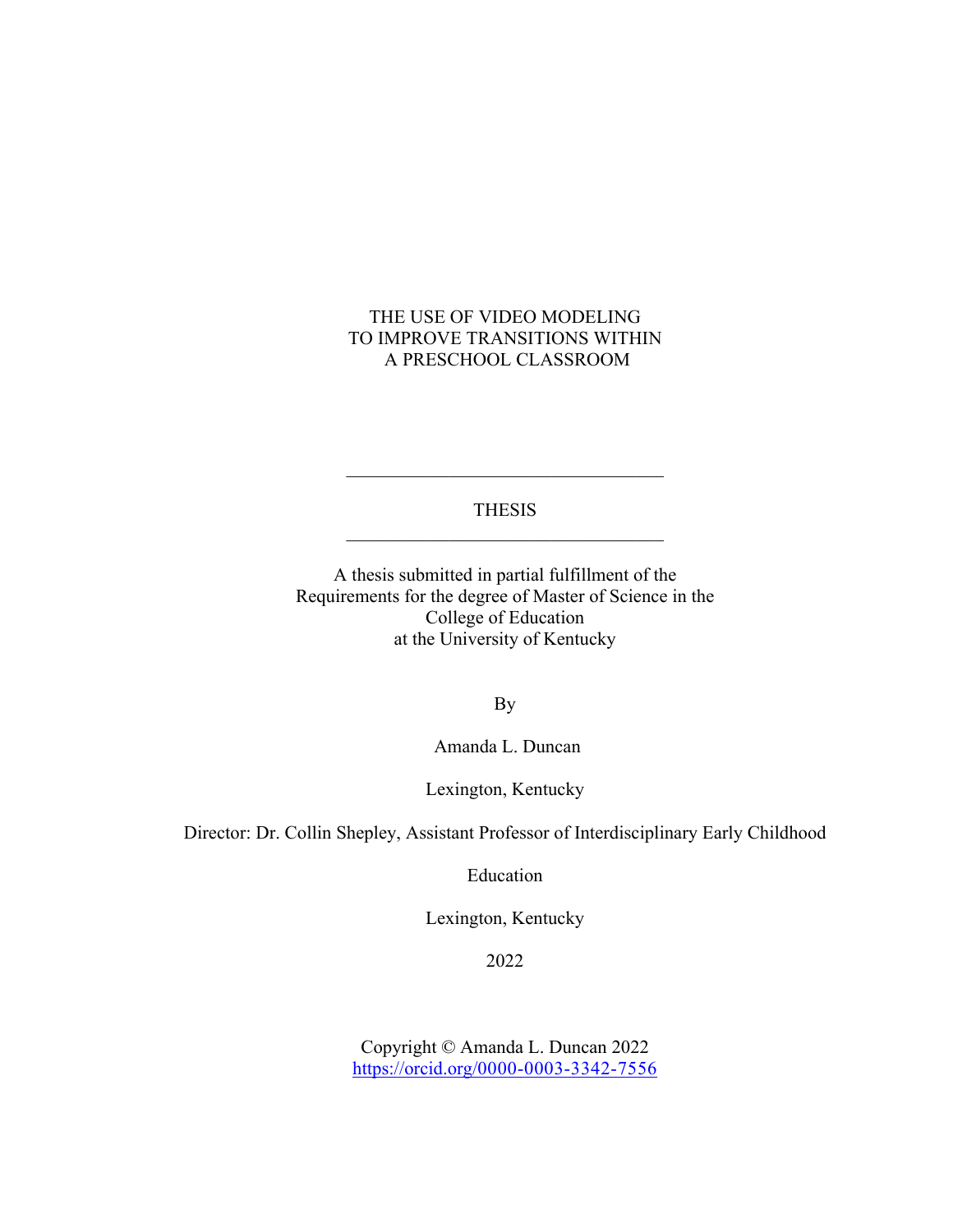#### ABSTRACT OF THESIS

#### THE USE OF VIDEO MODELING TO IMPROVE TRANSITIONS WITHIN A PRESCHOOL CLASSROOM

Video modeling is a widely accepted and utilized intervention for students with autism spectrum disorder (ASD). A multiple probe design across participants was utilized to evaluate the effectiveness of using video modeling to decrease transition duration within a preschool classroom. Participants were between the ages of 3-5 and students within an interdisciplinary public preschool classroom in a rural county. All sessions were conducted in the student's classroom during their typical routine and the intervention was implemented by their classroom teacher. Preliminary results indicate that video modeling is an effective intervention for reducing the duration of transitioning.

KEYWORDS: video modeling, transitions, preschool, classroom, transitioning behavior

Amanda L. Duncan

\_\_\_\_\_\_\_\_03/24/22\_\_\_\_\_\_

Date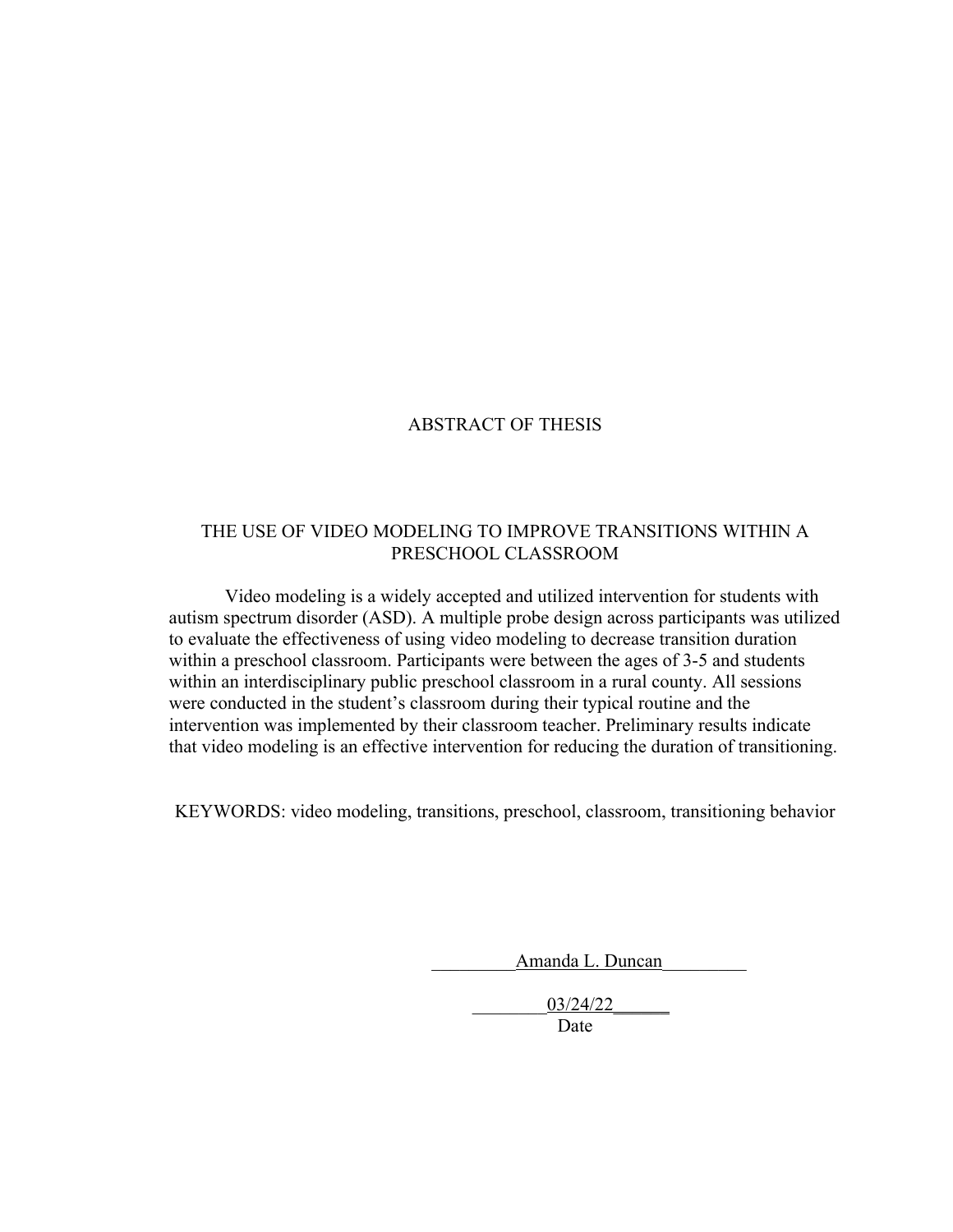### THE USE OF VIDEO MODELING TO IMPROVE TRANSITIONS WITHIN A PRESCHOOL CLASSROOM

By Amanda L. Duncan

> Dr. Collin Shepley Director of Thesis

 Dr. Melinda Ault Director of Graduate Studies

04/18/2022

Date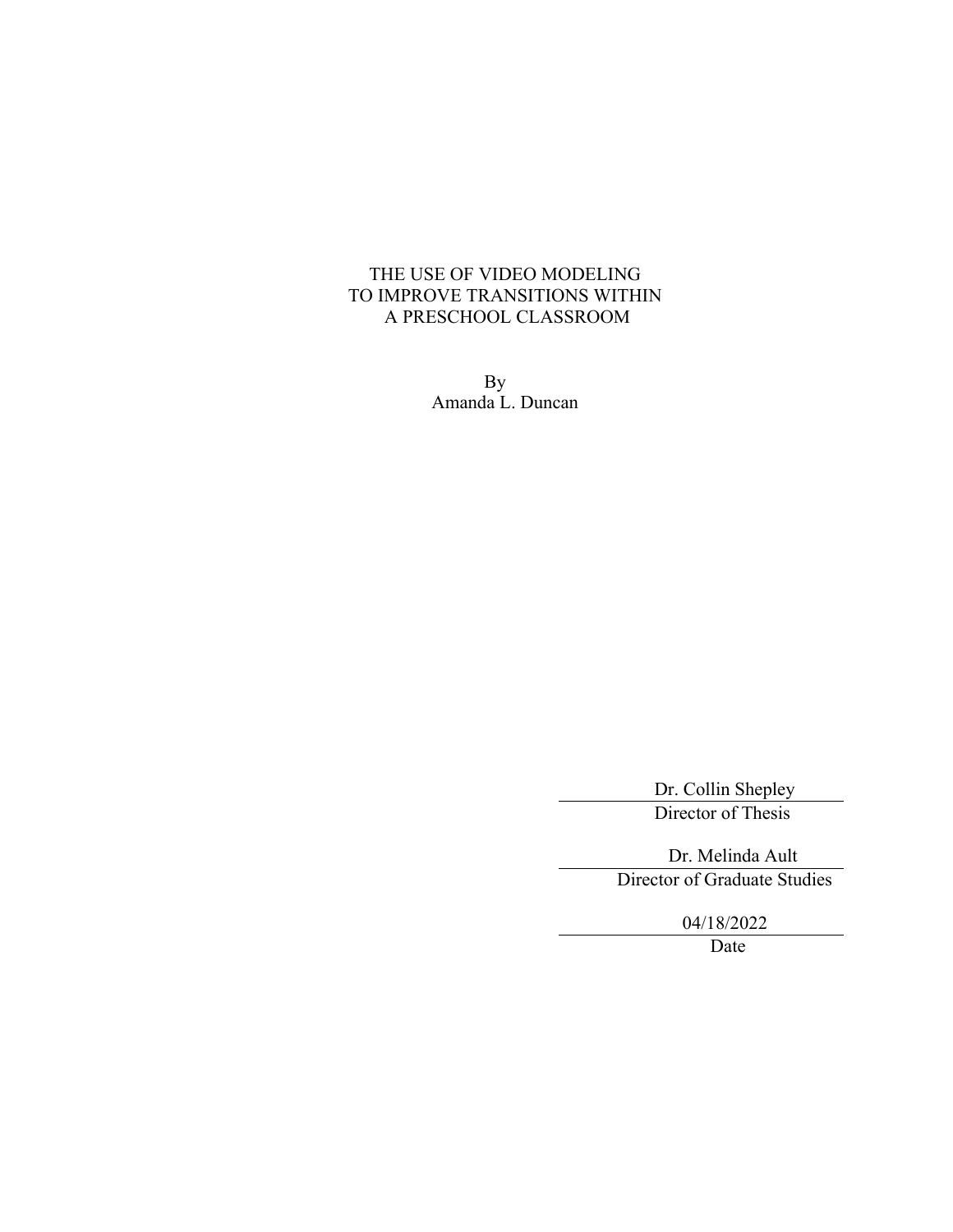## DEDICATION

To my children, Cora, and Hudson may you always follow your dreams.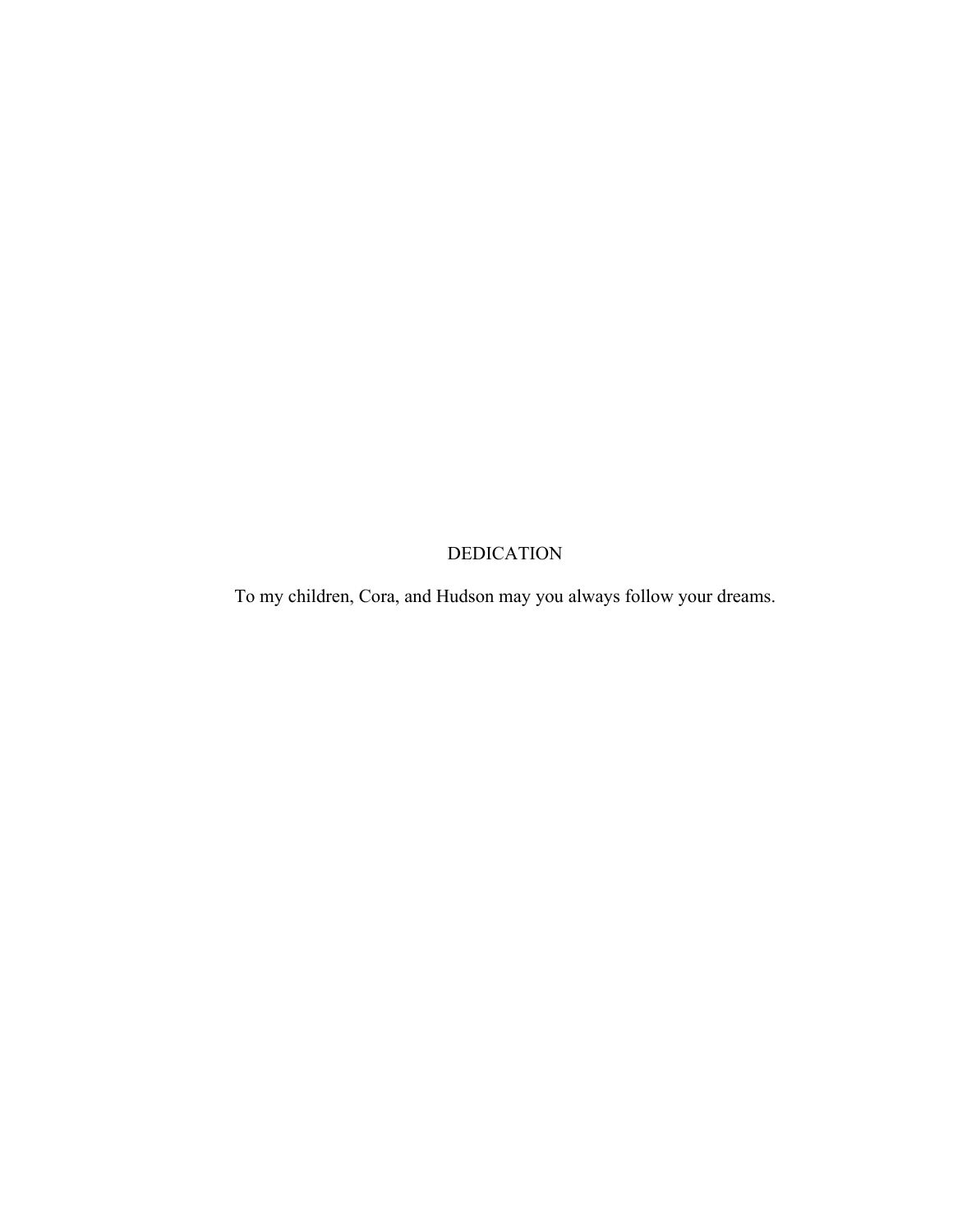#### ACKNOWLEDGEMENTS

The time and dedication of the classroom teacher and staff was incredible. I cannot thank them enough for welcoming me into their classroom and allowing me to work with their students. To the participants, I am truly honored to get to know you and watch you grow. Thank you to my committee chair, you have been an incredible resource and your guidance has been invaluable. To my husband, your unconditional love and support means the world to me.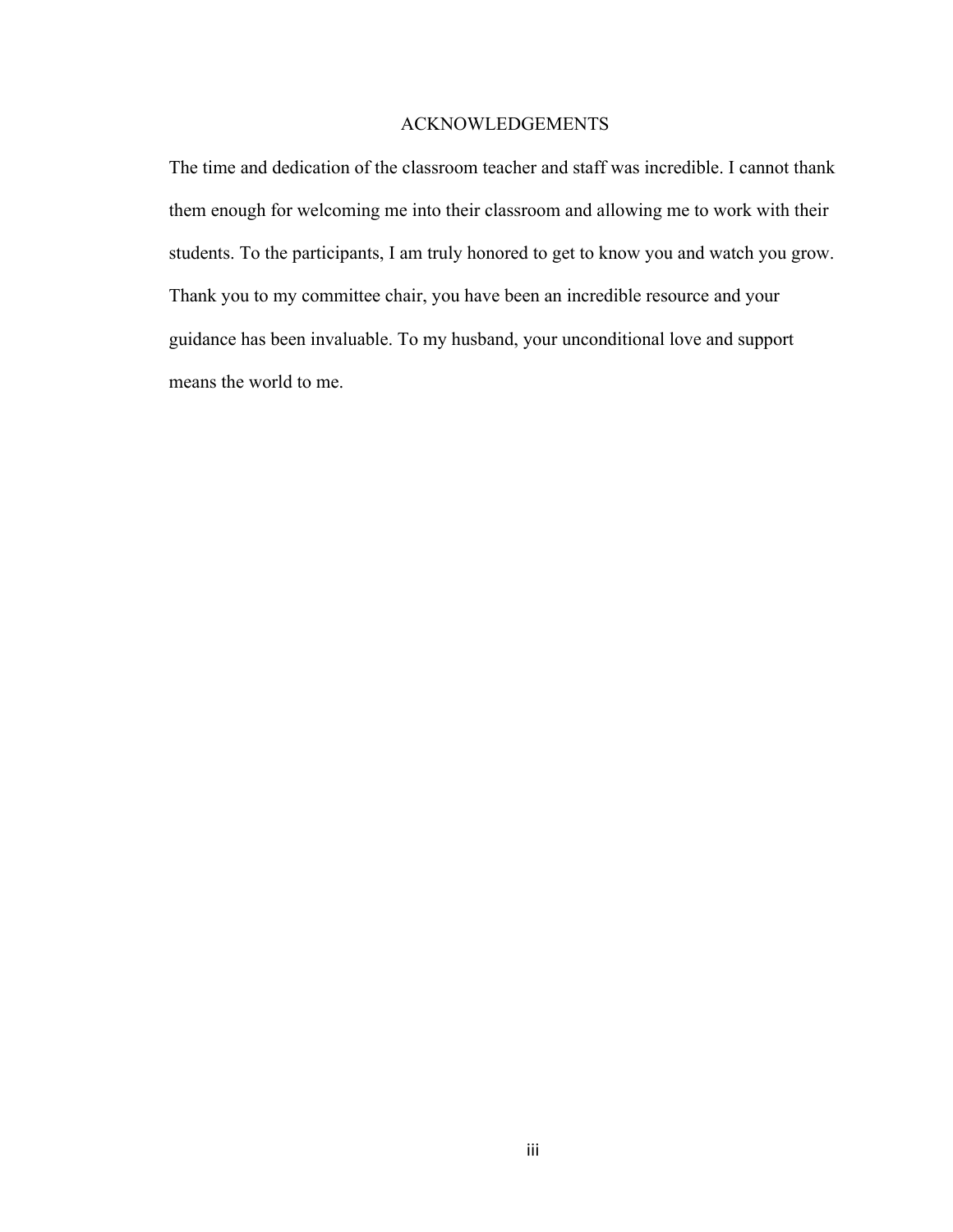## Table of Contents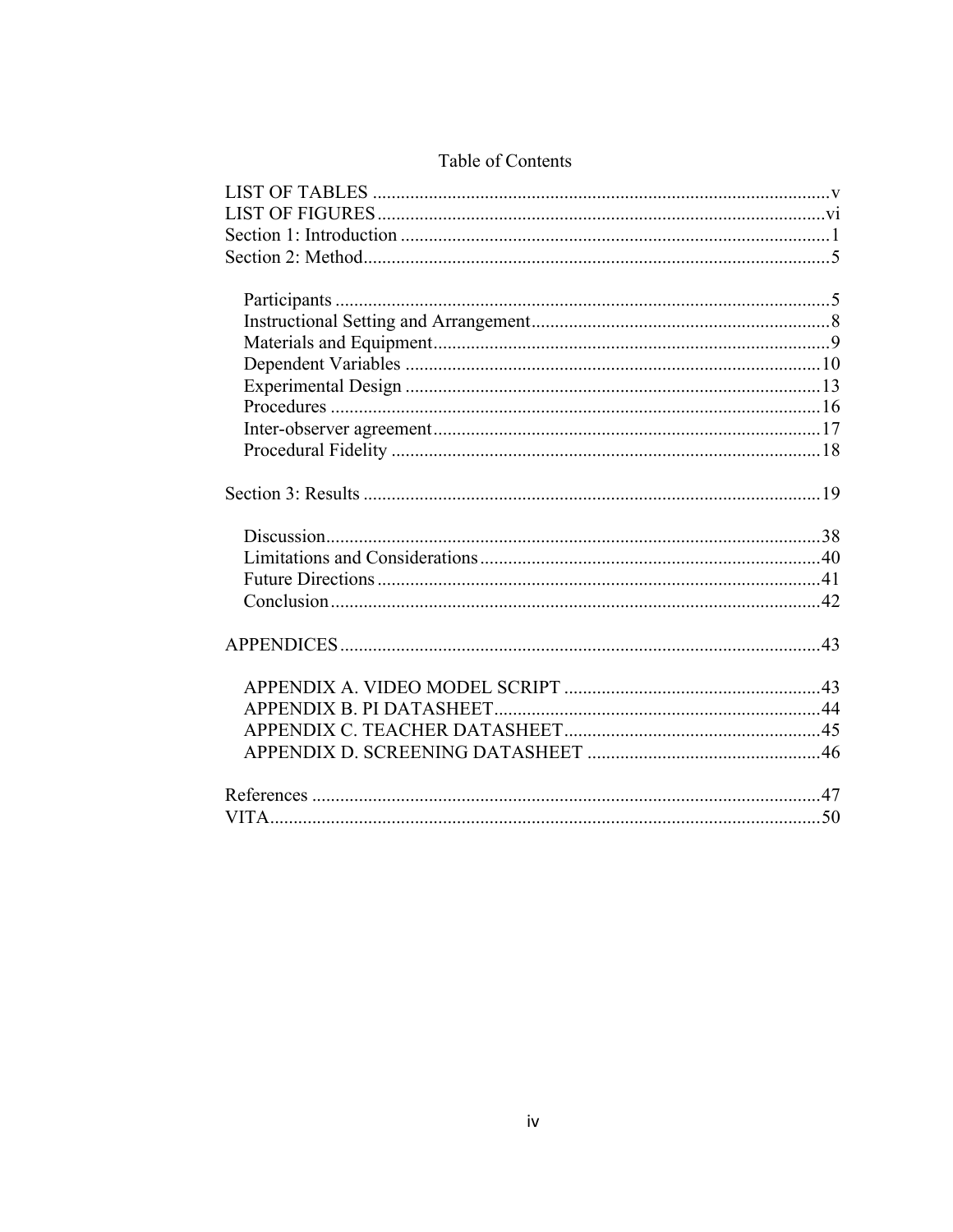## **LIST OF TABLES**

| Table 1 Interobserver Agreement Information for Duration of Transitions20 |  |
|---------------------------------------------------------------------------|--|
|                                                                           |  |
|                                                                           |  |
|                                                                           |  |
|                                                                           |  |
|                                                                           |  |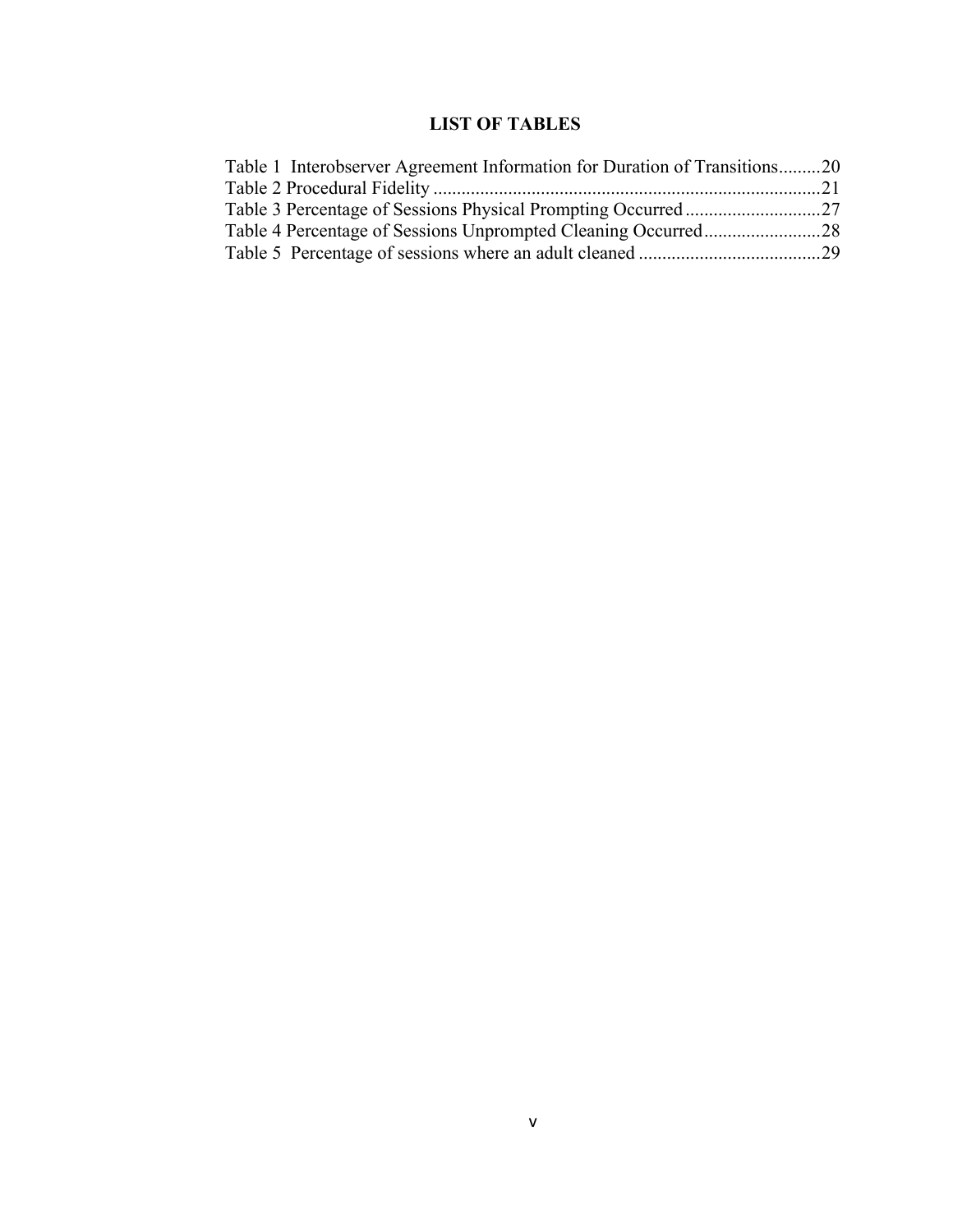## **LIST OF FIGURES**

| Figure 4 Duration of intervention plus duration of transition in the art center33  |  |
|------------------------------------------------------------------------------------|--|
| Figure 5 Duration of intervention plus duration of transition in the math center34 |  |
|                                                                                    |  |
| Figure 7 Frequency of verbal Prompting in the Math Center 36                       |  |
|                                                                                    |  |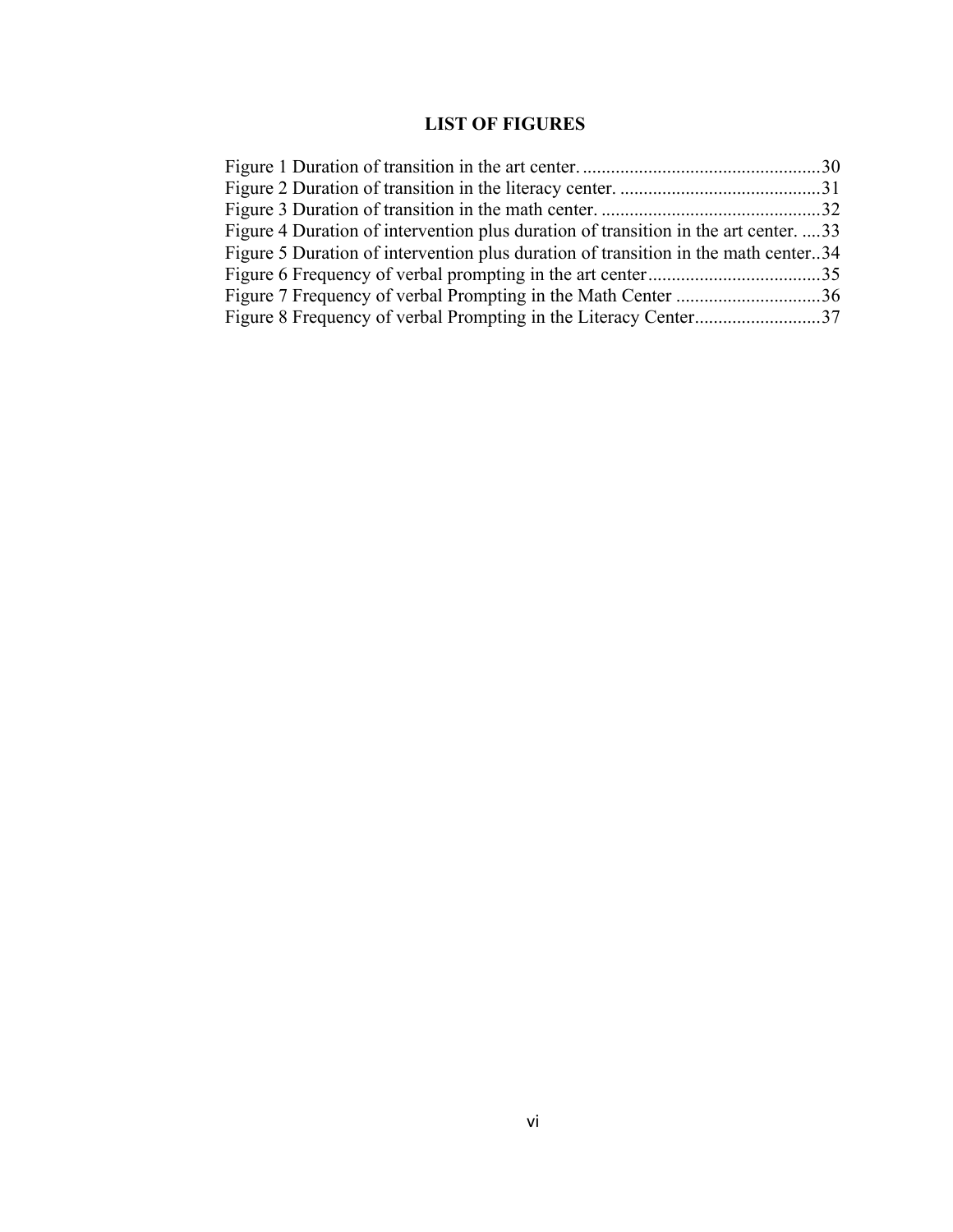#### **Section 1: Introduction**

In many cases, a child's first exposure to classroom transitions occurs when they attend preschool. Banerjee and Horn (2013) defined a classroom transition as "a teacher initiated movement from one ongoing classroom activity to another resulting in a change in the activity during a daily routine" (p. 3). Within a typical school day, children transition 15-20 times (e.g., from center to center, whole group to small group, bus to the classroom, classroom to recess, etc.) which collectively consumes 70 min of instructional time per day (Banerjee & Horn, 2013; Fisher et al., 1980). Prior to preschool, many children lack experience transitioning between activities quickly and efficiently as they are typically in a home setting where transitions do not necessarily need to be done in a timely fashion. Most children learn to adapt to daily classroom transitions with time and exposure, while some may need additional supports. In some cases, behavioral issues such as refusal, and aggressiveness (e.g., slapping, punching, kicking), increased anxiety, and distress (e.g., crying, screaming), may result from the onset of a transition (Banerjee & Horn 2013; Cihak et al., 2010). These behaviors cause a ripple effect in the classroom, causing distress from peers, increase stress of teachers, and the duration of the transitions to be extended for the entire class. Given that more instructional time is linked to higher levels of achievement (Fisher et al., 1980), it is essential that the duration of these transitions remains minimal so that children have more opportunities to access quality instruction.

In an inclusive preschool classroom, it is customary for 30% of the daily activities to include free-choice center activities (e.g., dramatic play center, science center, art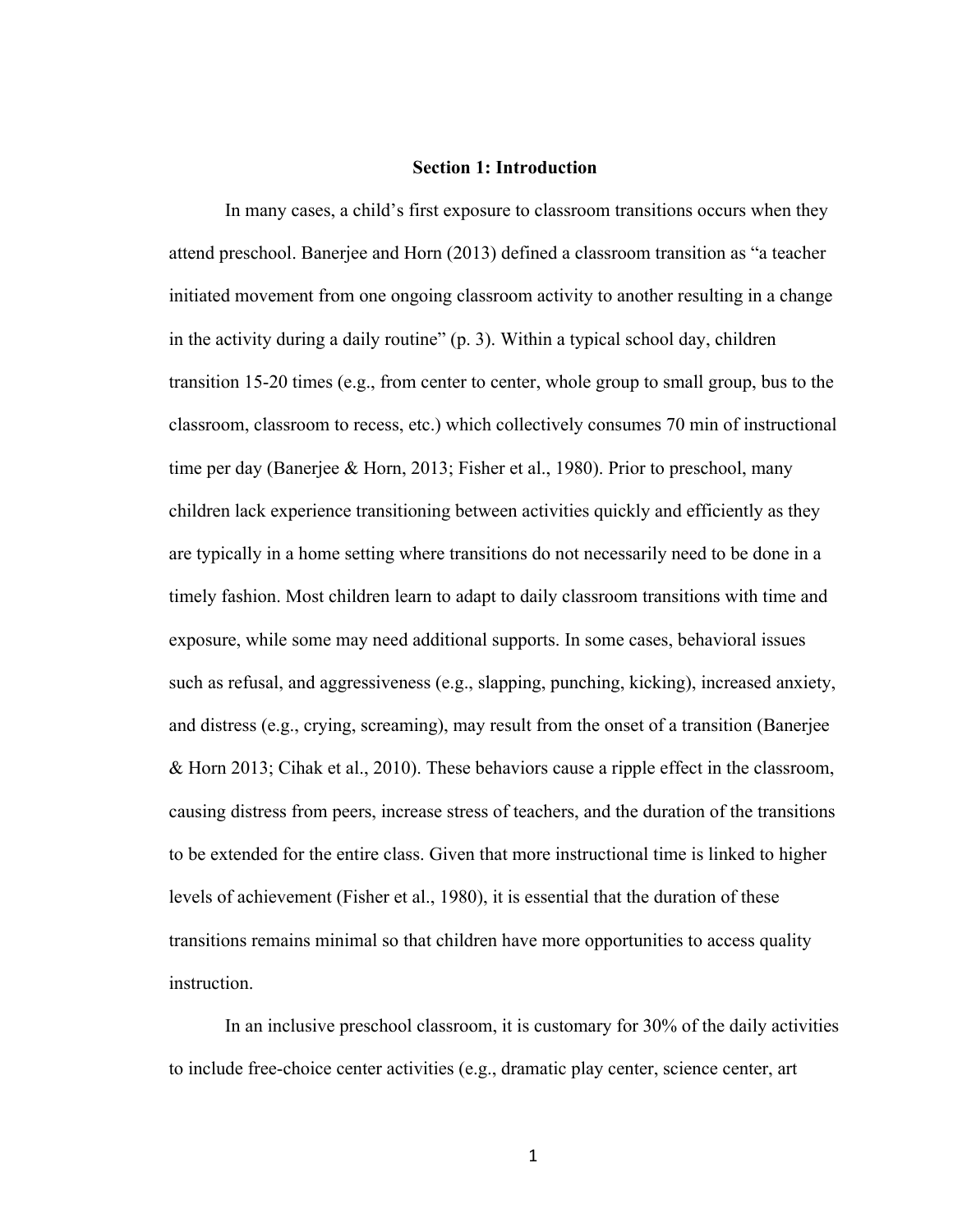center Whorrall & Cabell 2015). These centers serve an important purpose in early childhood, as free play is a vital component of language development, cognitive development, social development (Weisman 2013), development of mathematical skills (Karaman & Ivrendi 2015), and abstract thought (Bodrova & Leong 2005). Since the onset of COVID-19 pandemic, many districts have adapted free-choice centers to allow for materials to be cleaned between use to limit children's exposure to other individuals. Given these new considerations, center time is more structured for many classrooms. This may look like a predetermined group of children rotating together to each center and engaging in the materials at that station freely for a set duration. When the allotted time has elapsed, the materials they were playing with get removed or sanitized, they rotate to the next center, and new clean materials are provided for each group. Given this adaptation, teachers are adding four to six structured transitions a day which take the place of free-choice centers.

Given the additional transitions in preschool classrooms as a result of COVID-19 mitigation measures, and the negative ripple effects that transitions bring about in the classroom, teachers may need to put in place additional supports to facilitate these additional transitions. One support that may be effective and feasible, is video modeling. Video modeling is a widely researched intervention for preschool students with disabilities to complete chained tasks (Shrestha et al., 2013), increase social communication (Cardon et al., 2019), and learn complex play behaviors (Cardon et al., 2019; D'Ateno et al., 2003; Shrestha et al., 2013). Specifically for children with autism spectrum disorder (ASD) video modeling has been identified as an evidence-based practice (Hall et. al, 2013 pp. 239). Video modeling involves a target individual watching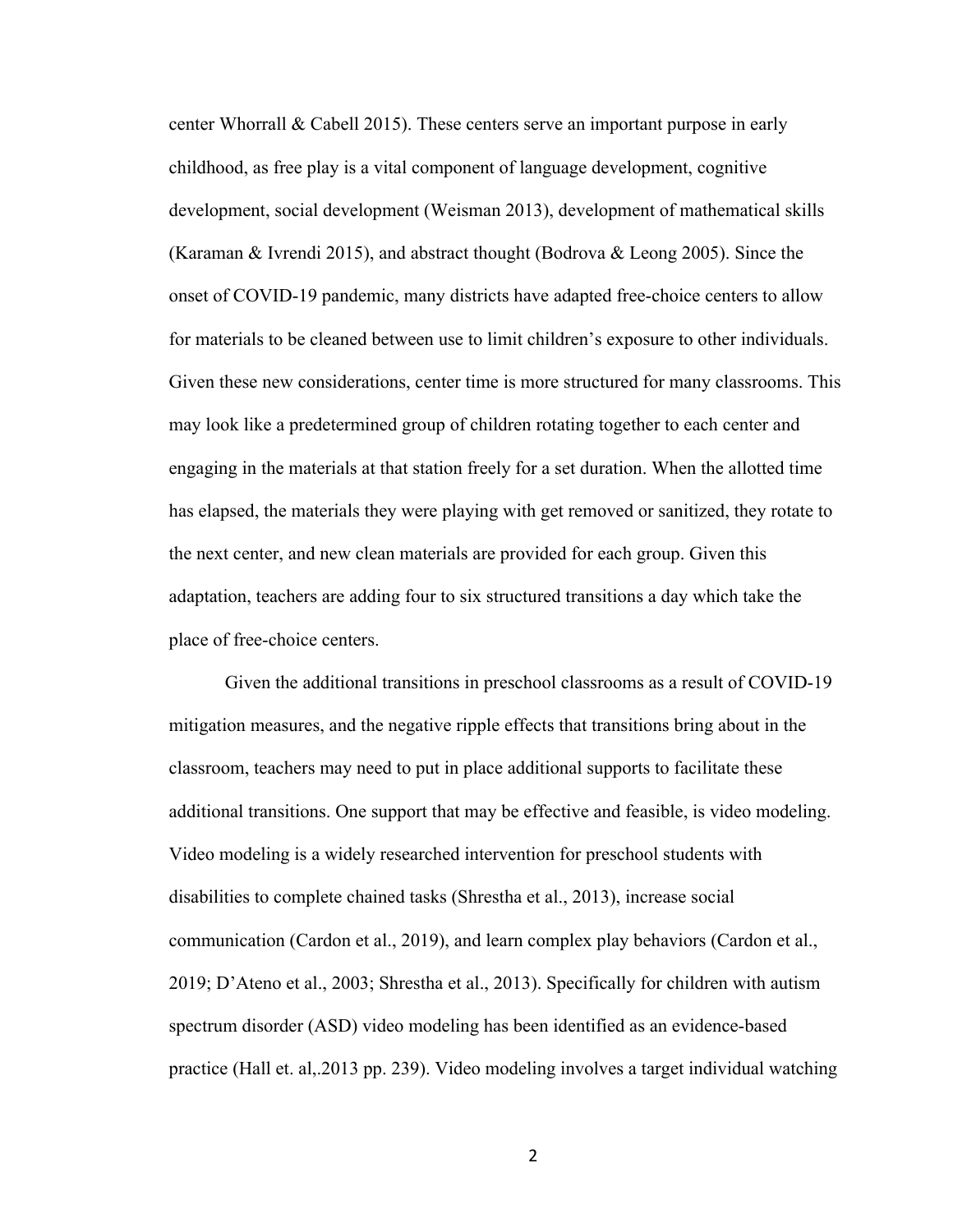a video of a behavior and then having the opportunity to perform the behavior depicted in the video (Cihak et al., 2010). In today's world with the accessibility and abundance of technology, video models can be made and viewed on the same device (e.g., smart phone, tablet). As such, video supports are a mobile option that can travel wherever needed (Carnahan et al., 2012; Cihak et el., 2010; Hall et al., 2018).

Video modeling has also been used to aide in transitions for students with disabilities. Schreibman (2000) used video priming (e.g., previewing a future event so the event becomes more predictable) to aide in reducing disruptive behavior with preschoolaged children with ASD when transitioning to stores in the community. In this study, the participant's parents implemented the intervention (video modeling) right before they began their transition into the community. This study was effective in reducing problem behaviors during transitions for all participants and reductions maintained after the intervention was removed. Cihak and colleagues (2010) conducted a study in which video modeling was used in a package intervention with a system of least prompts (SLP) to determine if elementary students could transition with more independence within a school setting. The results of their study indicated that the intervention package was successful and resulted in more independent transitions among all four participants than when the system of least prompts was provided without a video support. Despite the successes in the previously mentioned studies, there has been limited research in this area with preschool population, in particular for preschool populations who do not have ASD. Given that (a) transitions were already a major part of preschool classrooms prior to COVID-19, (b) difficulties in teachers' facilitating transitions can cause a negative ripple effect throughout a classroom, (c) the increase in transitions as part of classroom routines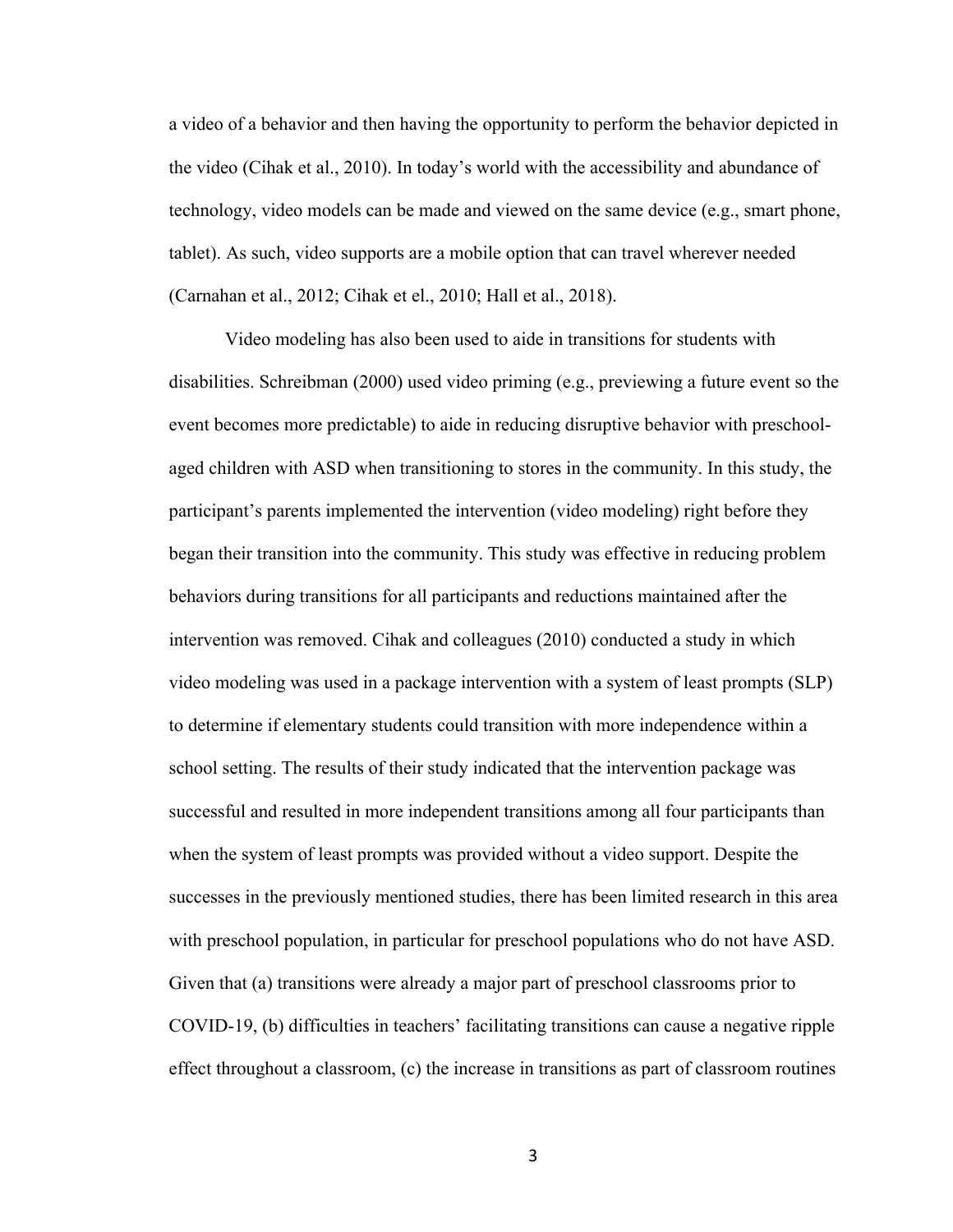due to COVID-19, (d) the feasibility and accessibility of video modeling to potentially serve as a support for teachers to facilitate these additional transitions, and (e) the limited research done in this area with preschool populations, I perceive that research examining video supports for preschool aged-populations to facilitate efficient transition behaviors is warranted.

The purpose of the present study was to assess whether video modeling can reduce the duration of children's transitions within an inclusive preschool classroom. To my knowledge, there has been no published study to address these specific variables with this population. Given that video modeling is already an evidence-based practice for children with ASD (Hall et al., 2013), this study will extend the current literature to include preschool aged neurotypical children and children with diagnoses other than ASD. As previously discussed, many preschool children struggle with transitions, not just those with ASD, and it is essential to assess whether this intervention is effective for children from other populations. In addition, by targeting free choice centers, this study could be replicated in a variety of different preschool settings as centers are a component of nearly every publicly funded preschool program. The primary research question guiding this study was: Does video modeling reduce the duration of preschooler's transition time during structured center rotations? The secondary research question was: What are the collateral effects of video modeling to promote transitions on related teacher and child behaviors?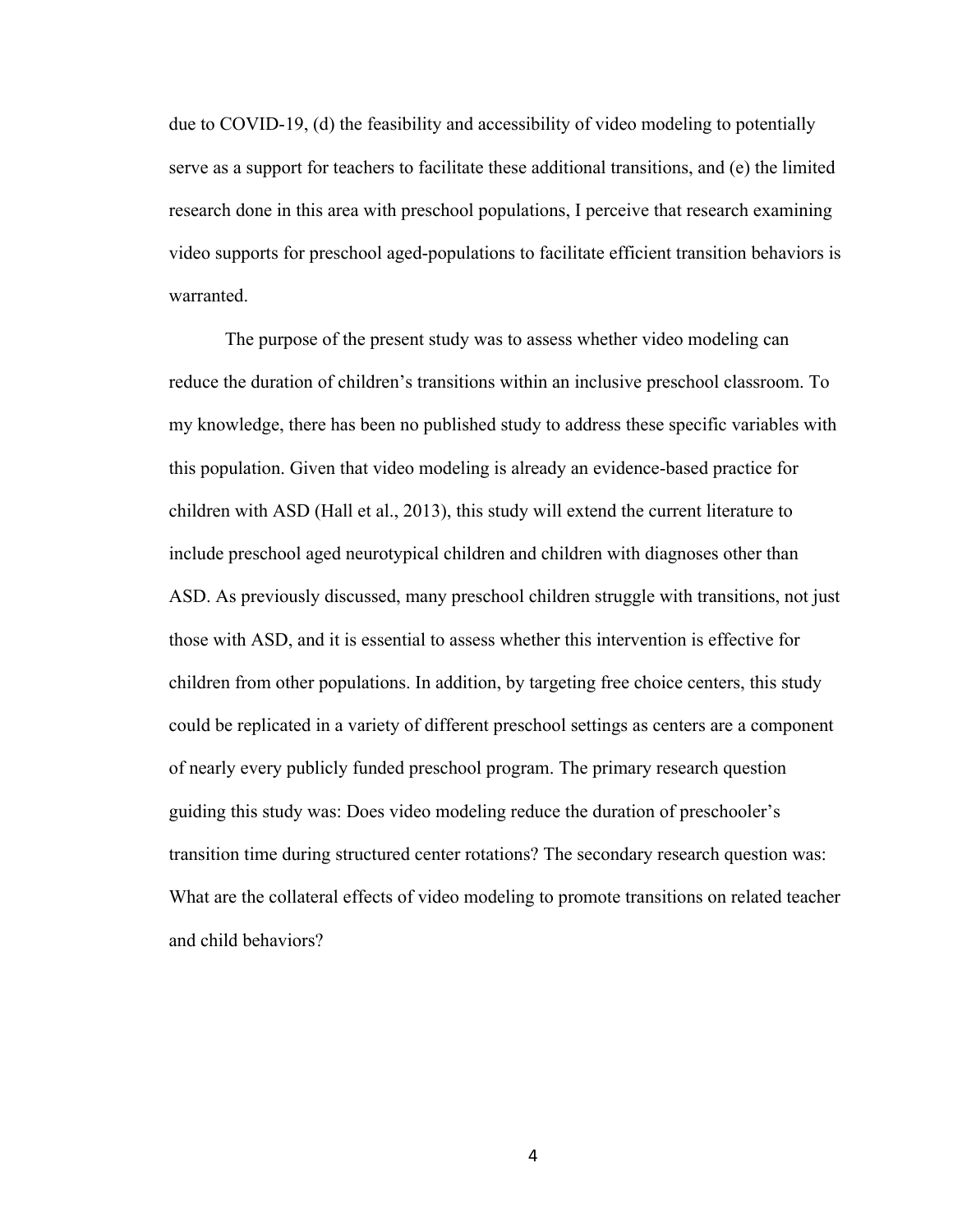#### **Section 2: Method**

#### **Participants**

**Students.** Four pre-school age participants were selected based on teacher rankings of students that had the most intensive needs surrounding transitions during center rotations. The teacher ranked students from those needing the least assistance in transitioning during center rotations to those needing the most assistance. From that list, the top four students who needed the most assistance and who met the following inclusion criteria were selected: (a) followed one step directions, (b) imitated a discrete behavior presented via a video model, (c) independently walked or moved throughout the classroom without physical assistance from adults, (d) transition duration was at least 10% above a model student's transition duration, (e) researchers obtained informed consent from parents/guardians for student to participate in the study, (f) student was present for 90% of school days for the current academic year (not including days missed due to required quarantine), and  $(g)$  between the ages of 3-6 years. To screen for a participant's ability to imitate a video model, the PI showed five video models of durations less than 10 s depicting a child performing a simple motor movement (e.g., raising hands above head, touching toes, jumping). The principal investigator (PI) then told the child, told "your turn." This allowed the researcher to assess a child's ability to follow one step directions and imitate a video model. Participants were screened with five video models one time by the primary investigator. Finally, the PI observed children's ability to physically move from center to center without requiring physical assistance for mobility needs. If the participant met all other inclusion criteria and was able to imitate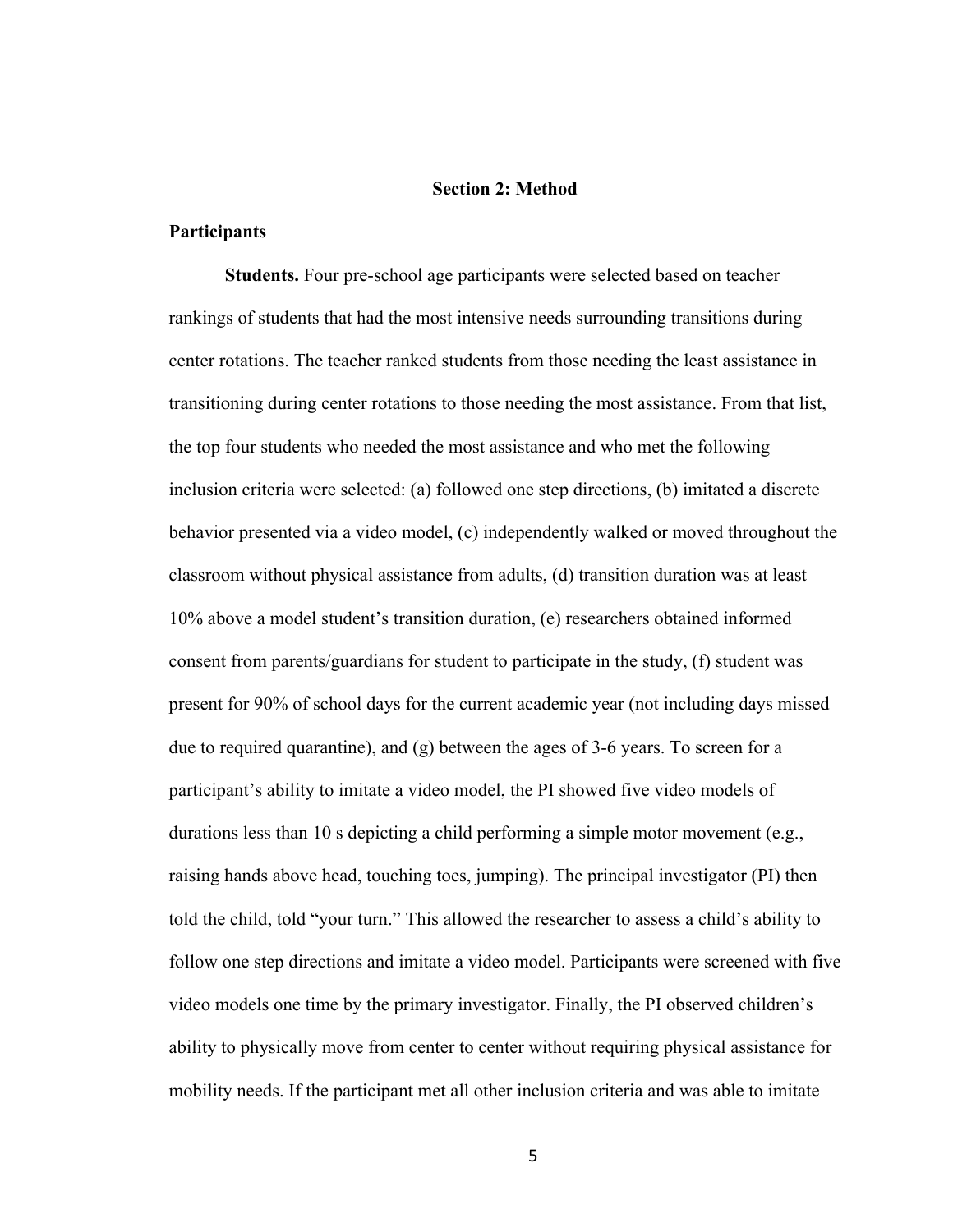four out of five video models and independently move between centers for three out of three transitions, they were included in the list of possible participants. A fifth student was recruited from the teacher ranking was in the middle of the rankings (i.e., not a student who needed the least assistance nor a person needing the most). This student was categorized as a "model" student and was utilized to indicate the average duration of transition for the class, as this was used as a reference point for the mastery criterion (discussed further in the Experimental Design section).

The first participant was a 5-year-old Kachin female named Sara. Sara immigrated to the United States from Myanmar six months prior to the start of the study. The primary language spoken at home was Jingpho qualifying Sara as an English language learner. This was Sara's first year in preschool. She qualified to attend public preschool with an income qualification and received no other therapies. Sara displayed age-appropriate social-emotional skills. Sara typically didn't initiate vocal speech with peers or adults but did play with peers without prompting.

The second participant was a 4-year-old White, Non-Hispanic English speaking, female named Adel. Adel was attending preschool for the first time under the classification of developmental delay. She received occupational therapy, speech therapy and special education services inside her interdisciplinary classroom. Adel was an extremely friendly child who greeted every adult who entered the classroom. However, Adel typically did not engage with peers in play or conversation without prompting.

The third participant was a 4-year-old Hispanic male named Joe. This was Joe's second year in public preschool. He was also an English language learner with the primary language spoken at home being Spanish. Joe qualified for public preschool under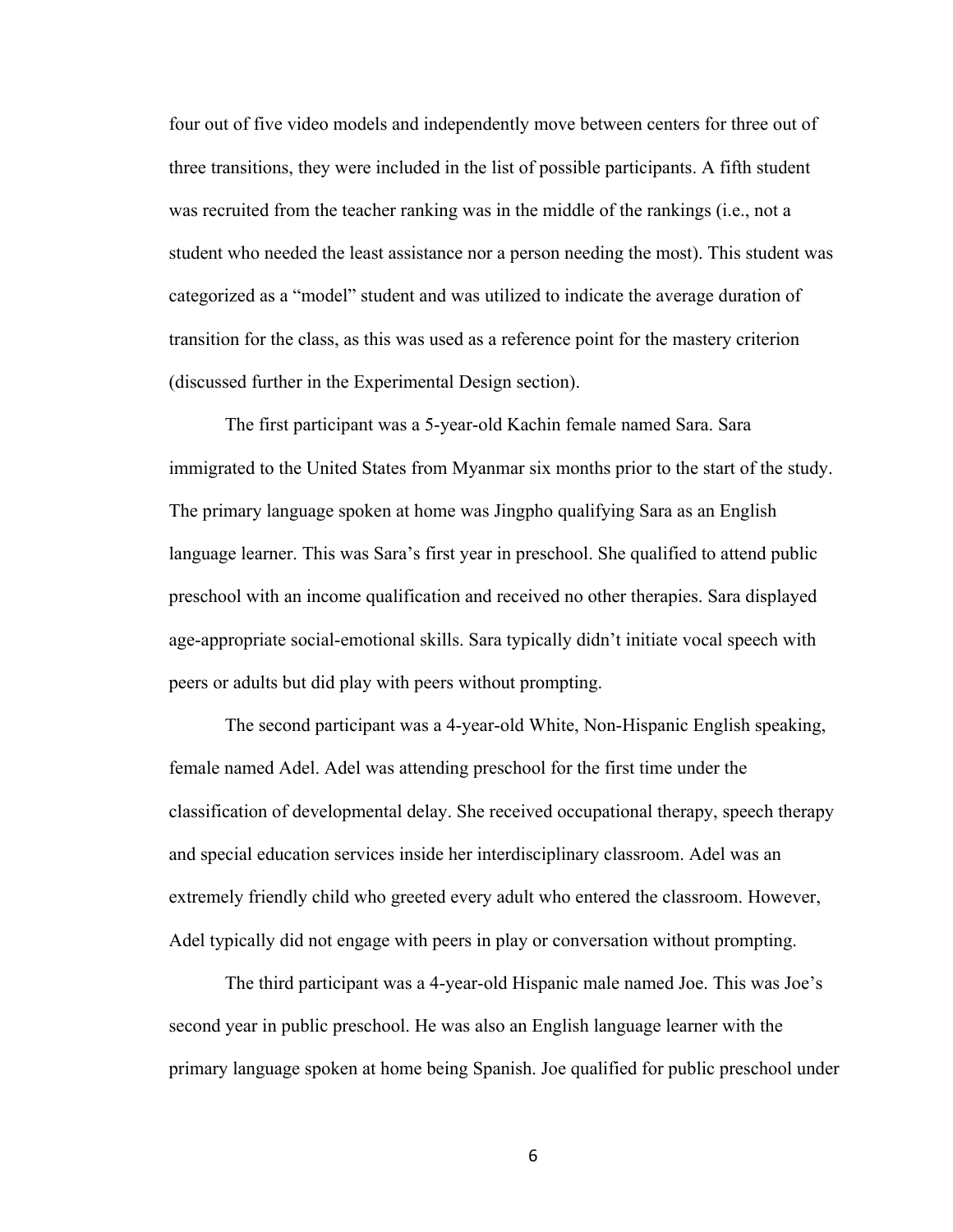the classification of a speech and language delay. He received speech and language therapy inside his interdisciplinary classroom. Joe often mimicked his peers and engaged in play with them on a regular basis without prompting. Joe often did not initiate conversations using vocal speech but instead used gestures to communicate his wants and needs.

The fourth participant's name was Jerry. Jerry was a three-year-old, English speaking, White, Non-Hispanic male. This was Jerry's first year in preschool. He qualified for preschool under the classification of a developmental delay. He received occupational therapy, speech therapy and special education services in his interdisciplinary classroom. Jerry typically played alone and did not initiate conversations using vocal speech but would play with peers if prompted. Jerry enjoyed showing adults items or art that he had created.

**Investigators.** The principal investigator (PI) was a White, female student pursuing her master's degree in Applied Behavior Analysis. She had a bachelor's degree in Elementary Education and Multiple and Severe Disabilities, and a teaching certification in Elementary Education (K-8), Special Education: Learning and Behavioral Disabilities (K-12) and Special Education: Moderate to Severe Disabilities (K-12). In addition, she had a state-level endorsement to teach English Language Learners. The PI had 9 years of classroom teaching experience in a variety of settings with children of all ability levels. She had experience with video modeling to teach chained tasks to learners, but not to aide in transitions. The PI served as the primary data collector throughout the study.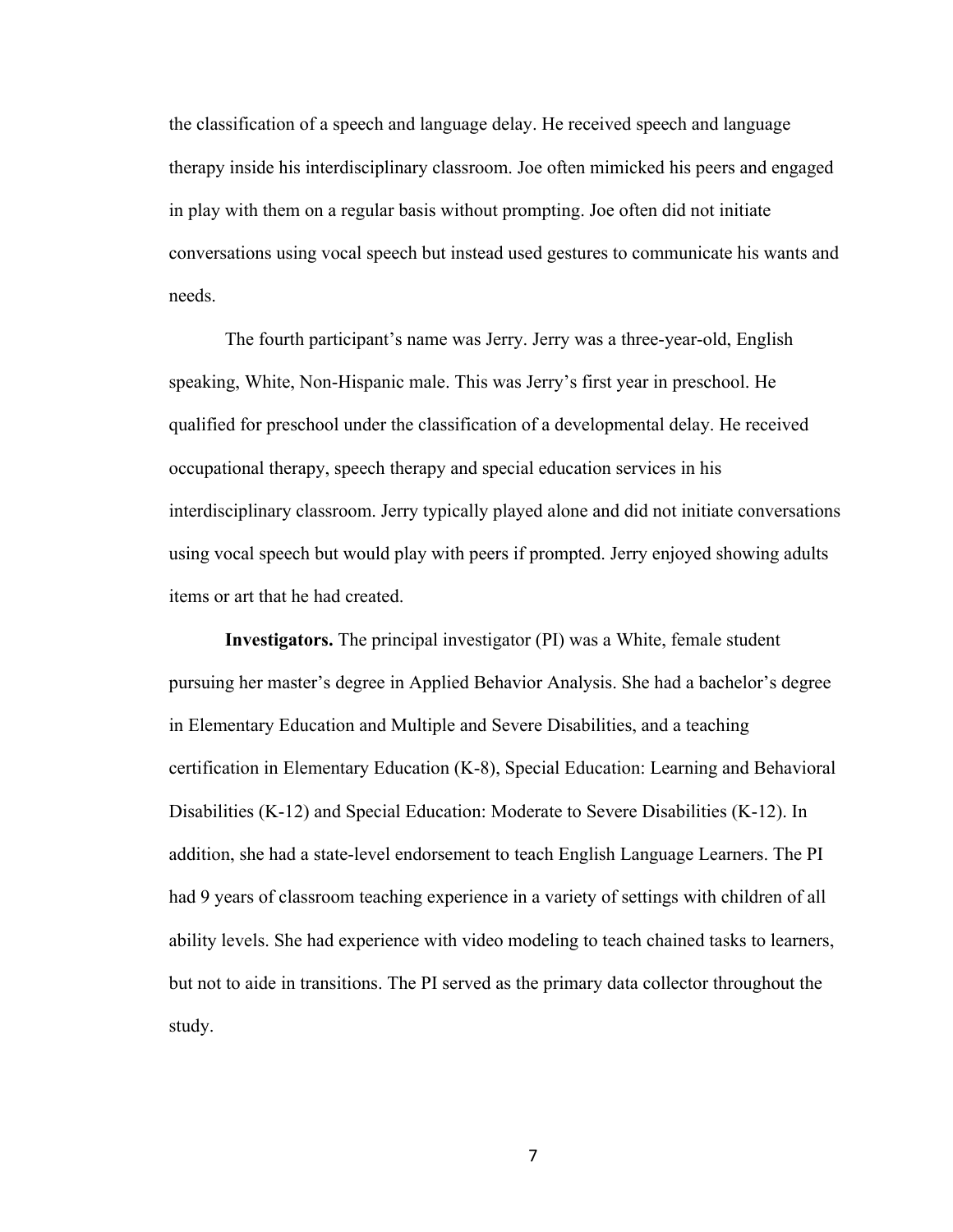The classroom teacher was a White, female and served as the implementor of the intervention and a secondary data collector throughout this study. She had a bachelor's degree in Interdisciplinary Early Childhood Education and held a teaching certificate to serve children birth to kindergarten and was pursuing her master's degree in Interdisciplinary Early Childhood Education while the study was being conducted. She was in her third year of teaching interdisciplinary preschool (i.e., children with and without disabilities) when this study was conducted. She had not used video modeling in practice but was familiar with the intervention from coursework completed in her graduate training.

#### **Instructional Setting and Arrangement**

All study sessions were conducted in the children's classroom located in a rural public interdisciplinary preschool in central Kentucky. The teacher to student ratio in the morning class was 3:18 and in the afternoon 3:15. This ratio was sometimes lower when a special education teacher or speech and language pathologist joined the classroom to deliver services to select children. The ratio of children with disabilities and without disabilities in the morning class was 6:12 and the afternoon class 7:7. All conditions of the study were conducted during center rotations inside the participants' classroom. The morning preschool class conducted their center rotations from 8:15 a.m. to 9:15 a.m. and the afternoon class from 12:00 p.m. to 1:00 p.m. The classroom was approximately 7 m by 10 m. Each participant was grouped with two to four peers in each center and cleanedup their materials and rotated to the next center following the sound of a doorbell and a verbal task direction presented by the classroom teacher to transition. In the morning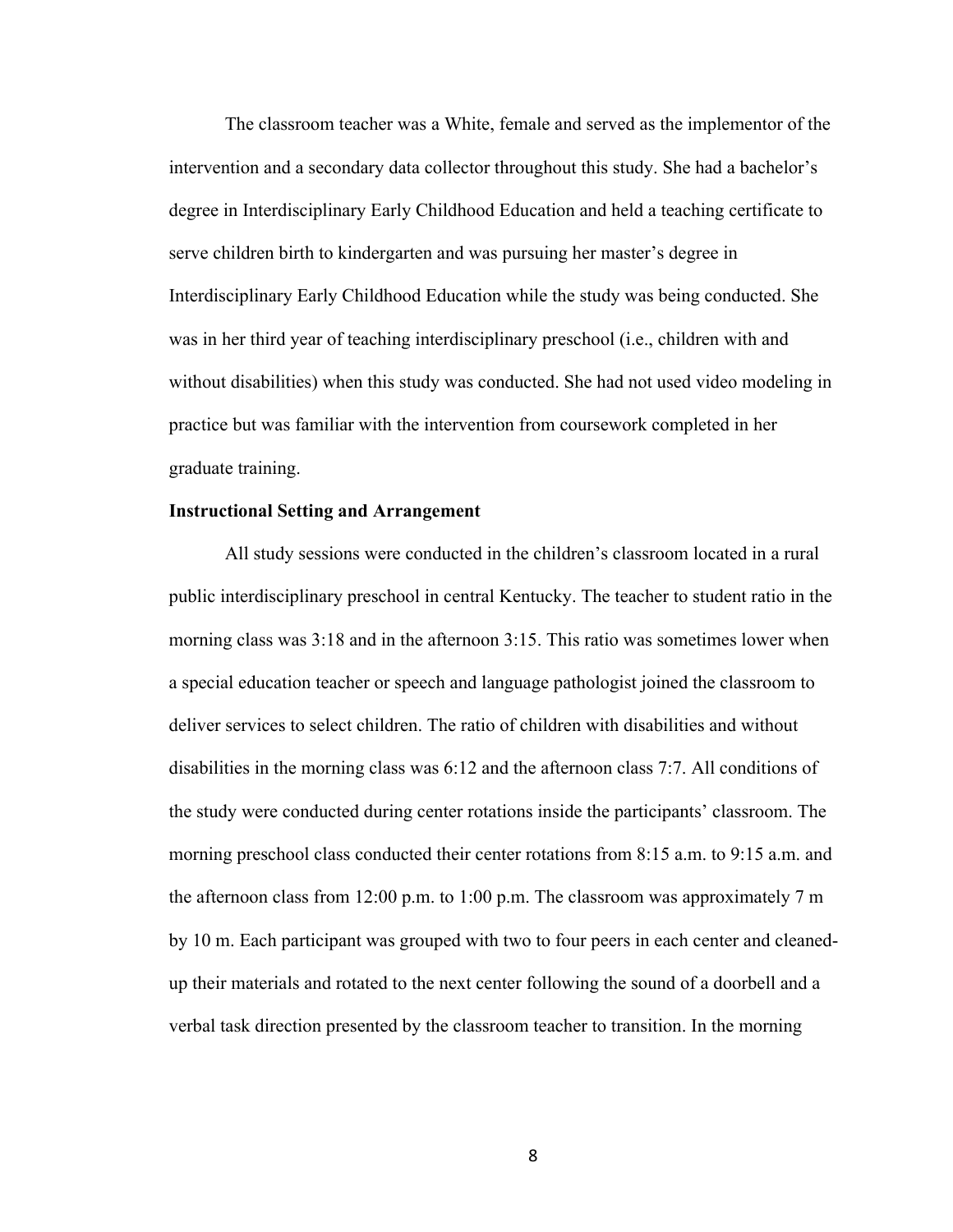class, there were approximately 15 other peers in the room who did not participate in the study while the afternoon class had about 11 non-participants present.

#### **Materials and Equipment**

Each center contained at least five different sets of materials that corresponded to that center's focus (e.g., art, math, and literacy). These sets of materials were rotated biweekly, chosen by the classroom teacher, and related to the monthly theme (e.g., oceans, spring, space). The materials ranged from activities that created a final product, such as a puzzle, to more exploratory materials, like Magna Tiles. All sets of materials in each center were available to any child at that center and children could share their materials with peers. The math and literacy centers typically contained self-directed free play materials (e.g., matching letter manipulatives to letters on a board, tracing, matching colors file folders). Occasionally, the art center had a teacher-directed art activity where a specific final product was expected to be produced by the children; however, much of the time the children were given the opportunity to explore with any of the available materials using whatever method the child preferred for creating artwork. Students sat in chairs at tables measuring 1 m by 1.5 m in all three centers (i.e., math, literacy, and art). A wireless doorbell (made by SadoTech) was used to signal an approaching transition between centers.

The following datasheets were used: screening, PI datasheet (used for probe, intervention, procedural fidelity, maintenance, and generalization) and the teacher datasheet. All datasheets were made by the PI on Microsoft Word. In addition, a pencil and stopwatch were utilized by data collectors. Screening video models were made using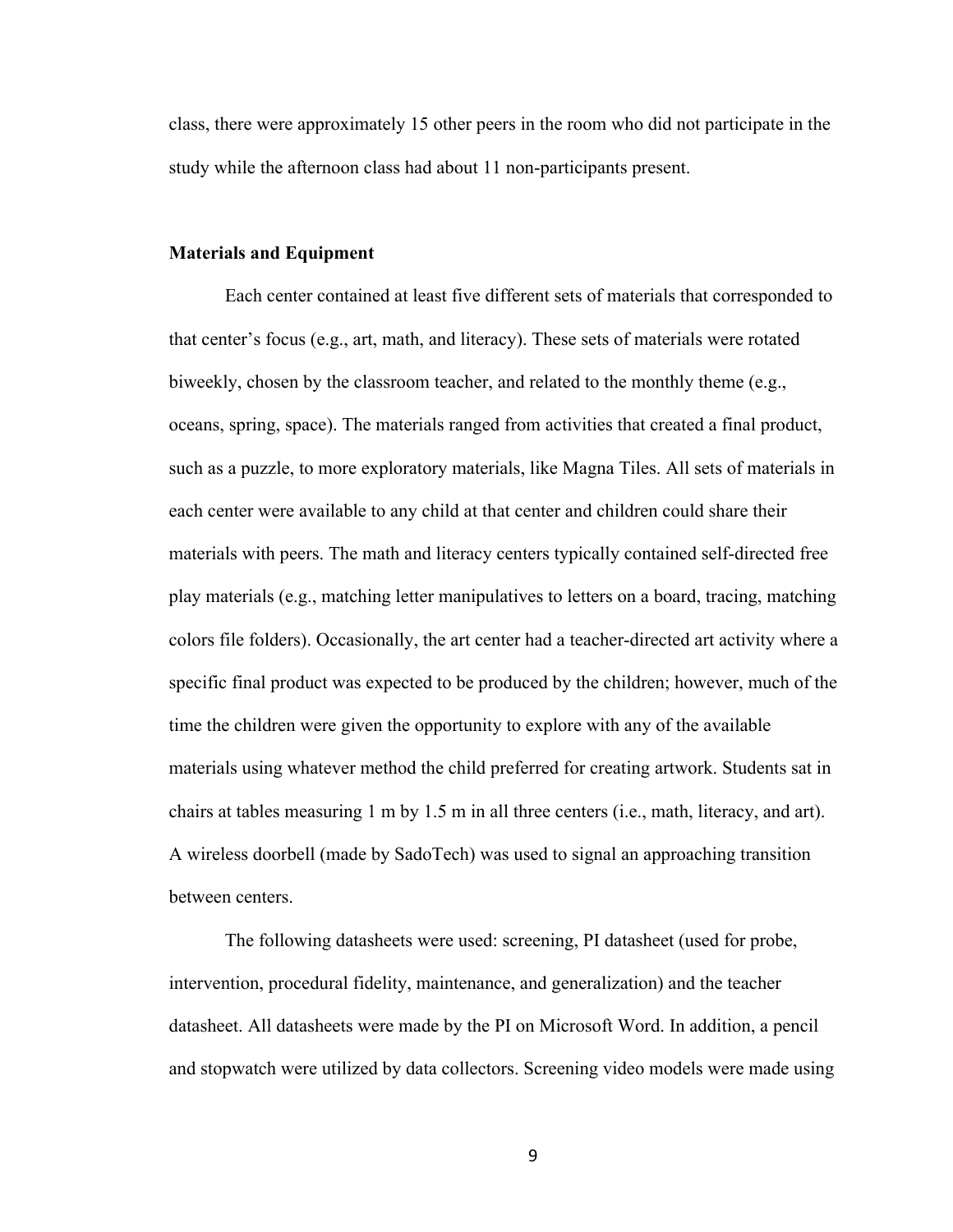an iPad. The video model of a peer transitioning was made using video editing software (iMovie, free version) and displayed on a tablet (iPad). Video models were made prior to the intervention condition during typical center rotations in the same setting that the study was conducted. The video models were filmed in 3<sup>rd</sup> person to include a known peer of similar age performing the transition and environment surrounding the students. Each model was less than 45 s long and did not have audio. Audio was not included due to the level of noise in the classroom that may have prevented a child from hearing audio played on the iPad speakers, and therefore the teacher narrated each video while presenting a video to the participant (described further in the Dependent Variables section). The PI edited the video on the same device that the video model was recorded on. The PI had never edited a video on this application prior. After watching a short tutorial, all edits were able to be made in under 15 min.

#### **Dependent Variables**

**Duration of Transitions.** Due to the onset of the COVID-19 pandemic and guidelines specifying that classroom materials be cleaned between uses, center transitions were separated into two parts within the classroom. First, students were given a task direction to clean-up, during which they would put away their materials and sit down to indicate their table was ready to be sanitized. Second, after the center had been sanitized by a classroom teacher or paraprofessional, the teacher would give another task direction for the children to transition to their next center. The second part of the transition, moving from one center to the next, was not reported as an area of concern by the classroom teacher nor was this observed by the PI to be an area of need. Thus, for the purposes of this study and given the needs of the children in the classroom, the primary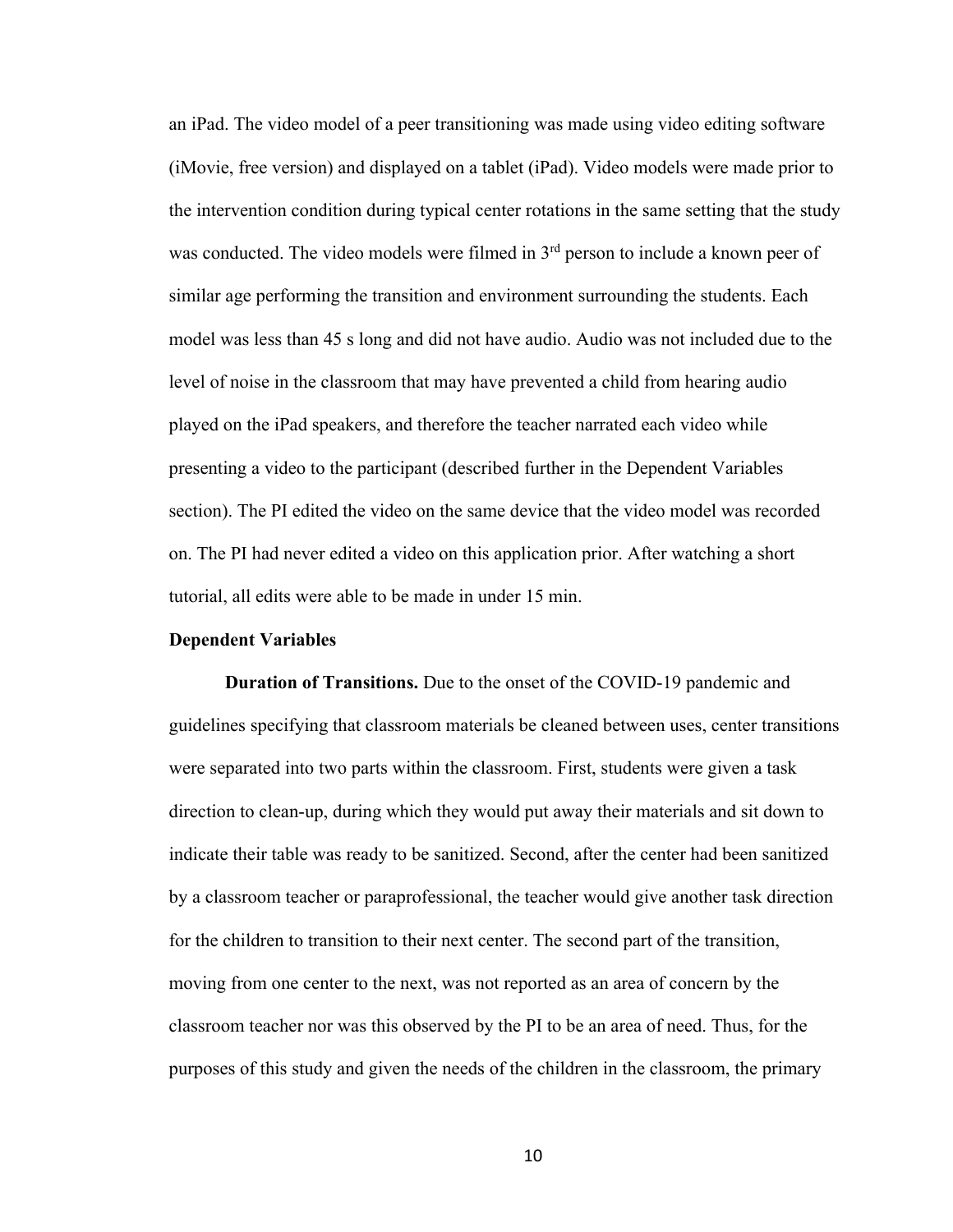dependent variable was the duration of the transition in seconds for only the first part of the transition—the cleaning-up of materials and then sitting to indicate completion. Data were collected by the PI and classroom teacher throughout all session conditions.

The duration started upon the delivery of the teacher-delivered task direction to begin cleaning (e.g., teacher rings the doorbell and says, "It's time to clean up!"), and the duration ended once all materials were cleaned in a center and the child was seated at their center with their bottom in the chair. This distinction, bottom in chair, was the teacher's expectation for her students. Duration per occurrence was recorded during each center transition using a stopwatch, rounded to the nearest second. Data were collected during center rotations that were randomly determined prior to the start of the study (literacy, math, and art) from 8:15 a.m. to 9:15 a.m. (participants enrolled in the morning class) and 12:00 p.m. to 1:00 p.m. (children enrolled in the afternoon class).

**Secondary.** Only the PI collected data on the secondary research question throughout all study conditions; that is, the secondary data collector never collected data on the secondary dependent variables. Data were collected on the duration of the teacher's implementation of the intervention. The timer began at the onset of the teacher talking to a student in preparation to present the video (e.g., "Hey Sara, I need you to watch something really quick."), continued through the presentation of the video, and ended following the end of the video and the teacher switching to another topic of conversation with the student or leaving the student's area. The PI also collected data on prompting provided by the classroom teacher or paraprofessional during each transition. Data were collected on (a) the number of verbal prompts provided to a participating child (frequency count), (b) whether a physical prompt was used at any point during the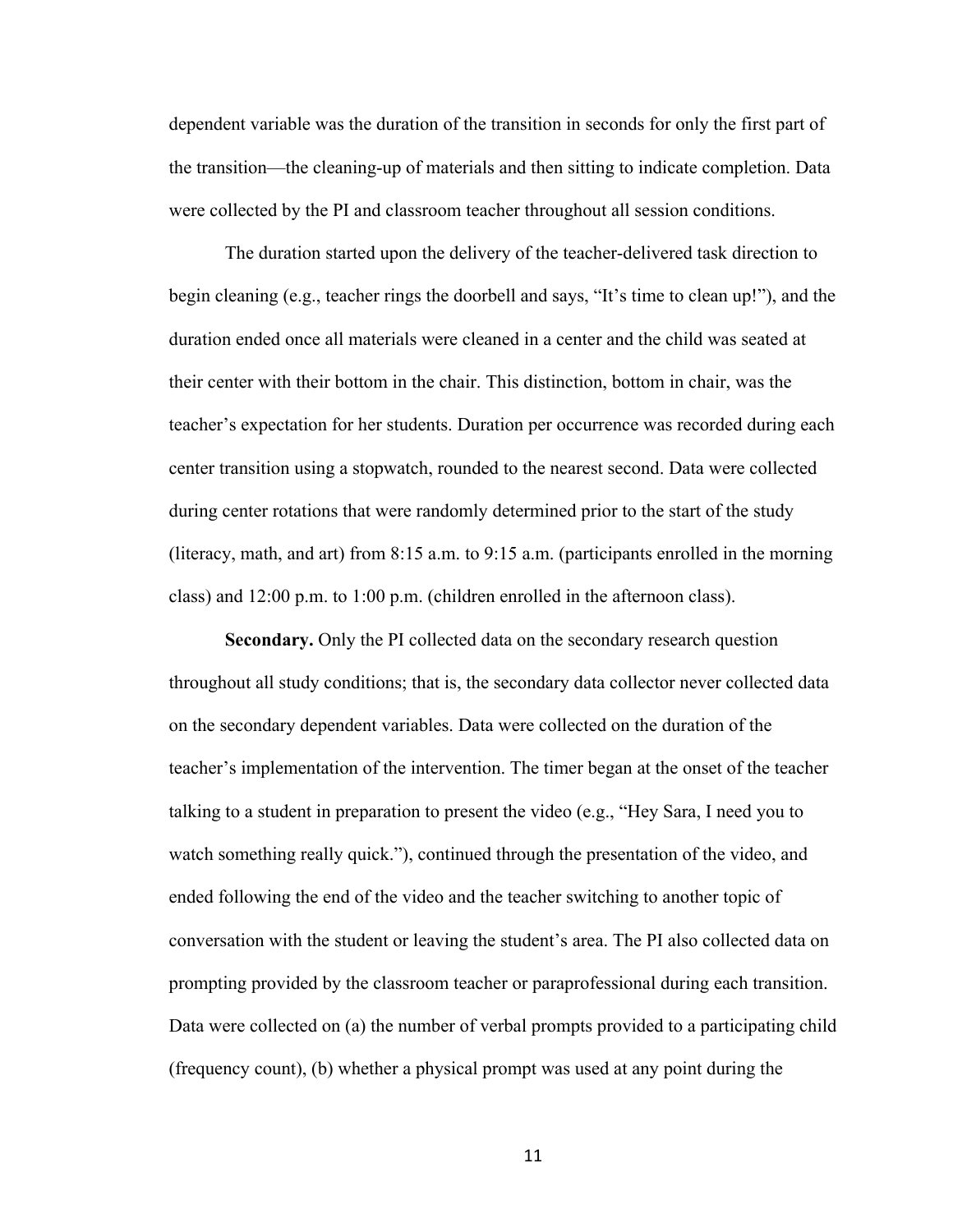transition (dichotomous code of *yes* or *no*), and (c) whether an adult assisted in cleaning up the materials (dichotomous code of *yes* or *no*). Data were also collected on whether the participant (a) cleaned up at least one item without prompting, (b) cleaned up at least one item after prompting occurred, or (c) did not clean-up any items. Teacher presented verbal prompts were defined as any vocalization containing intelligible speech which directed a participant or the participant's group to clean up. An example of this would be an adult telling Sara to "get the block under the table," or telling Sara's group "put the balls in the bin." A non-example of this would be a teacher telling a student they liked their shirt or asking them what they did last night. A teacher-delivered physical prompt was defined as any instance an adult touched the participant to assist them in cleaning up the materials. An example of this would be using hand over hand to pick up blocks or turning a child towards materials. A nonexample would be giving a child a hug or high five as a form of praise for a child's cleaning up. Adult assistance in cleaning materials was scored whenever an adult picked up a material from a participant's center and put it away during the designated cleaning time. An example of this may be an adult modeling putting pencils away with a child. A nonexample would be an adult putting away materials while centers are still occurring (i.e., it is not time to clean up) or an adult putting away personal materials that they added to the center (e.g., assessment documents). A child cleaning up unprompted was defined as the child cleaning up at least one item after the task direction was given but before an additional prompt to clean was given. An example of this would be a child putting a block in a bin immediately after the teacher gave the initial task direction to clean up. An example of a prompted clean up would be a child continuing play after the teacher gave the initial task direction to clean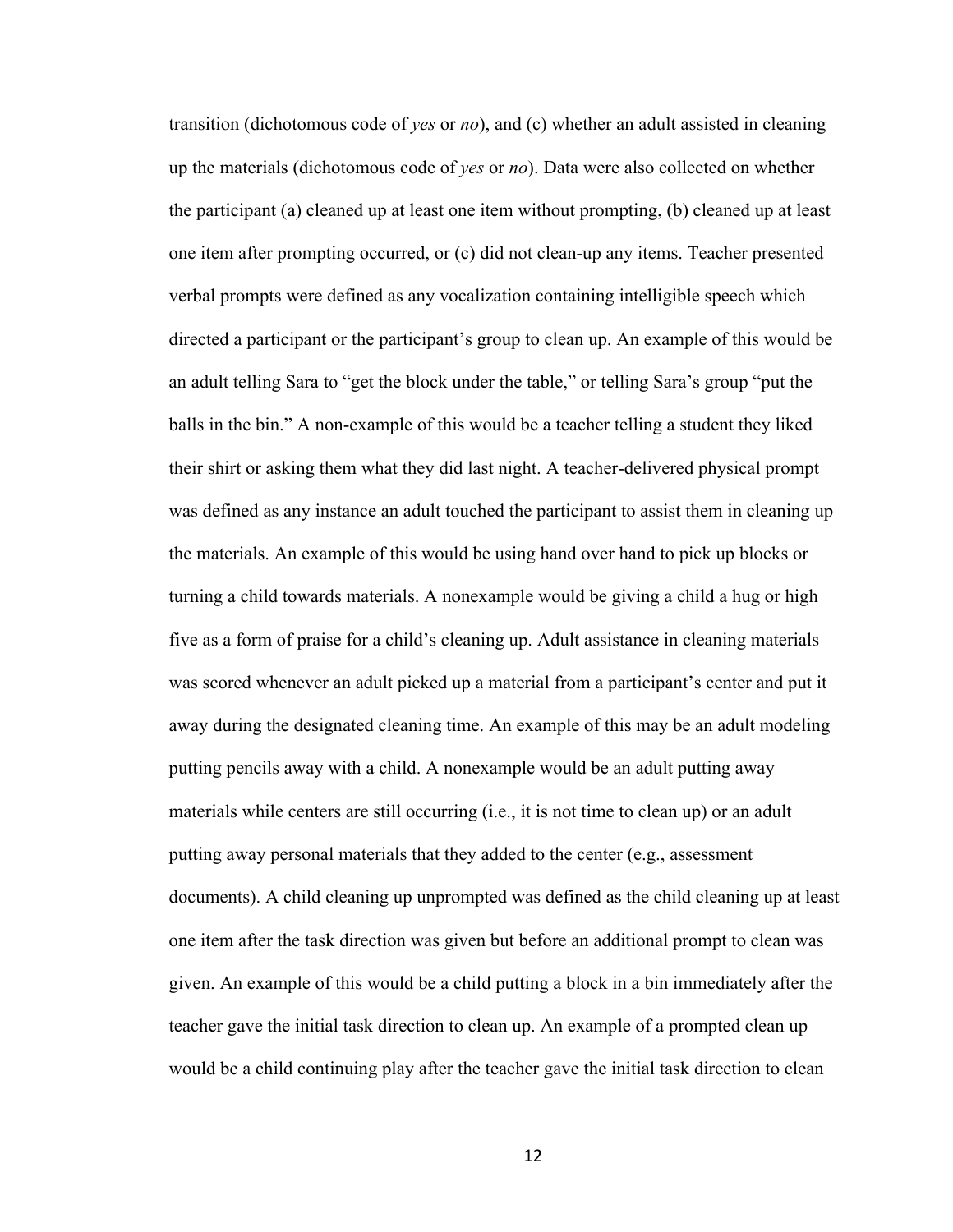up, the teacher interrupts the child's play and reminds them it is time to clean up, and then the child begins putting blocks in a bin. A child receiving a score of no response for cleaning up indicated that after receiving the initial task direction, regardless of whether additional prompting was provided, the child did not clean up a single center item, and classroom peers and adults cleaned up all materials in a center.

**Transitions.** Data were collected on three transitions for each child. The transitions were assigned as *acquisition* and *generalization* transitions, and randomly determined using a random number generator in Microsoft excel. Two transitions were assigned as *acquisition* transitions (art and math), and one was assigned as a *generalization* transition (literacy). Students rotated through each center in the same sequence each day, first literacy, then art and finally math. Duration data for each acquisition transition and generalization transition was plotted on a separate graph to allow for visual analysis. Data from acquisition transitions were used to guide experimental decisions for when to introduce the intervention and when to terminate an intervention condition for a child. The primary difference between the acquisition and generalization center is that intervention was never provided for the generalization center.

#### **Experimental Design**

The study employed a single-case multiple probe design across participants and replicated across centers (Ledford & Gast 2018). This design was used to examine the effects of video modeling on the duration of transitions in a preschool classroom. This design is ideal for educational research when multiple participants are exhibiting a similar behavior that requires intervention as the intervention does not need to be removed to evaluate a functional relation (Ledford et al., 2018). Within this study, data were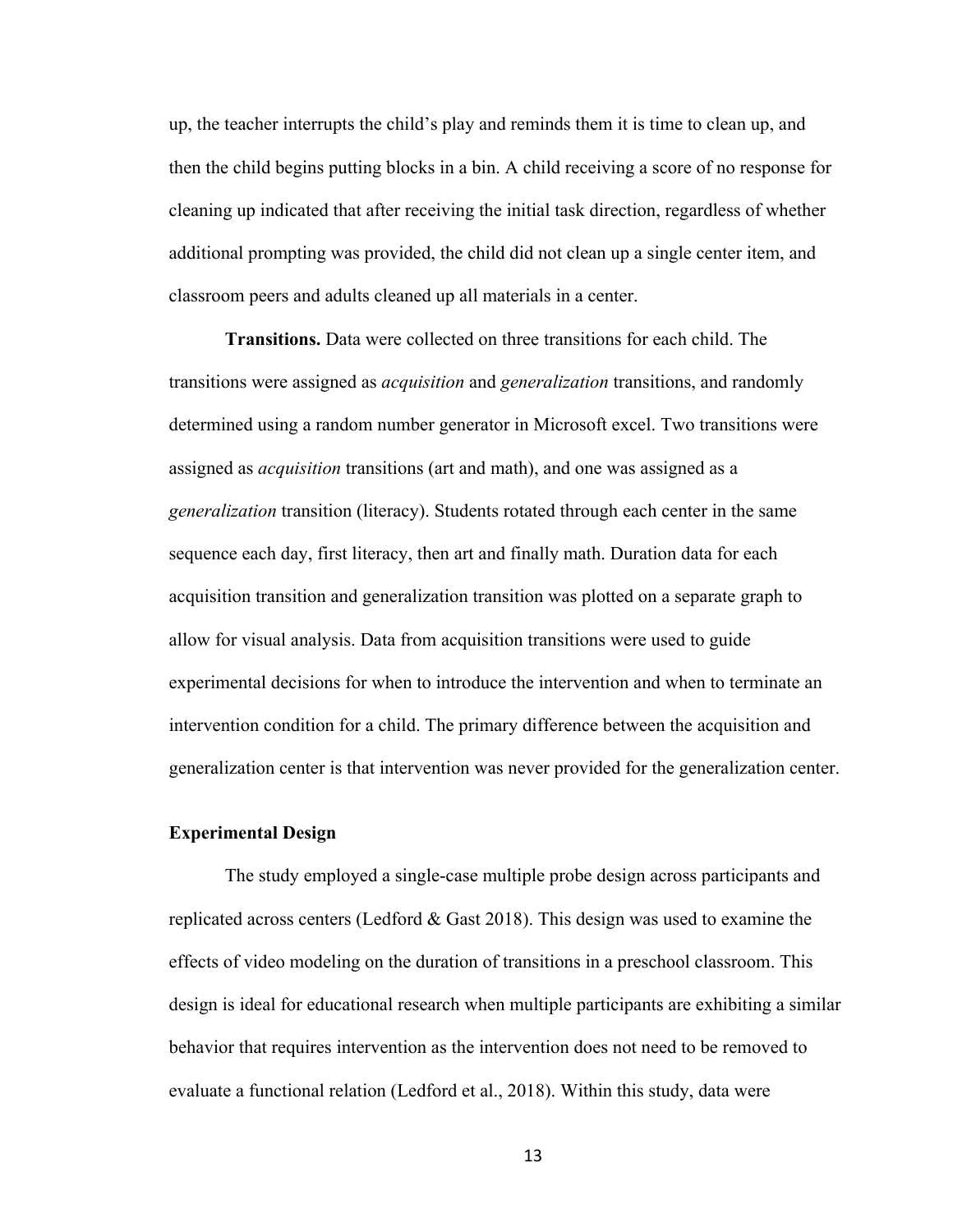collected on all participants concurrently in the probe conditions and the design utilized a time-lagged procedure that allowed for the intervention to be introduced to participants at different points in time. Given that this study was conducted during participants' typical classroom routine, introducing multiple data collectors into the classroom to collect data on all participants simultaneously would not have been feasible and could have produced an adaptation effect on the participants' behavior.

Three of the four participants participated in three different types of sessions: probe, intervention, and maintenance. Sara participated only in probe sessions. Probe sessions were conducted first, followed by intervention, and then maintenance sessions. The order in which participants received intervention sessions was determined using conditioned randomized assignment to account for the resources available to the research team, such that participants in the AM class were randomly assigned to either the first or third tier of the design, and participants in the PM class were randomly assigned to either the second or fourth tier of the design. First, probe sessions were conducted to determine the duration of transitions during a child's targeted center rotations. Once all children exhibited a stable pattern of responding for their acquisition centers, the intervention was implemented with the first participant while probe sessions continued to be conducted with the other participants. When the first participant met the mastery criterion, that participant began maintenance sessions. The mastery criterion could be met by one of two conditions being achieved. The first condition was that a participant's transition duration was within 10% of or surpassed the 'average' peer's transition time for three consecutive sessions. If the first criterion was not met, then data collection would continue until five data points had been collected, at which point the PI would use the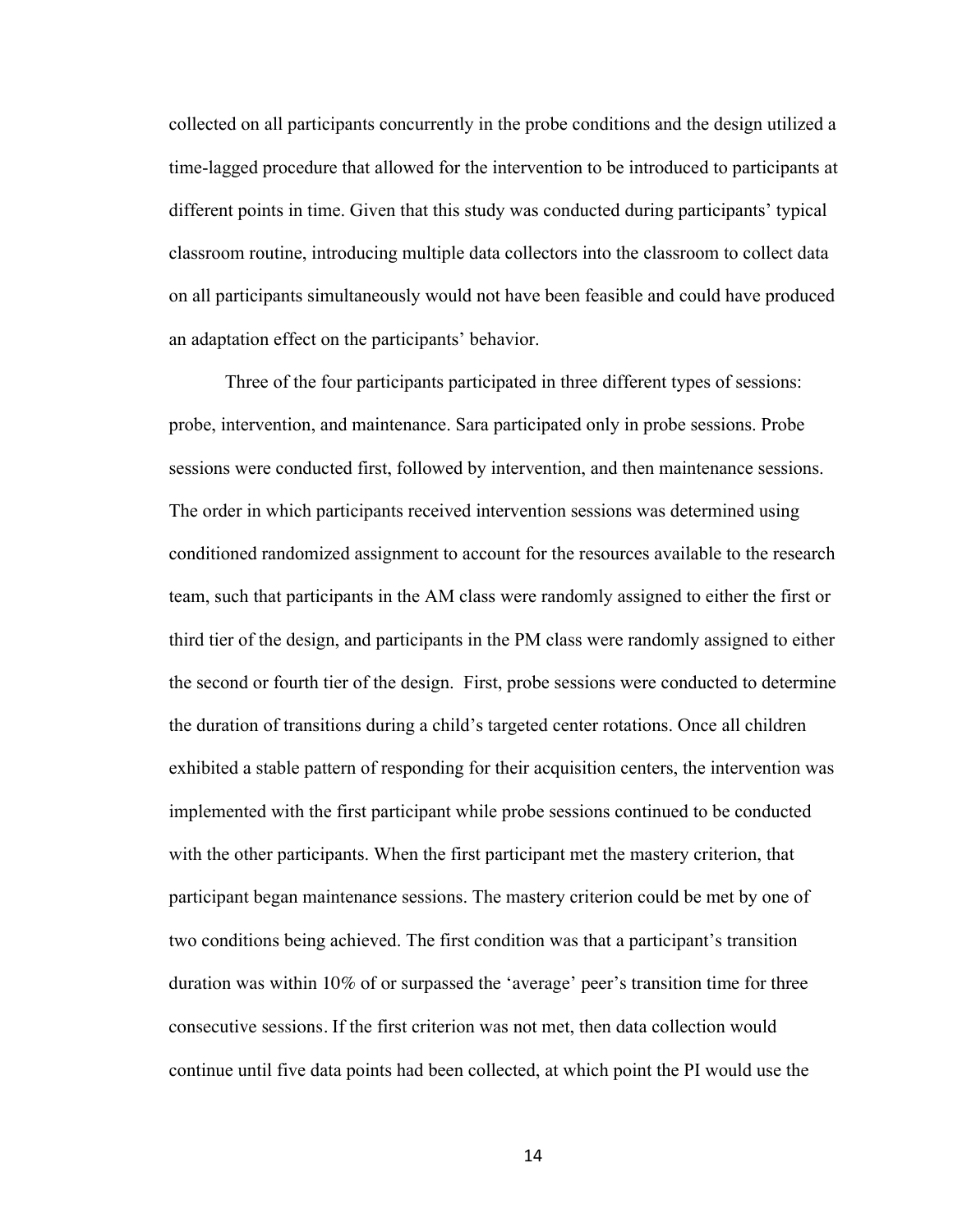split middle method to determine when the data indicated a therapeutic trend. The split middle line was calculated as described in Ledford et al. (2018). If neither criterion were met, the intervention would continue until either criterion was achieved. To conform with single-case designs standards, at least five data points were collected in the intervention tier for each participant. A probe session was conducted in the subsequent tiers upon each introduction of the intervention in each tier. This pattern continued with each participant.

Experimental control is demonstrated within a multiple probe design when all threats to internal validity are controlled for and data in each tier remain stable and improve when and only when the intervention was applied. Attempts to prevent and control for threats to interval validity were made in the development of and throughout the study. To help control for attrition, only participants that had an attendance record of 90% or greater were included. In addition, four participants were recruited in the event one dropped out. To prevent a sequencing effect, participants were randomly assigned to tiers. Maturation and history are a concern with this design, which is why two different objective mastery criteria were determined prior to the study beginning. Having two sets of mastery criteria, allowed for the participants in later tiers to reach their intervention condition in a timely manner, as clear decision guidelines per the mastery criteria could be followed to support changes in conditions in a timely and resource sensitive manner. In addition, there were open lines of communication between the researcher and teacher to ensure no other targeted interventions were being used to reduce the duration of transitioning. To help control for instrumentation and procedural infidelity, interobserver agreement (IOA) and procedural fidelity data were collected a minimum of 30% of sessions in all conditions. In addition, the PI trained the data collector to fidelity before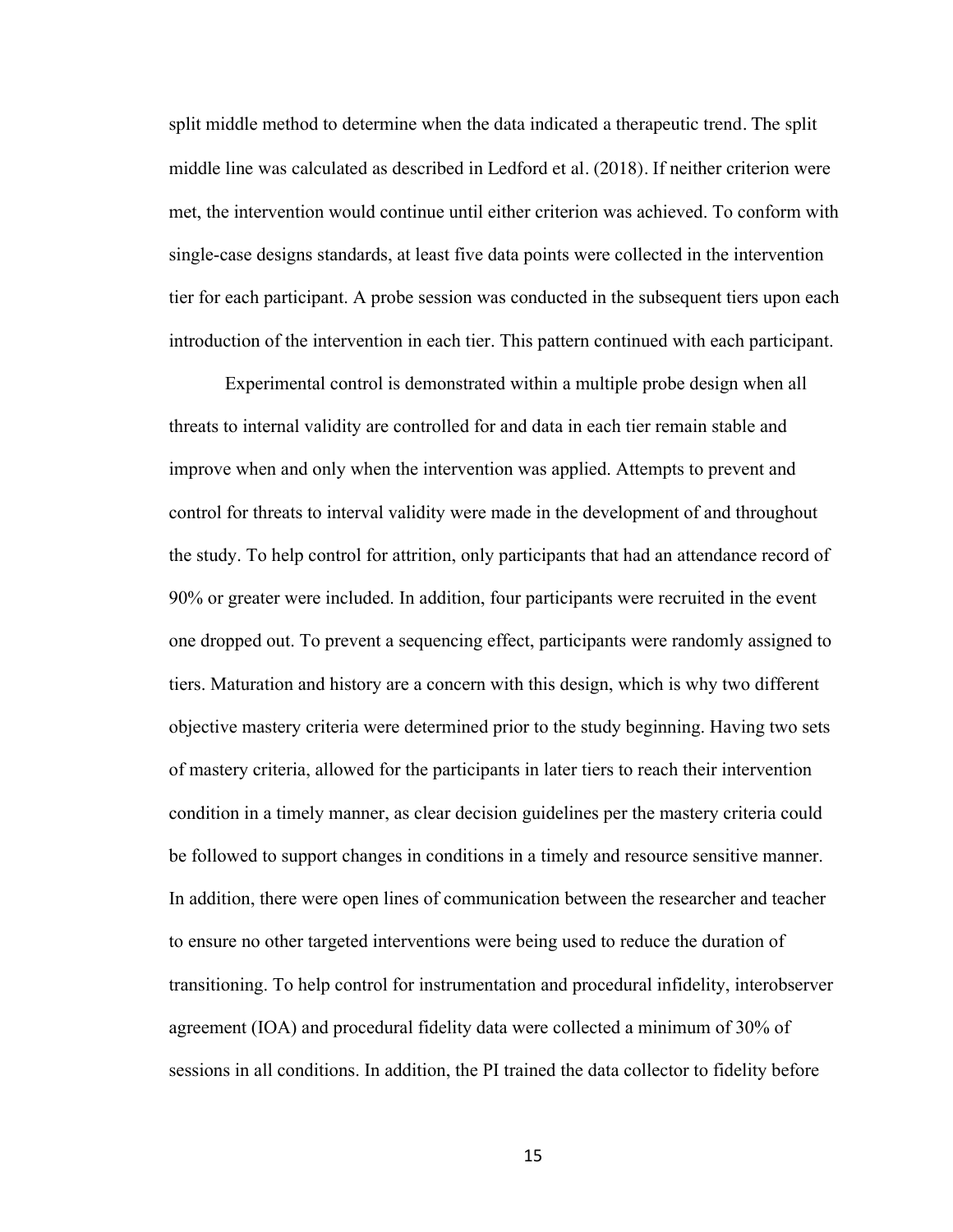data collection began and planned to retrain if the IOA or procedural fidelity data fell below an 80% in more than two instances. The PI utilized Behavior Skills Training (BST) to train the data collector. BST is a method for teaching individuals new skills including the implementation of evidence-based practices (Sawyer et al., 2017). The initial training consisted of a didactic discussion, the PI modeling the procedures, practicing collecting data on a non-participant in the teacher's classroom, and feedback. The training continued until the PI and teacher had at least 80% IOA for three consecutive sessions with a non-participant.

#### **Procedures**

#### *Probe Procedures*

During each probe session, the data collectors started their respective timers after the doorbell rang and the task direction (e.g., "time to clean up") was given by the classroom teacher. The timer ended when the target student had all materials cleaned up in the center and was seated at their center. For the purposes of data collection during the probe condition, we asked that the typical classroom routine remain consistent and unchanged (i.e., teachers and adults support students in transitions as they typically would). At the end of the day, the durations from each center were graphed and visually analyzed. Data on the model child's transition duration was collected once during the probe condition (within the first five data collection days of the study) to support the development of the mastery criterion.

#### *Intervention Procedures*

During intervention sessions in the acquisition centers (art and math), the teacher showed a video model of the upcoming transition to a child while providing a verbal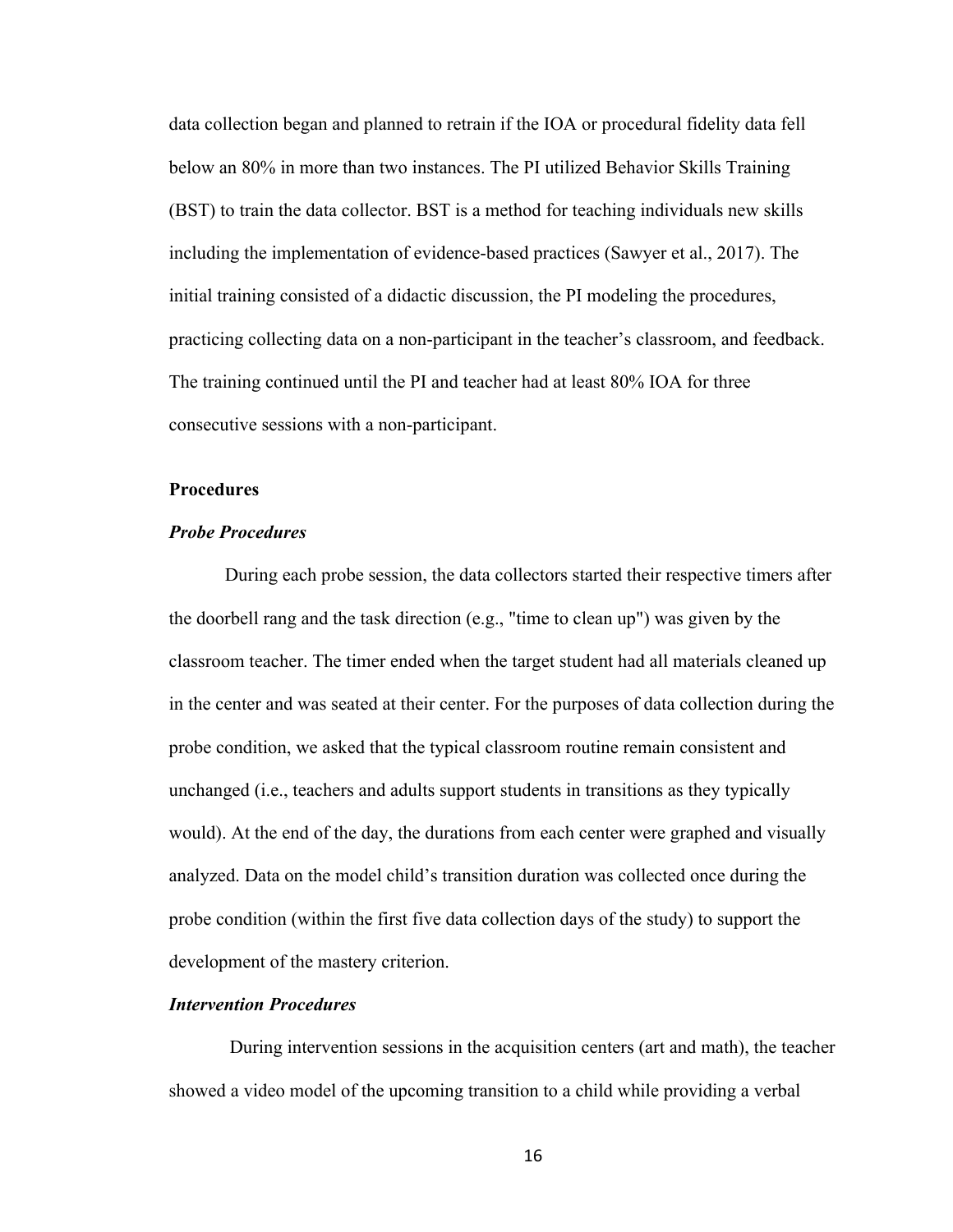description of what to do during the transition. This description included (a) a mention of the doorbell ringing soon, (b) the teacher saying, "it's time to clean up," (c) explanation of how to clean up the items, and (d) that the child needed to sit down at the table when all items at their center were put away. While the description of the video had to include all previously mentioned components, the teacher was free to add details about the specific materials being used that day. This may look like the teacher mentioning the materials that were on the table and indicating where they would go in reference to the video. The video model and verbal description were presented immediately prior to the teacher ringing the doorbell and providing the task direction to clean-up. The duration in seconds of the time it took for the target student to clean up their materials and sit in their center was recorded. This process was repeated for each transition, for a total of three transitions during center time. At the end of the day, the durations of center rotations were graphed and analyzed. When one student was receiving the intervention, probe data continued to be collected at least every six sessions in all subsequent tiers. The video model was never shown to a child for a generalization transition.

#### *Maintenance Procedures*

The maintenance condition began for a student after either mastery criterion was met in the intervention condition. Maintenance procedures were identical to probe procedures. Maintenance data were collected a minimum of once every six sessions.

#### **Inter-observer agreement**

The classroom teacher collected IOA data a minimum of 30% of sessions during all conditions. The classroom teacher was trained to collect IOA to fidelity by the PI who utilized BST (see Experimental Design section for more information). Total duration IOA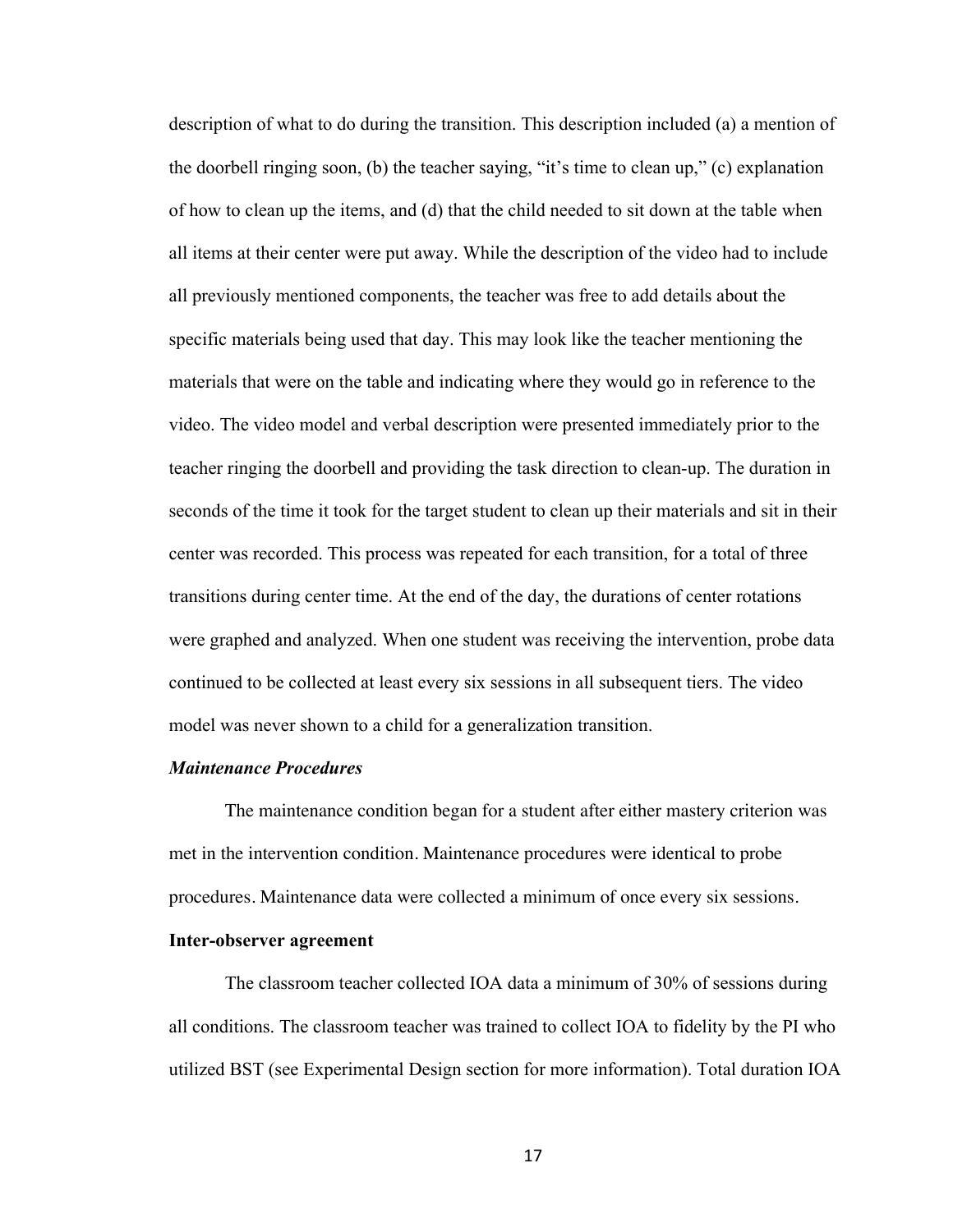data were calculated by dividing the shorter transition duration by the longer duration and multiplying it by 100 to get the percentage (Cooper et al., 2020). This was done for each trial in the session. Acceptable percentages of accuracy were defined as any percentage greater than 80%.

#### **Procedural Fidelity**

The PI collected data on the occurrence and nonoccurrence of the classroom teacher's planned behaviors. The formula used for calculating procedural fidelity was the number of observed correct behaviors divided by the total number of planned behaviors, multiplied by 100 (Ledford et al., 2018). A percentage of 80% or higher was used as an acceptable level of fidelity. In the event the procedural fidelity dropped below 80% in two instances, the teacher was retrained on the procedures of the study using BST. The target behaviors for the probe, maintenance and generalization sessions were for the teacher to ring the doorbell, provide the task direction, and to not show a video model. In the intervention condition all the above behaviors were included with the addition of the video model of the correct transition being shown before providing the task direction and the teacher narrating the video as described in the intervention section. Procedural fidelity was collected for at least 30% of all sessions in all conditions.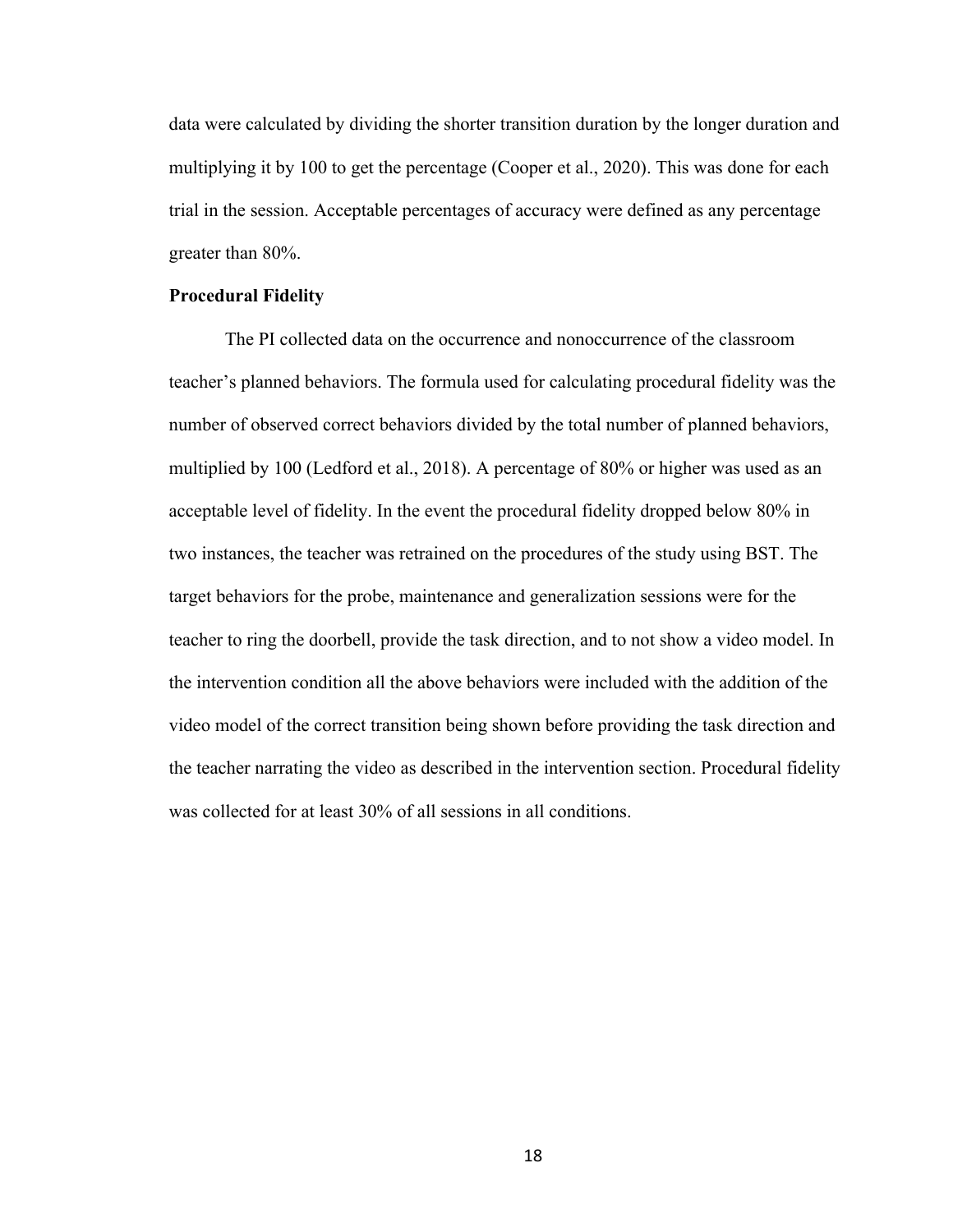#### **Section 3: Results**

The following results depict the data collected from an in-progress study. The PI anticipates the study to be fully completed by mid-May 2022. Three of the four participants were able to meet the requirements for the independent variable to be systematically applied. Given the multiple centers being measured there were six opportunities to demonstrate the effect of the intervention across the multiple probe designs. For the first participant, she met the mastery criteria in the probe condition and therefore didn't require intervention. Presently, the PI intends for all other participants to receive probe, intervention, maintenance, and generalization sessions.

IOA was collected on the duration of transitions in at least 30% of all conditions for each child in each center. Mean IOA was at least 95% in all centers in all conditions for each child in each center. The range of IOA was between 85-100% in all conditions. There was never a session in which IOA data were collected and IOA was below 85% meeting common design standards. Refer to Table 1 for more detailed information on IOA data collected. Procedural fidelity (PF) was collected a minimum of 30% of all sessions in all conditions for each child in each center. The mean PF did not fall below 95% in any center in any condition. PF ranged from 85.7-100%. Refer to table 2 for more information on PF data.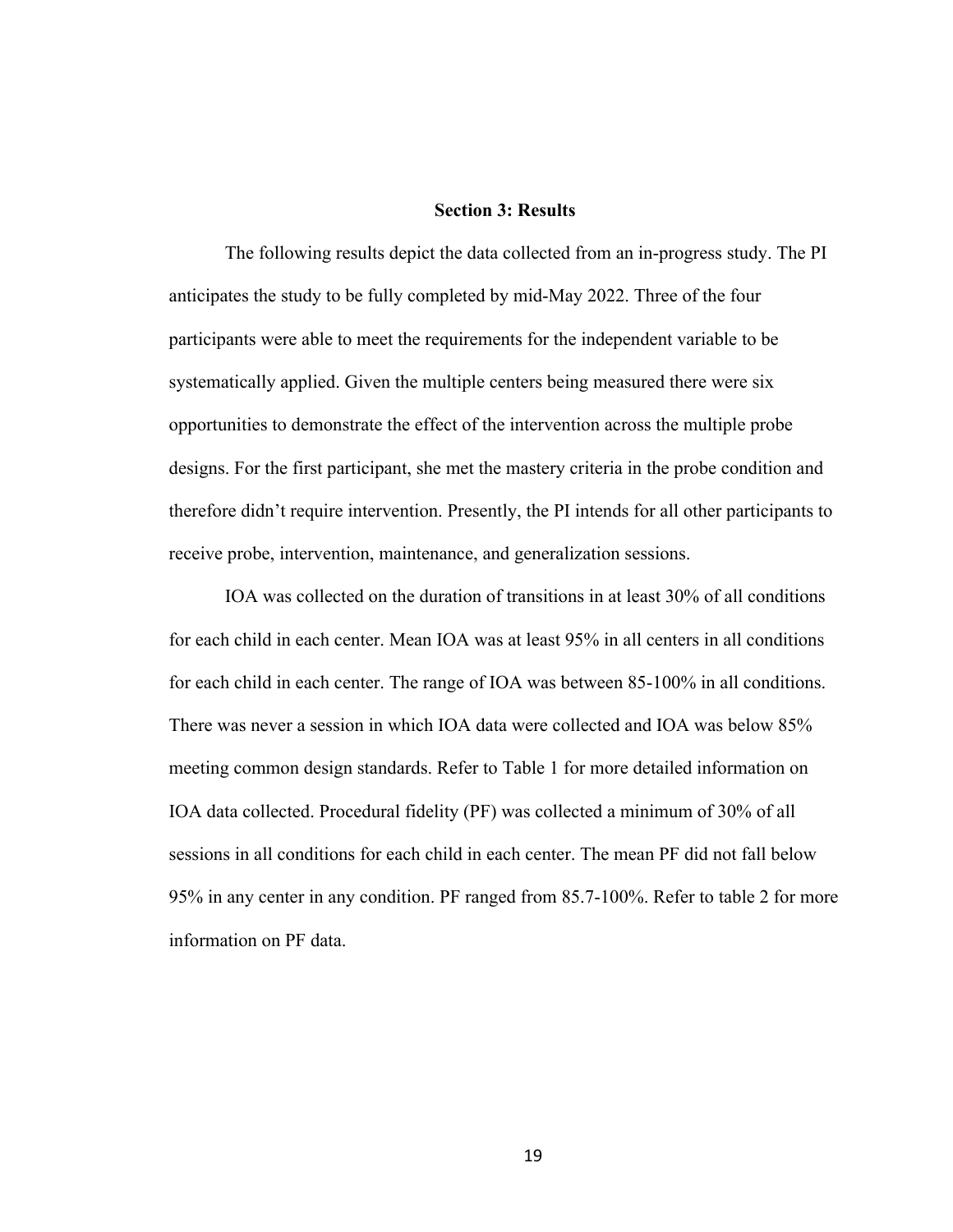|                | <b>Conditions</b>   |                    |             |  |
|----------------|---------------------|--------------------|-------------|--|
| Participants & | Probe               | Intervention       | Maintenance |  |
| <b>Centers</b> |                     |                    |             |  |
| Sara           |                     |                    |             |  |
| Art            | 99.7, 99.4-100, 40  | n/a                | n/a         |  |
| Math           | 97.5, 97.2-97.7, 40 | n/a                | n/a         |  |
| Literacy       | 96.6, 93.3-100, 40  | n/a                | n/a         |  |
| <b>Adel</b>    |                     |                    |             |  |
| Art            | 99.7, 99.4-100, 40  | 99.7, 99.2-100, 60 |             |  |
| Math           | 96.3, 94-98.6, 40   | 98.6, 98.4-100, 60 |             |  |
| Literacy       | 99.8, 99.6-100, 40  | 95, 85-100, 60     |             |  |
| Joe            |                     |                    |             |  |
| Art            | 100, 100-100, 71.4  |                    |             |  |
| Math           | 99.8, 99.4-100,     |                    |             |  |
|                | 71.4                |                    |             |  |
| Literacy       | 99.6, 99.4-100,     |                    |             |  |
|                | 71.4                |                    |             |  |
| <b>Jerry</b>   |                     |                    |             |  |
| Art            | 99.2, 98.8-99.6,    |                    |             |  |
|                | 66.6                |                    |             |  |
| Math           | 97.7, 93.4-99.4,    |                    |             |  |
|                | 66.6                |                    |             |  |
| Literacy       | 99.3, 99-100, 66.6  |                    |             |  |

**Table 1** *Interobserver Agreement Information for Duration of Transitions*

*Note.* The first number is the mean percentage IOA for the duration of the transition, second number is the IOA percentage range in the condition throughout the center transition, the third number is the percentage of sessions for which IOA was collected for the duration of transitions;  $n/a$  = not applicable due to that participant not participating in sessions for that condition; -=denotes conditions that have not yet been conducted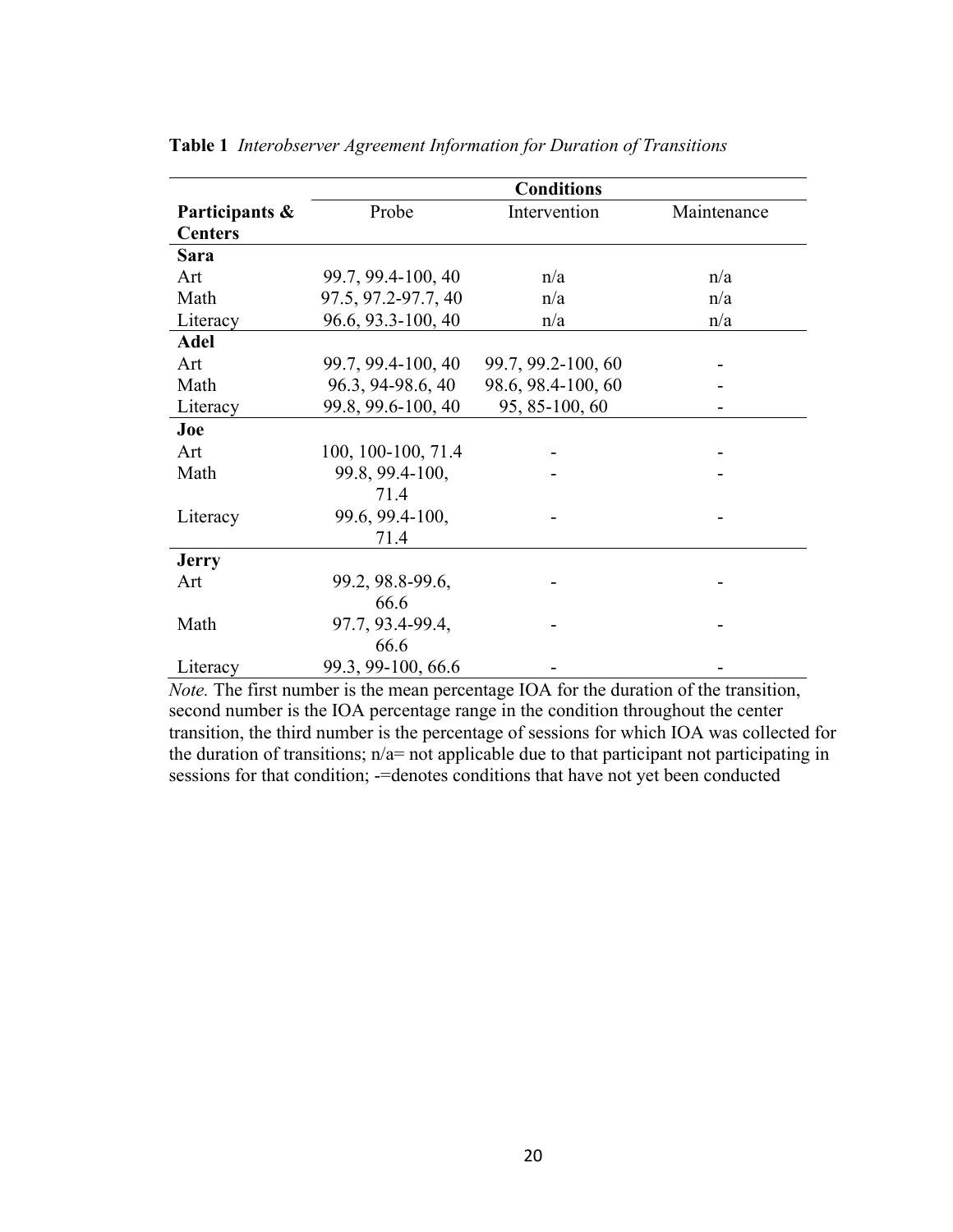|                | <b>Conditions</b>  |                    |             |  |
|----------------|--------------------|--------------------|-------------|--|
| Participants & | Probe              | Intervention       | Maintenance |  |
| <b>Centers</b> |                    |                    |             |  |
| <b>Sara</b>    |                    |                    |             |  |
| Art            | 100, 100-100, 40   | n/a                | n/a         |  |
| Math           | 100, 100-100, 40   | n/a                | n/a         |  |
| Literacy       | 100, 100-100, 40   | n/a                | n/a         |  |
| <b>Adel</b>    |                    |                    |             |  |
| Art            | 100, 100-100, 60   | 100, 100-100 60    |             |  |
| Math           | 100, 100-100, 60   | 97.6, 85.7-100, 60 |             |  |
| Literacy       | 100, 100-100, 60   | 100, 100-100, 60   |             |  |
| Joe            |                    |                    |             |  |
| Art            | 100, 100-100, 71.4 |                    |             |  |
| Math           | 100, 100-100, 71.4 |                    |             |  |
| Literacy       | 100, 100-100, 71.4 |                    |             |  |
| <b>Jerry</b>   |                    |                    |             |  |
| Art            | 100, 100-100, 66.6 |                    |             |  |
| Math           | 100, 100-100, 66.6 |                    |             |  |
| Literacy       | 100, 100-100, 66.6 |                    |             |  |

**Table 2** Procedural Fidelity

*Note.* The first number is the mean percentage of PF for the duration of the transition, second number is the PF percentage range in the condition throughout the center transition, the third number is the percentage of sessions for which PF was collected for the duration of transitions;  $n/a$ = not applicable due to that participant not participating in sessions for that condition; -=denotes conditions that have not yet been conducted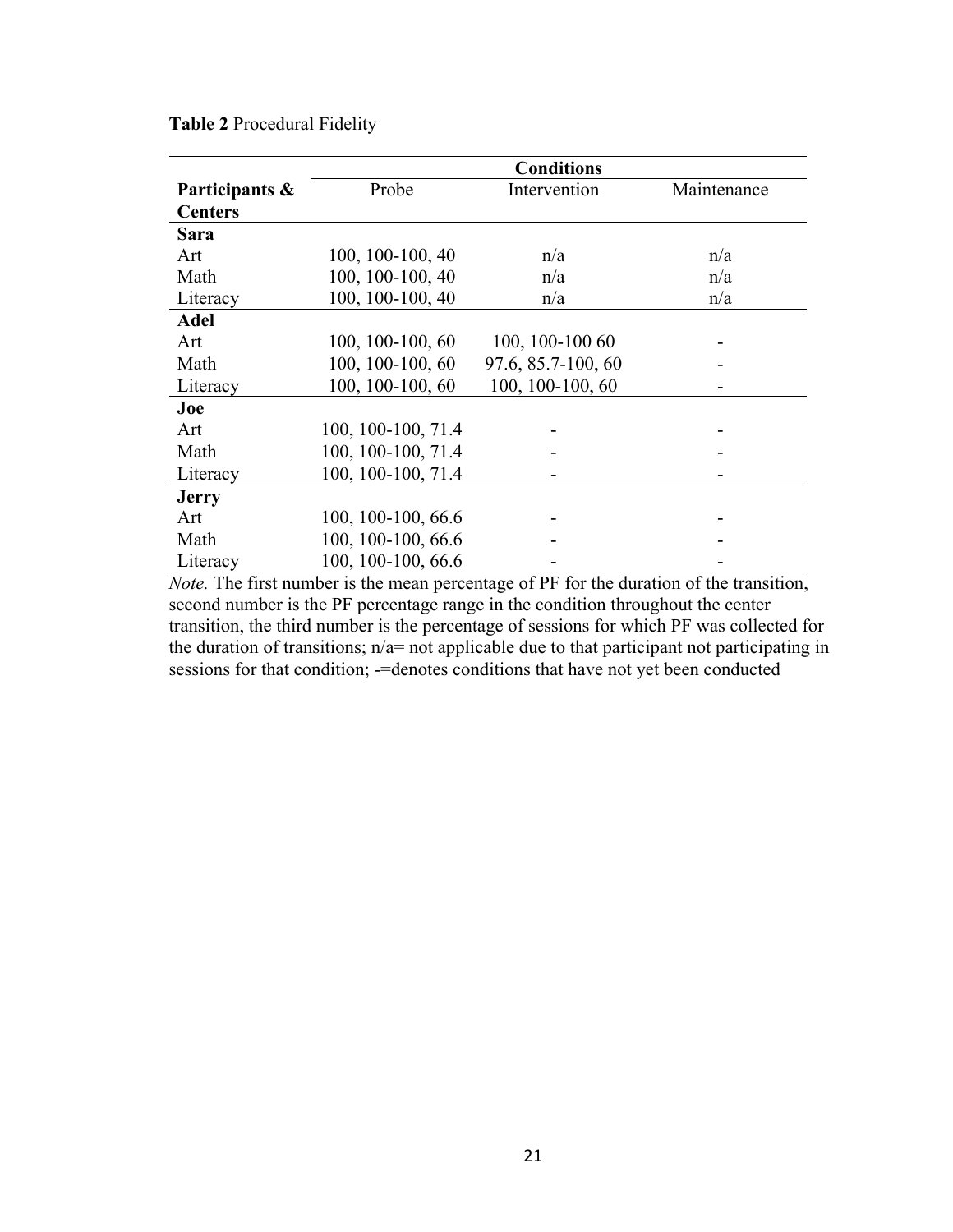#### *Model*

The model child's transition duration data ranged from 101 s in the math center to 124 s in the literacy center and 144 s in the art center. The secondary data collected indicated they required a low level of assistance in transitioning. The amount of verbal prompting during the transitions ranged from 0-1. In addition, physical prompts were not needed for any transition or when cleaning at centers. Finally, adult assistance was only utilized in the literacy center.

#### *Sara*

Sara was initially included in the study but given that Sara met the mastery criterion during the probe condition, intervention was not introduced. During the probe condition, Sara's data began at a level similar to that of the model child in the art and literacy center, and the data displayed a visible therapeutic trend before reaching the mastery criterion. Her data remained at a low stable level for the reminder of the condition. In the art center, the transition duration ranged from 101 to 235 s (see Figure 1) and in the literacy center 60 to 196 s (see Figure 2). In the math center, all of Sara's sessions were at a low stable level, ranging from 43 to 82 s meeting mastery criteria (see Figure 3).

The secondary measures collected were comparable with the model child's data. The number of verbal prompts used during the transition ranged between 0-3 (see Figures 6, 7, & 8), and no physical prompts were required in any center (see Table 3). Sara cleaned unprompted in 100% of sessions in the art and math centers, and 66.6% of sessions in the literacy center (see Table 4). Adult assistance in cleaning was not utilized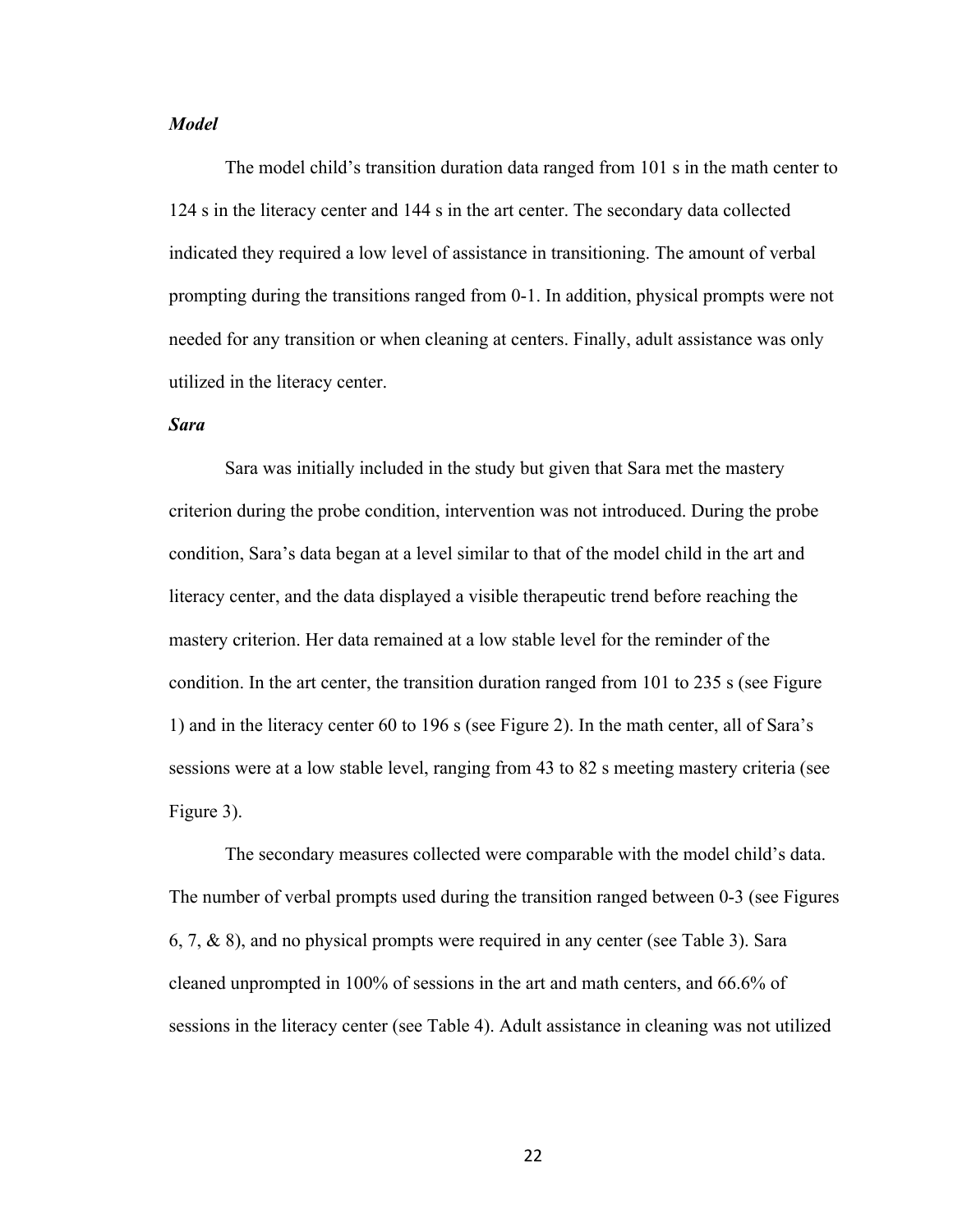in the literacy center and in only 33.3% of the sessions in the art and math centers (see Table 5).

#### **Duration of Transitions**

**Center 1.** During the probe condition, Adel's data began at a stable level and accelerated to a high-level relative to the model child's data, with moderate instability ranging from 167 to 327 s and a contratherapeutic trend. Once intervention was introduced there was an immediate change in level in the desired direction, followed by a therapeutic trend with modest stability relative to her data in the probe condition. After the second data point, Adel's data was meeting mastery criterion and continued to do so for the remainder of the condition through five data points. Joe's probe data was at a moderate to high level with a high level of instability ranging from 188 to 349 s and a slight therapeutic trend. Jerry's probe data was at a moderate level with some instability ranging from 153 to 279 s and a slight contratherapeutic trend. Both Joe and Jerry displayed similar patterns of responding prior to and during Adel receiving intervention (See Figure 1).

**Center 2.** Adel's probe data indicated a moderate, stable level with a range of 148 to 216 s. When the intervention was introduced, there was an immediate change in level into mastery criterion range, followed by a low, stable trend. Again, it was determined that Adel met mastery criterion within five sessions. Joe's probe data was at a relatively stable level ranging from 129 to 201 s, with a slight contratherapeutic trend. Jerry's probe data was at a moderately stable level ranging from 119 to 184 s. Again, both Joe and Jerry displayed similar patterns of responding prior to and during Adel receiving intervention (See figure 3).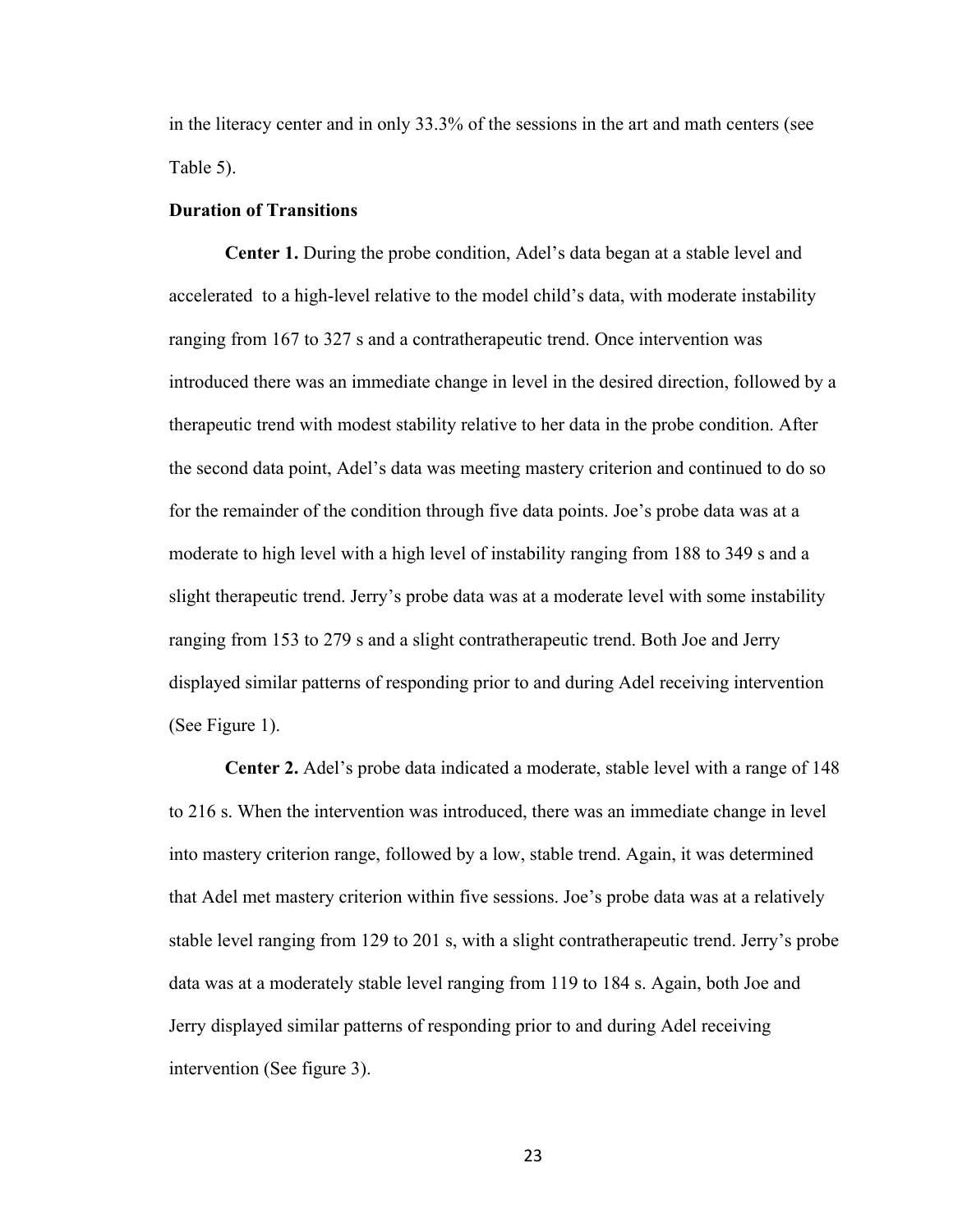**Center 3.** This center served as the generalization center. Adel's probe data were highly variable, ranging from 42 to 260 s. Once intervention was introduced, her data suggested greater stability (range 54-112s), and the level remained low with a slightly therapeutic trend throughout the condition. She met mastery criterion within five sessions of intervention. Joe's probe data began at a moderate level and then became highly instable ranging from 150 to 353 s. Jerry's probe data began at a low level and then rose to a moderate level before coming back down below mastery criterion (See figure 2). **Secondary**

**Verbal Prompting.** Verbal prompting in the art center during Adel's probe condition began at a high level relative to the model child and displayed a therapeutic trend ranging from 6-11 verbal prompts per session. Once intervention was introduced the therapeutic trend continued to a low level of prompting ranging from 2-6 verbal prompts per session. Joe's level of verbal prompting in the probe condition began at a high level and displayed a therapeutic trend ranging from 3-12 verbal prompts per session. Jerry's probe condition began at a low level and had a contratherapeutic trend ranging from 2-6 prompts per session (See figure 6).

In the math center, during the probe condition, Adel's data began at a moderate level and continued a therapeutic trend ranging from 4-8 verbal prompts per session. Once intervention was introduced, a zero celerating trend emerged at a low-level ranging from 1-4 verbal prompts per session. During Joe's probe condition, the number of verbal prompts remained at a low-level ranging from 1-3 verbal prompts per session. Finally, Jerry's data indicated a contratherapeutic trend, ranging from 1-5 verbal prompts per session (See figure 7).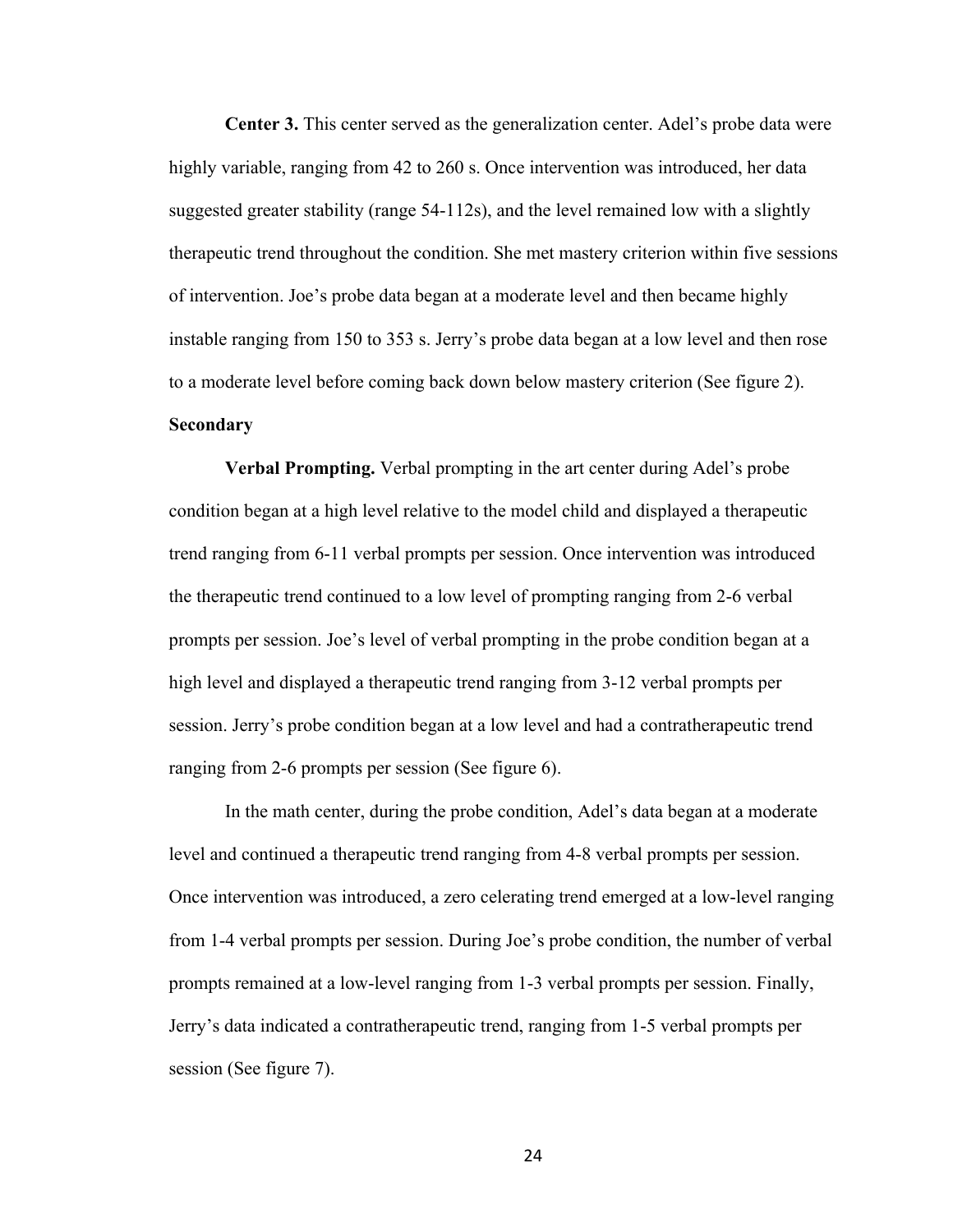In the literacy center, during the probe condition, Adel's data displays highly variable data ranging from 1-7 verbal prompts per session. After intervention was introduced, the data had a therapeutic trend ranging from 1-5 verbal prompts per session. Joe's probe condition displayed a contra therapeutic trend beginning at a low level and steadily rising to a moderate level before intervention was introduced, ranging from 1-6 verbal prompts per session. Jerry's probe condition displayed a low level, ranging from 1-5 verbal prompts per session (See figure 8).

**Physical Prompting.** Physical prompting in Adel's probe sessions occurred in two centers, math in 25% of sessions and in the art center in 50% of sessions. In the intervention condition no physical prompting wasn't required in any session in any center. The percentage of physical prompting in Joe's sessions were 20% in the math and literacy centers and 40% in the art center during the probe condition. The percent of sessions in which physical prompts were used in Jerry's probe condition was 25% in art, 75% in math and 0% in literacy (See Table 3).

**Child Cleaning.** Adel participated in unprompted cleaning in 50% of sessions in the math and literacy center sessions and 0% of the art center sessions during the probe condition. In the intervention conditions, Adel participated in unprompted cleaning in 66.6% of sessions in the art and literacy center and 100% of sessions in the math center. Joe participated in unprompted cleaning in 20% of the art center sessions, 40% of the math center sessions, and 80% of the literacy center sessions during the probe condition. Unprompted cleaning by Jerry occurred in 50% of art sessions, 0% of math sessions and 100% of literacy sessions during the probe condition (See table 4).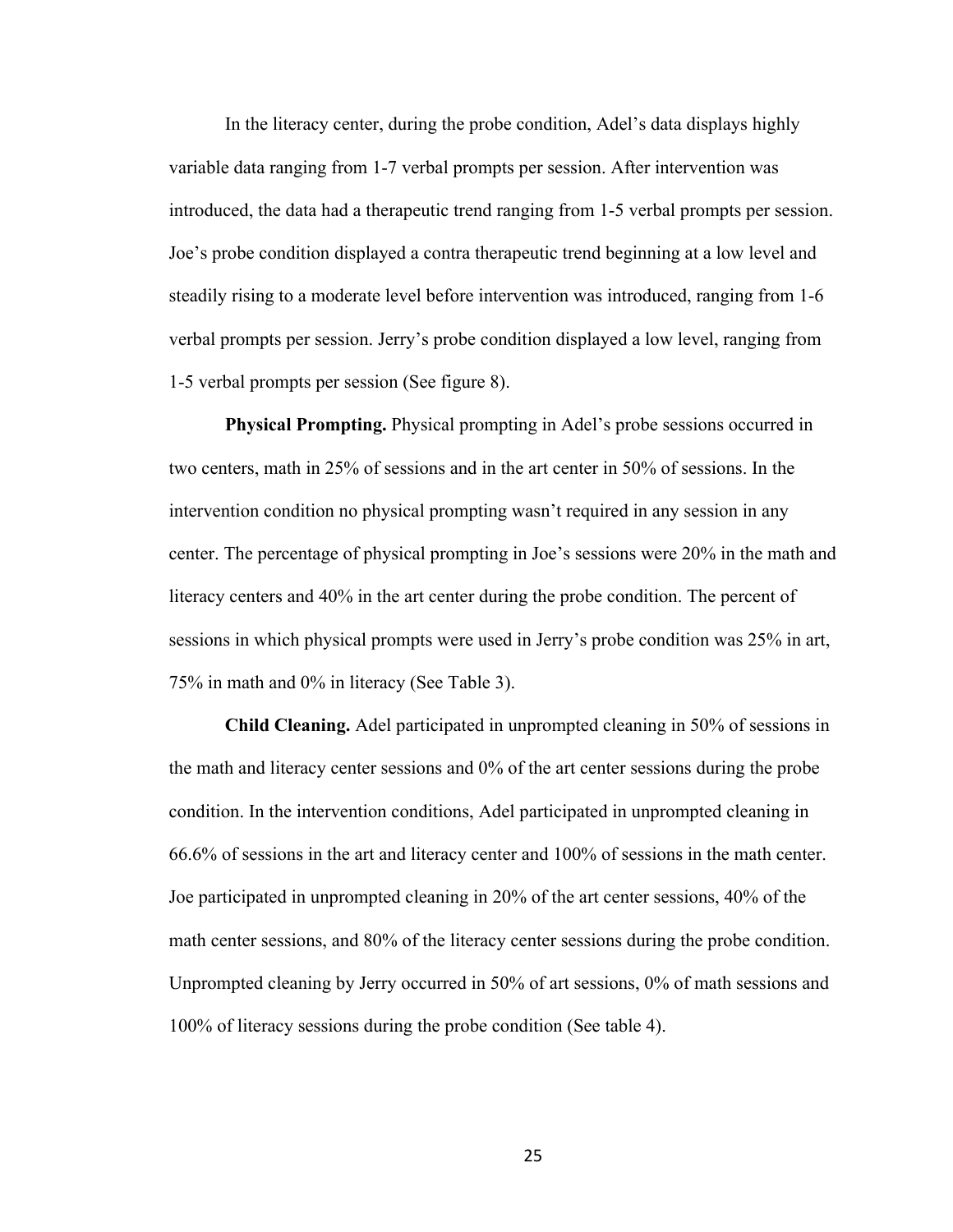**Adult Cleaning.** The percentage of adult cleaning one or more materials in Adel's probe condition was 75% in the art and math center sessions and 25% in the literacy center sessions. In the intervention condition that number dropped to 0% in the math and literacy center sessions and 33.3% in the art center sessions. In Joe's probe condition an adult cleaned in 40% of the art and literacy center sessions and 0% of the math sessions. In Jerry's probe condition, the adult cleaned in 33.3% of the art sessions, 66.6% of the math sessions and 0% of the literacy sessions (See table 5).

**Duration of Intervention.** The duration it took for the intervention to be implemented was added to the duration of the transition and displayed in figures 4 and 5. Thus far, Adel is the only participant to have data in this category as she is the only participant to receive intervention. In the probe condition, Adel's average transition in the art center was 216.6 s with a range of 167-327 s. Once intervention began, her transition average duration became 98 s with a range of 51-173 s. When you add the amount of time it took the teacher to implement the intervention with the new transition duration time the average became 164 s with a range of 95-217 s. This is a decrease of 52.6 s from the average time in the probe condition.

In the math center, Adel's average transition was 177.6 s and she had a range of 148-216 s during the probe condition. Once intervention was implemented the average transition duration became 60.4 s and the range, 43-87 s. When you add the amount of time it took to implement the intervention with the duration of the transition the average time became 128.6 s with a range of 119 to 124 s, this is an average decrease of 49 s per transition.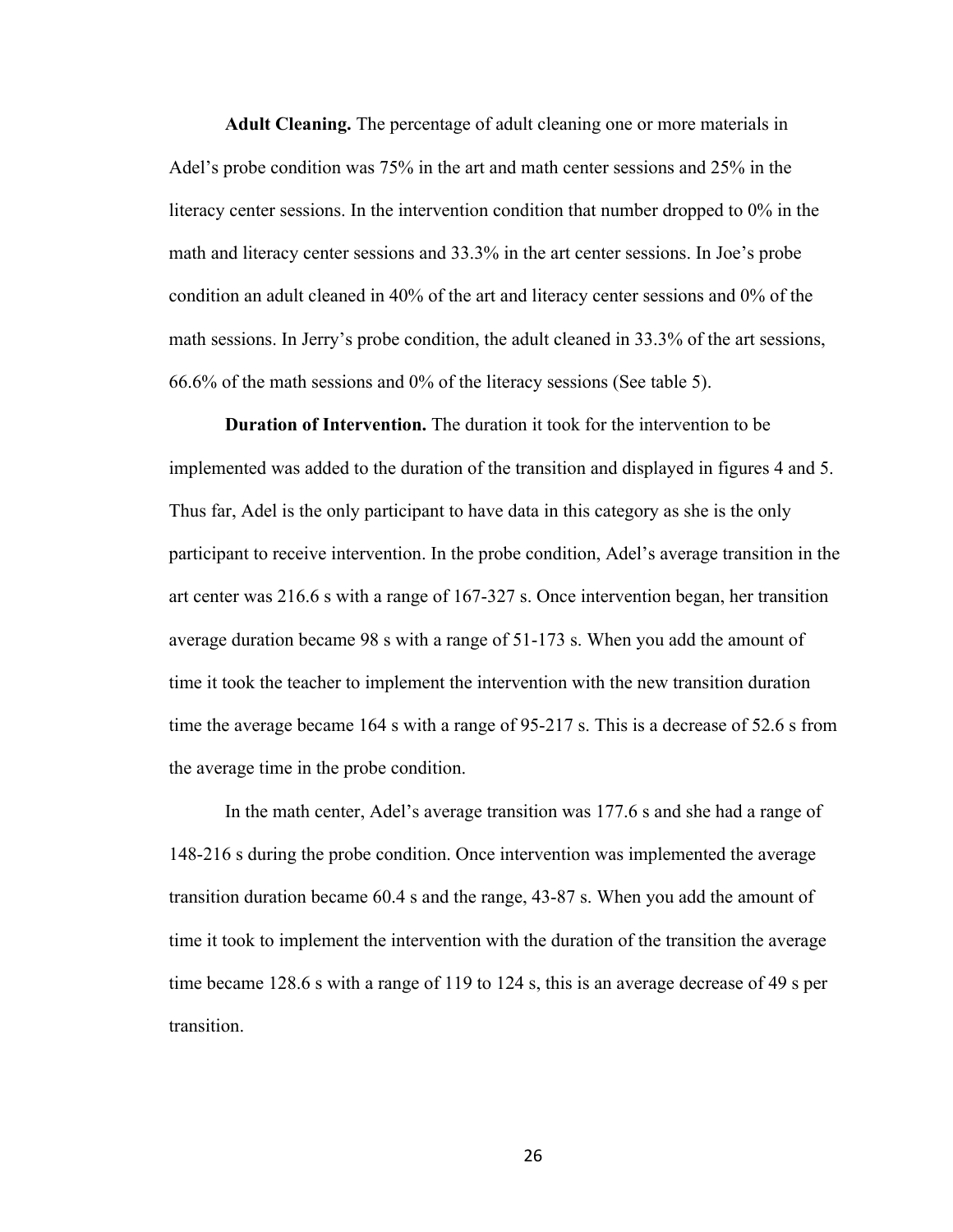|                | <b>Conditions</b> |              |             |  |
|----------------|-------------------|--------------|-------------|--|
| Participants & | Probe             | Intervention | Maintenance |  |
| <b>Centers</b> |                   |              |             |  |
| <b>Sara</b>    |                   |              |             |  |
| Art            | 0                 | n/a          | n/a         |  |
| Math           | 0                 | n/a          | n/a         |  |
| Literacy       | 0                 | n/a          | n/a         |  |
| <b>Adel</b>    |                   |              |             |  |
| Art            | 50                | $\theta$     |             |  |
| Math           | 25                | 0            |             |  |
| Literacy       | $\boldsymbol{0}$  | 0            |             |  |
| Joe            |                   |              |             |  |
| Art            | 40                |              |             |  |
| Math           | 20                |              |             |  |
| Literacy       | 20                |              |             |  |
| <b>Jerry</b>   |                   |              |             |  |
| Art            | 25                |              |             |  |
| Math           | 75                |              |             |  |
| Literacy       | 0                 |              |             |  |

*Table 3* Percentage of Sessions Physical Prompting Occurred

*Note.* n/a= not applicable due to that participant not participating in sessions for that condition; -=denotes conditions that have not yet been conducted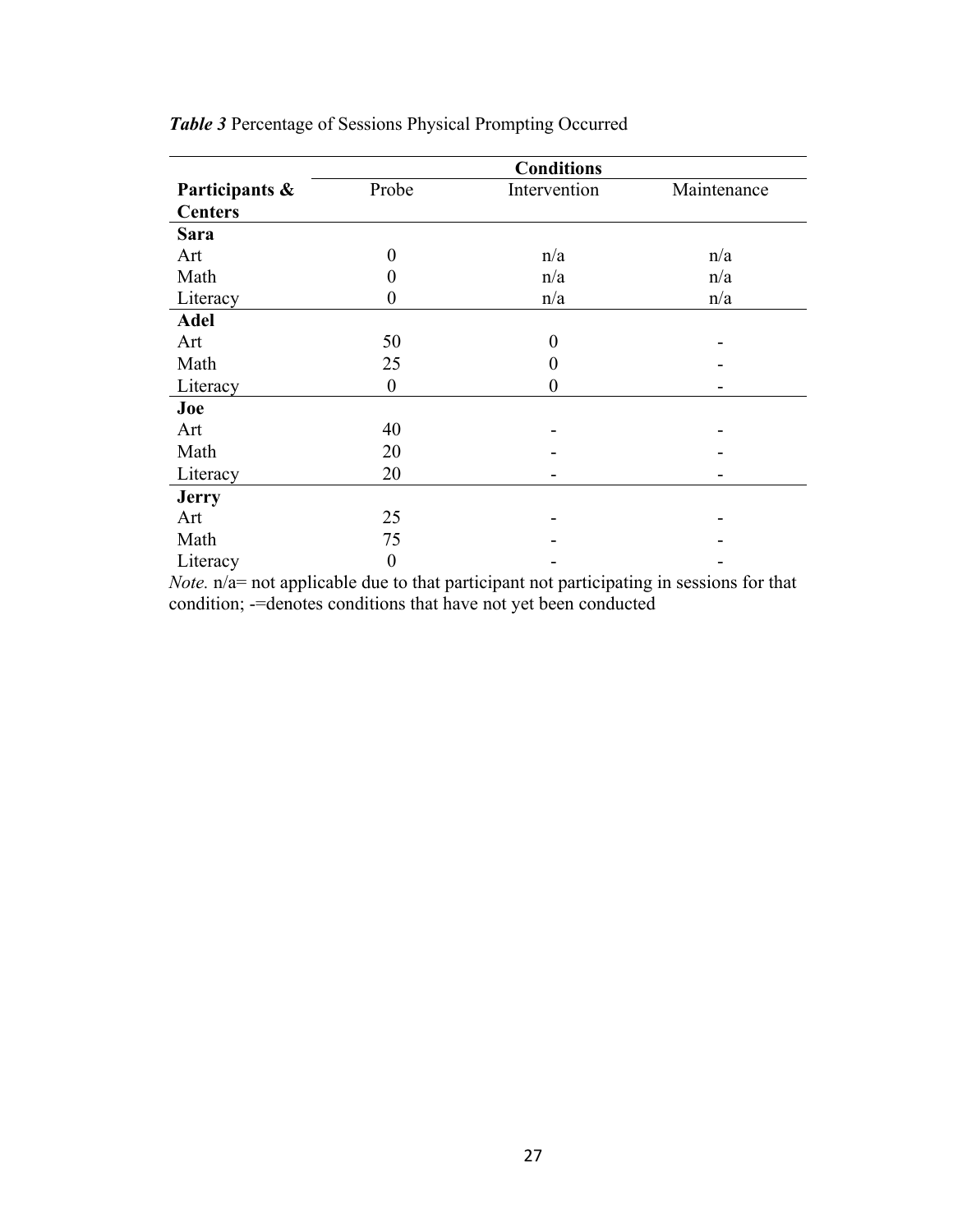|                | <b>Conditions</b> |              |             |
|----------------|-------------------|--------------|-------------|
| Participants & | Probe             | Intervention | Maintenance |
| <b>Centers</b> |                   |              |             |
| <b>Sara</b>    |                   |              |             |
| Art            | 100               | n/a          | n/a         |
| Math           | 100               | n/a          | n/a         |
| Literacy       | 66.6              | n/a          | n/a         |
| <b>Adel</b>    |                   |              |             |
| Art            | $\boldsymbol{0}$  | 66.6         |             |
| Math           | 50                | 100          |             |
| Literacy       | 50                | 66.6         |             |
| Joe            |                   |              |             |
| Art            | 20                |              |             |
| Math           | 40                |              |             |
| Literacy       | 80                |              |             |
| <b>Jerry</b>   |                   |              |             |
| Art            | 50                |              |             |
| Math           | $\theta$          |              |             |
| Literacy       | 100               |              |             |

*Table 4* Percentage of Sessions Unprompted Cleaning Occurred

*Note.* n/a= not applicable due to that participant not participating in sessions for that condition; -=denotes conditions that have not yet been conducted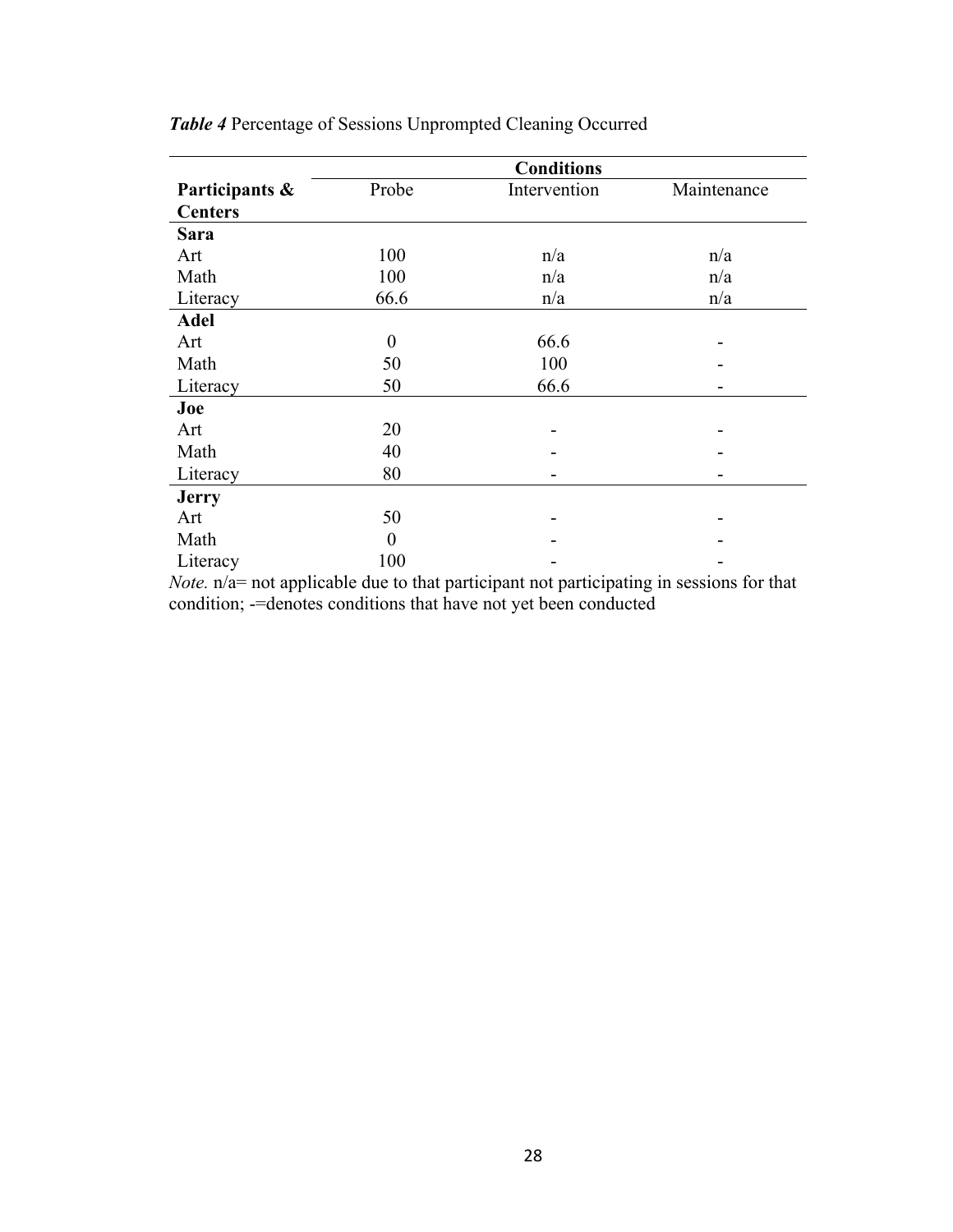|                | <b>Conditions</b> |                  |             |
|----------------|-------------------|------------------|-------------|
| Participants & | Probe             | Intervention     | Maintenance |
| <b>Centers</b> |                   |                  |             |
| <b>Sara</b>    |                   |                  |             |
| Art            | 33.3              | n/a              | n/a         |
| Math           | 33.3              | n/a              | n/a         |
| Literacy       | $\boldsymbol{0}$  | n/a              | n/a         |
| <b>Adel</b>    |                   |                  |             |
| Art            | 75                | 33.3             |             |
| Math           | 75                | $\boldsymbol{0}$ |             |
| Literacy       | 25                | $\theta$         |             |
| Joe            |                   |                  |             |
| Art            | 40                |                  |             |
| Math           | $\theta$          |                  |             |
| Literacy       | 40                |                  |             |
| <b>Jerry</b>   |                   |                  |             |
| Art            | 33.3              |                  |             |
| Math           | 66.6              |                  |             |
| Literacy       | $\boldsymbol{0}$  |                  |             |

**Table 5** Percentage of sessions where an adult cleaned

*Note.* n/a= not applicable due to that participant not participating in sessions for that condition; -=denotes conditions that have not yet been conducted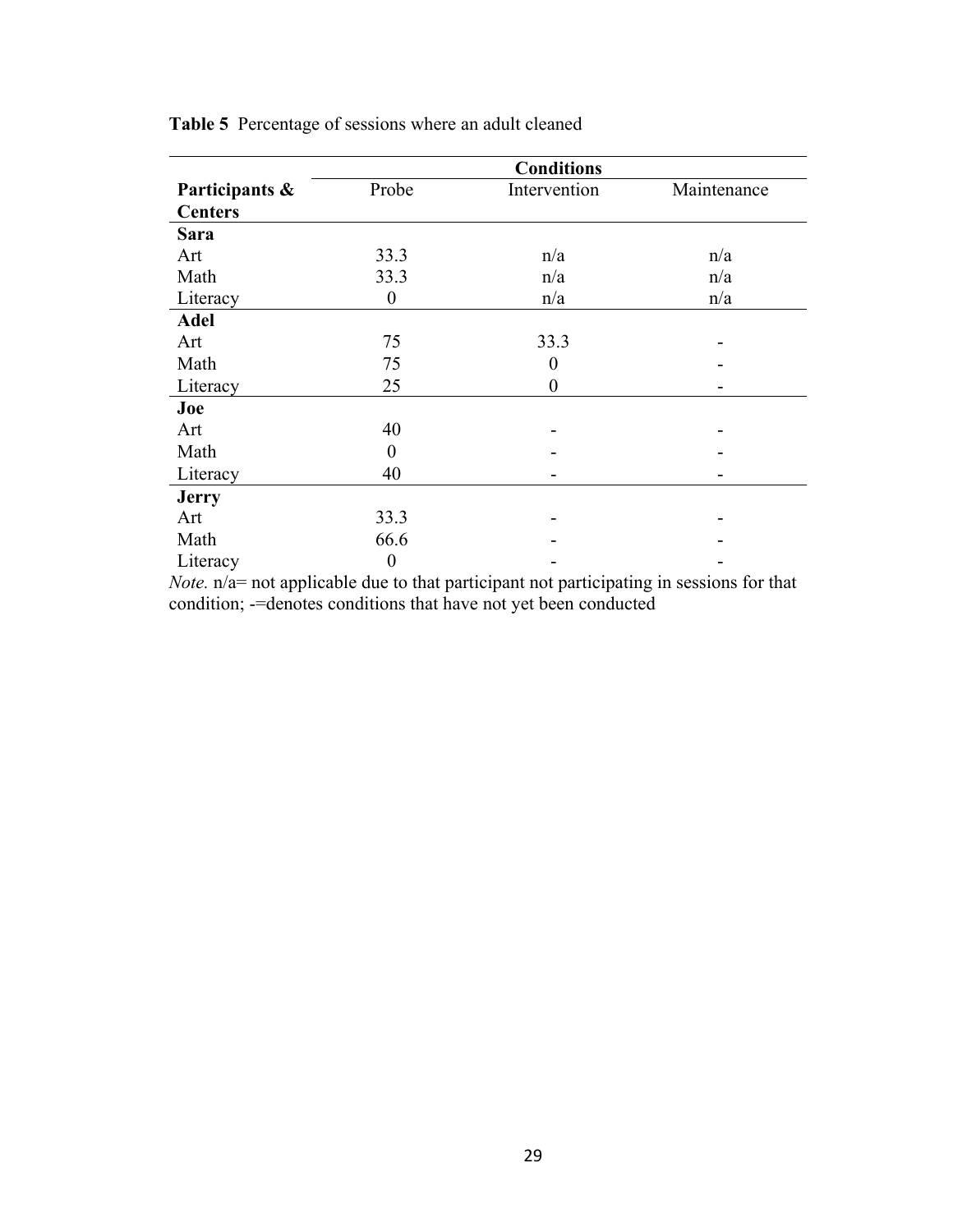



*Note.* Solid line indicates the mastery criterion. Dashed lines indicate 10% above and below mastery criterion.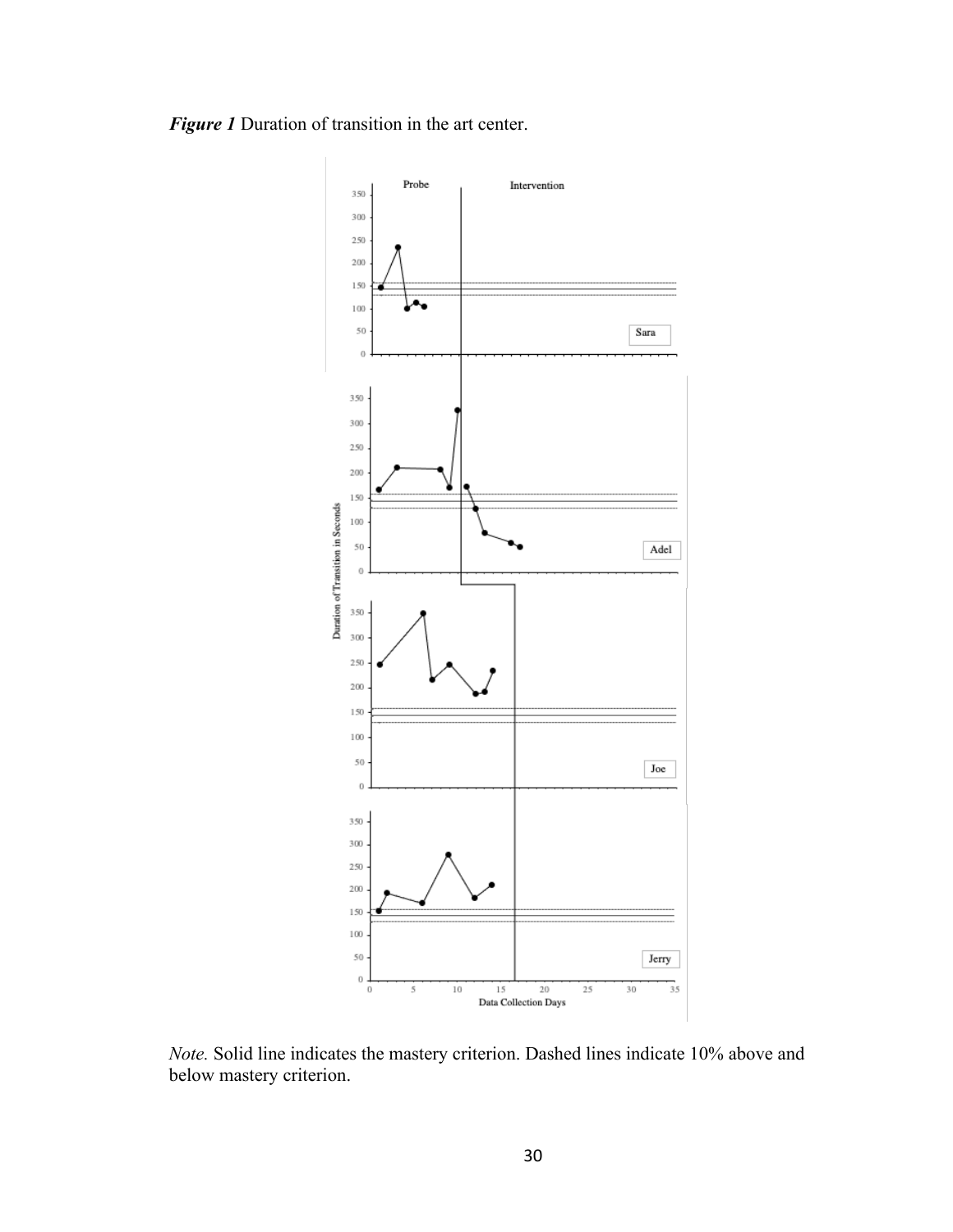

*Figure 2* Duration of transition in the literacy center.

*Note.* Solid line indicates the mastery criterion. Dashed lines indicate 10% above and below mastery criterion.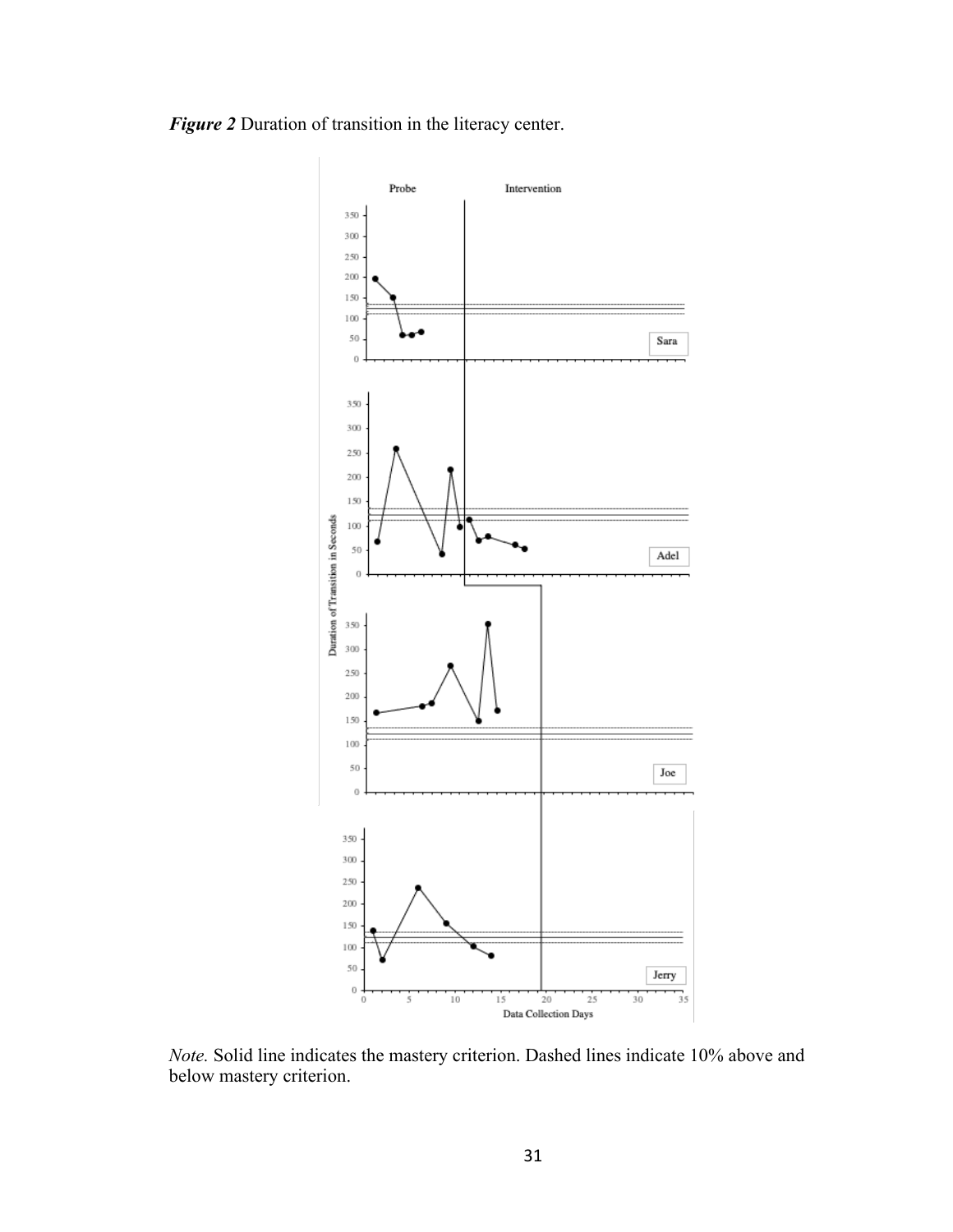



*Note.* Solid line indicates the mastery criterion. Dashed lines indicate 10% above and below mastery criterion.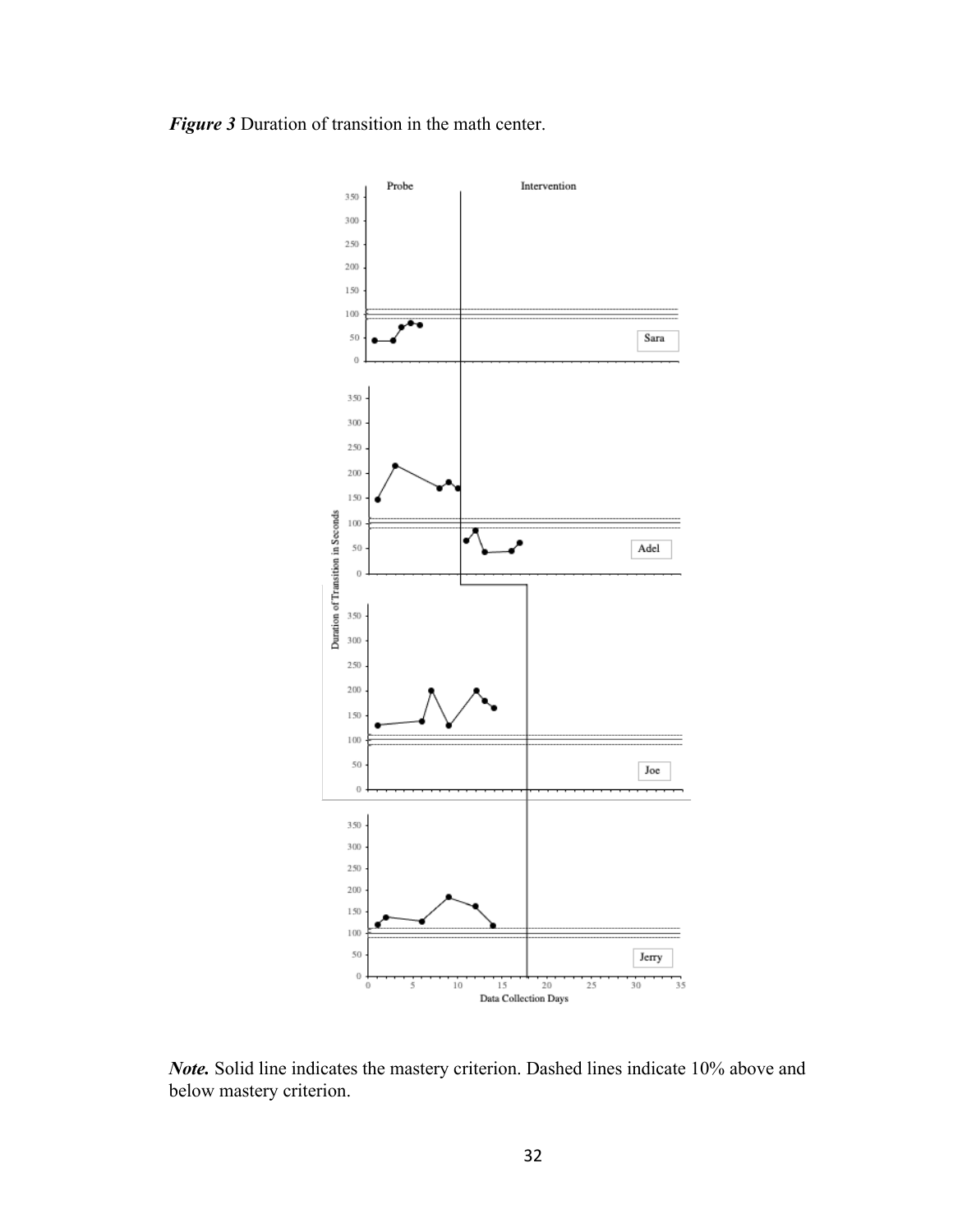

*Figure 4* Duration of intervention plus duration of transition in the art center.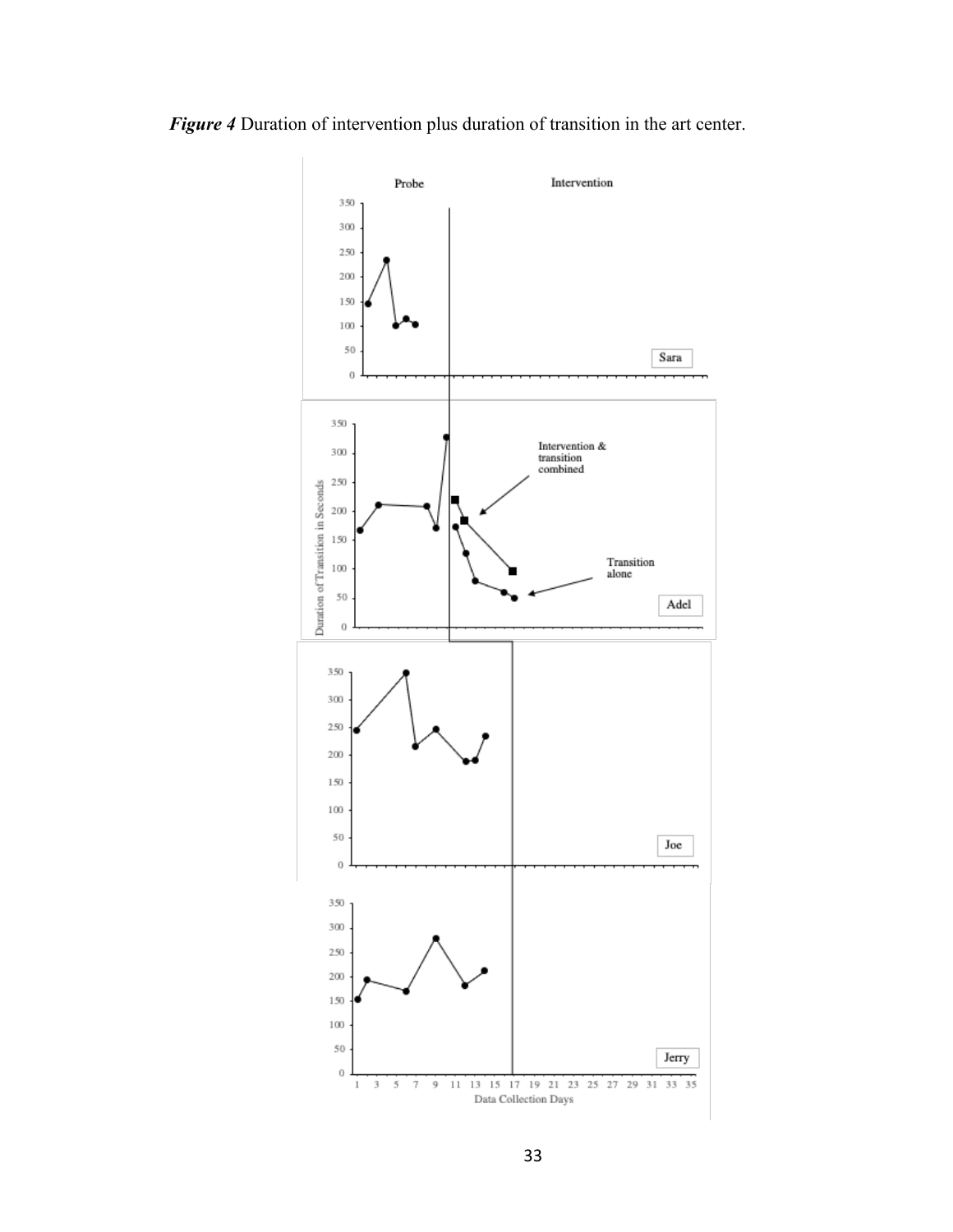

*Figure 5* Duration of intervention plus duration of transition in the math center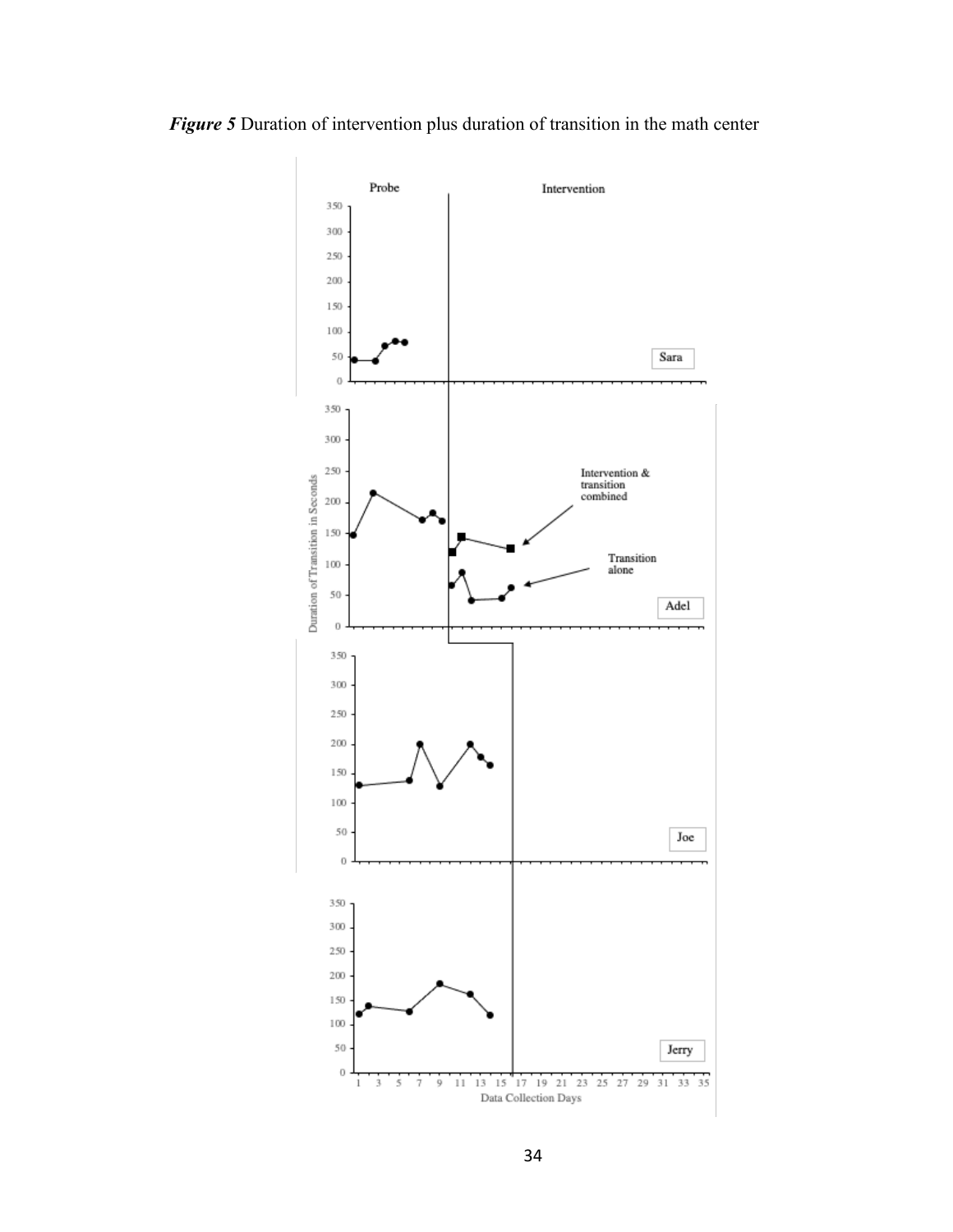## *Figure 6* Frequency of verbal prompting in the art center

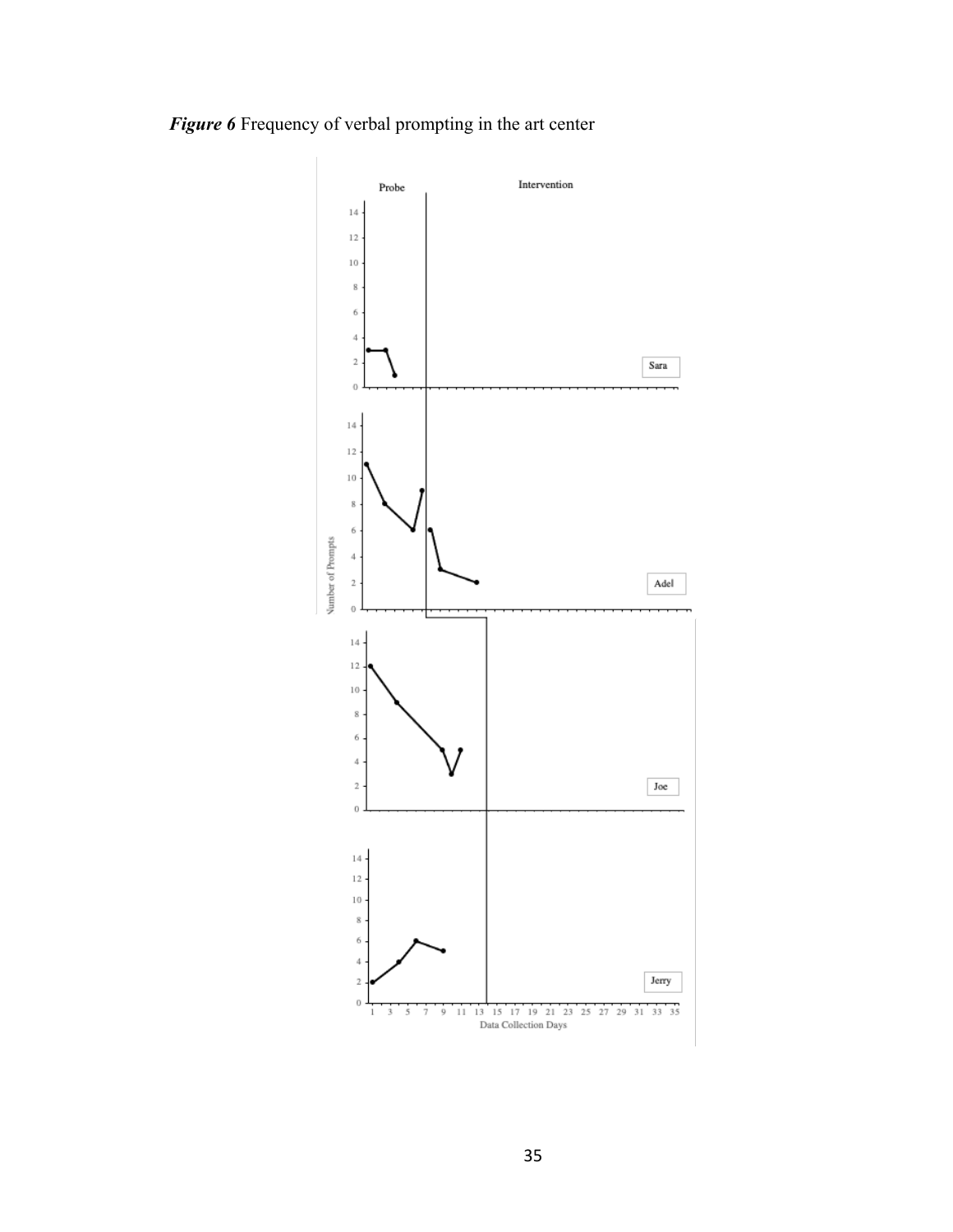



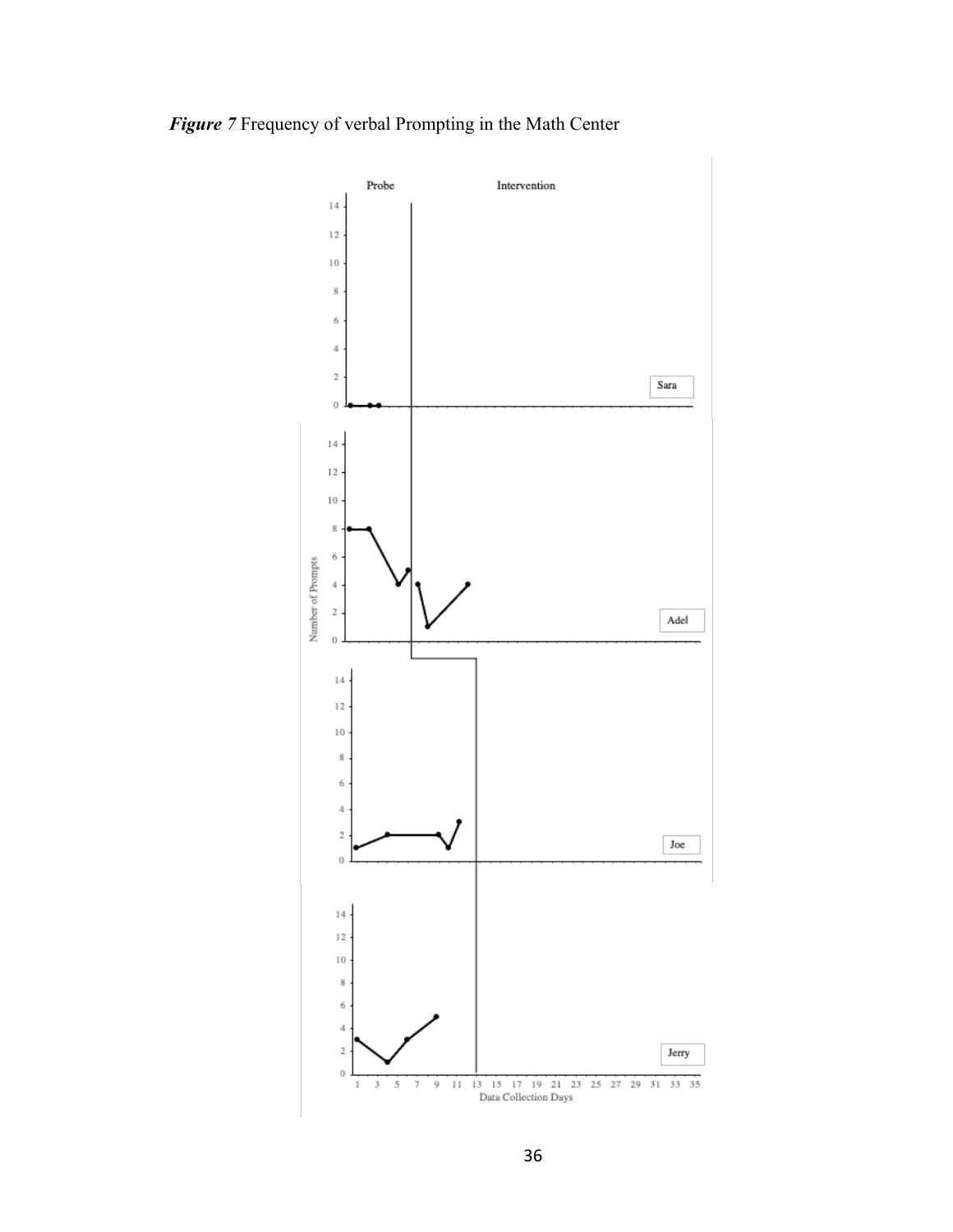## *Figure 8* Frequency of verbal Prompting in the Literacy Center

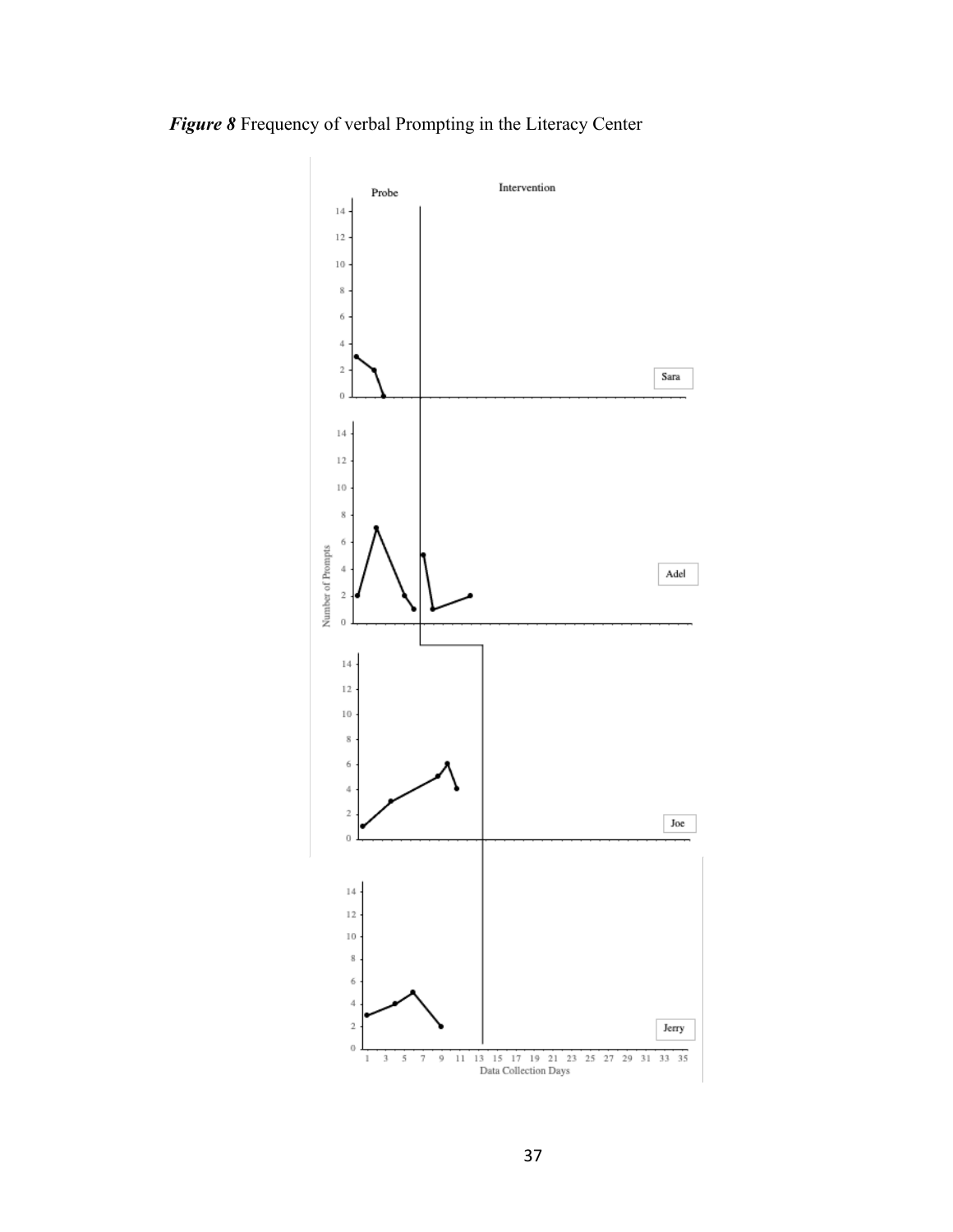#### **Discussion**

This study attempted to fill the gap in the literature regarding utilizing video modeling to aide in transitions with the preschool population. A multiple probe design was utilized with four preschool aged students in a rural setting. Preliminary visual analysis of graphed data indicated that video modeling is an effective intervention in reducing transition durations in preschool-aged students. Specifically, Adel's average transition in the art center went from 217 s with a range of 167-327 s in the probe condition to 98 s with a range of 51-173 s. This is a decrease of 117 s from the average time in the probe condition. In the math center, Adel's average transition was 178 s and she had a range of 148-216 s during the probe condition. Once intervention was implemented the average transition duration became 60 s and the range, 43-87 s. That is still a decrease of 117 s per transition. By decreasing the amount of time, it takes to transition throughout the three classroom centers by 117 s per rotation you are saving approximately 6 min per day which equates to 24 min in a four-day instructional week and 96 min in a month. That is a considerable amount of time considering most public preschool classrooms only have students for 2.5 h a day, four days a week. In addition, intervention was only provided for two out of the three centers. Meaning that the results of this intervention generalized to the third center (literacy) without the teacher ever explicitly teaching the skill with the video supports. Thus, when implementing this intervention, it may not be necessary for it to be embedded into all the transitions, leading to further time saved.

The secondary measures of the amount of verbal prompting, the presence of physical prompting, the presence of unprompted cleaning, whether an adult was needed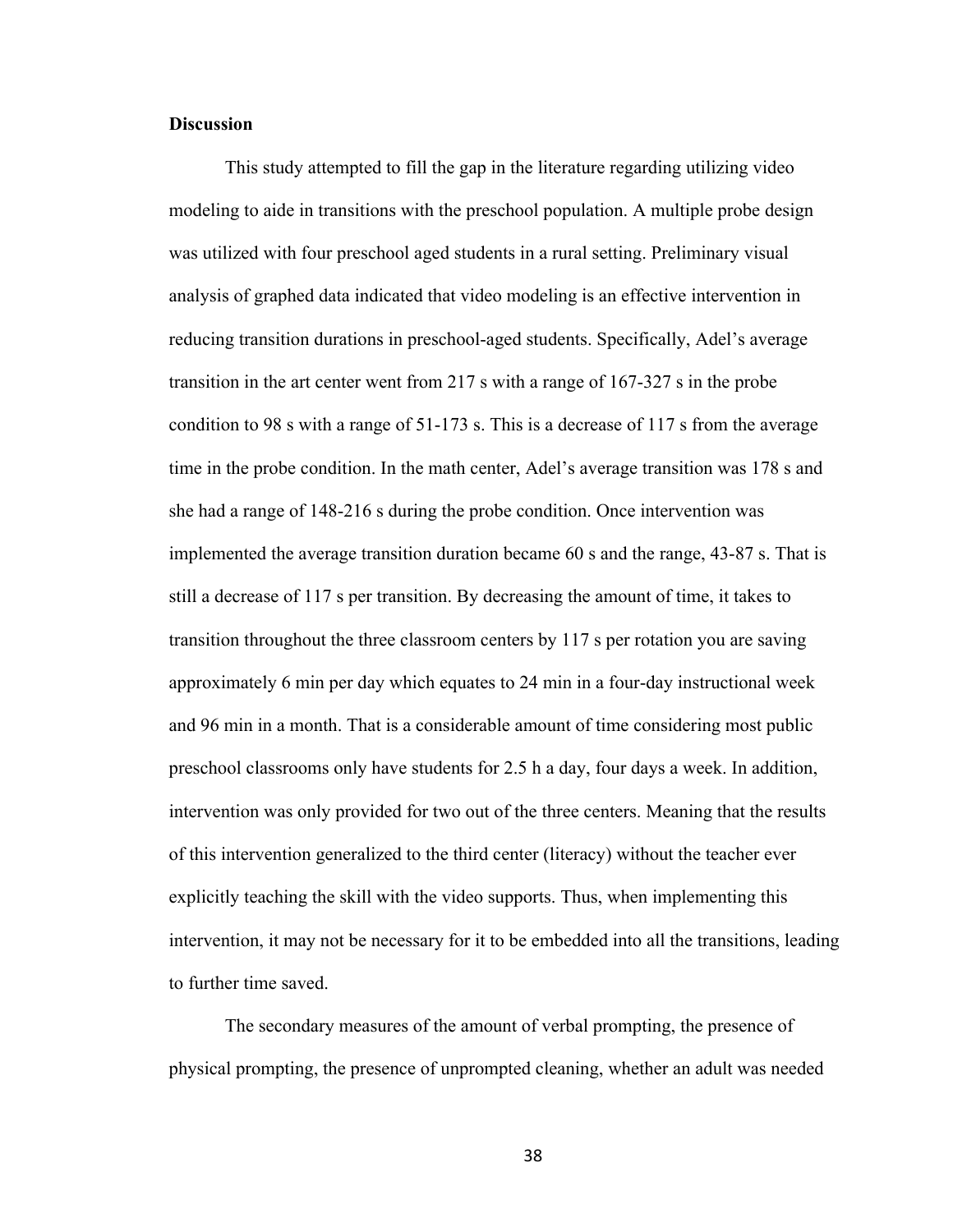to clean, and the amount of time it took to administer the intervention, also indicated improvement from the probe to intervention condition and contributed to the social validity of the study. First, the range and average of verbal prompts required in Adel's probe condition were higher in all three centers than in the intervention condition. This indicated that along with the intervention working to decrease the duration of the transition, it may also made the students more independent in transitioning requiring fewer verbal prompts. Second, the presence of physical prompting in Adel's probe sessions ranged from 0 to 50% of sessions while in the intervention session no physical prompting was required in any session. By reducing the amount of physical prompting required by the classroom teacher and assistants this opens those adults up to other tasks such as facilitating social situations, instruction, and administrative duties. Third, the amount of unprompted cleaning performed by Adel rose from 0%, 50% and 50% to 66.6%, 100% and 66.6% across centers respectively. This means since the implementation of the intervention, Adel began cleaning after the task direction was given, without requiring additional prompting to begin; again, freeing the adults in the room to focus on other tasks. Fourth, in Adel's probe condition, an adult participated in cleaning in 75% of the art and math sessions and 25% of the literacy sessions. Once the intervention was introduced, the adult only participated in cleaning 33.3% of the art sessions and none in the math and literacy sessions. This suggests that the participant required no assistance cleaning in two centers during all the sessions in which secondary measures were collected. The final secondary measure was the duration of the implementation of the intervention when added to the duration of the transition. In Adel's case, in both the art and math centers, those average durations were lower than in the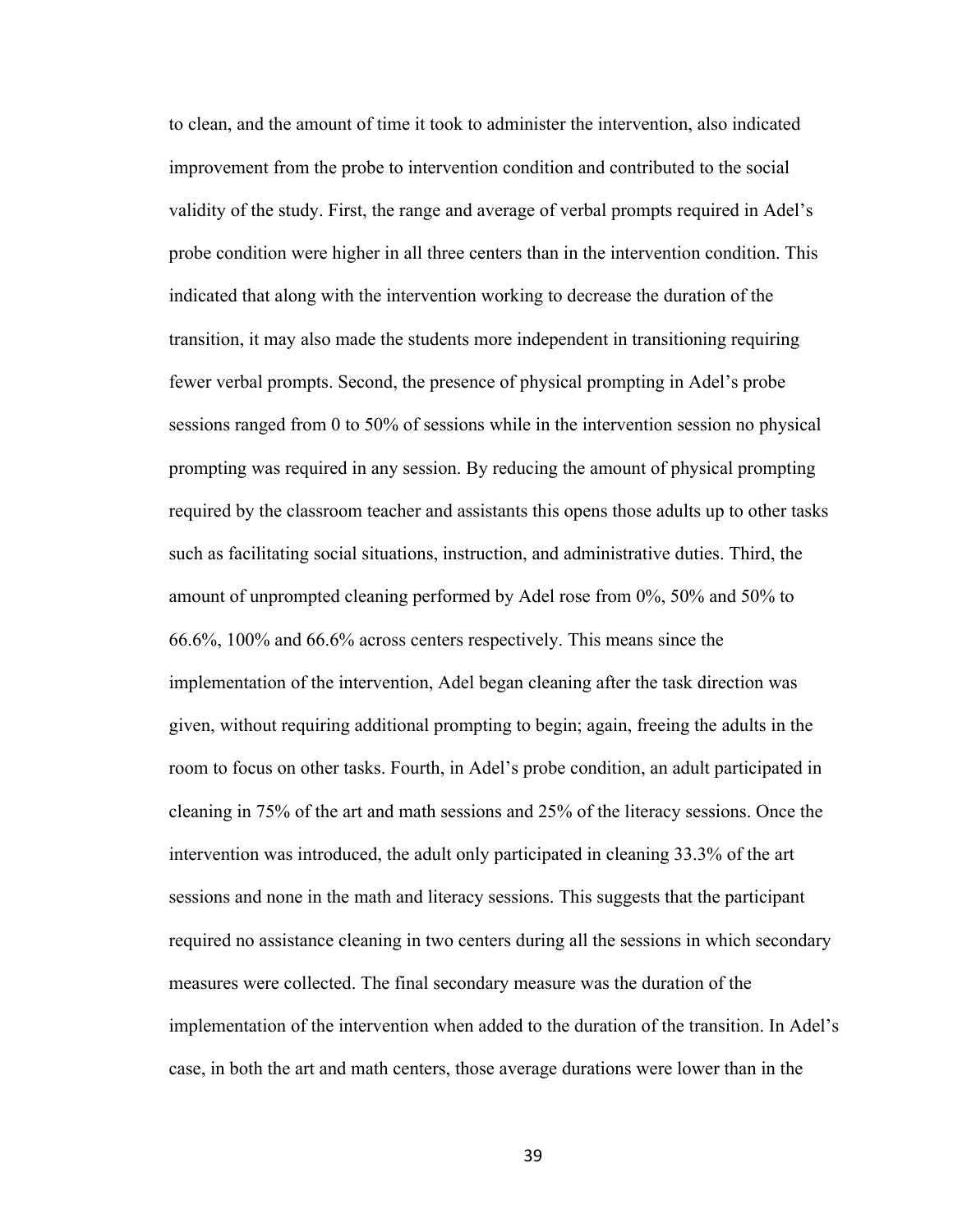probe condition. This suggests that the resources required to implement this intervention do not outweigh the benefits.

#### **Limitations and Considerations**

The environment in this study was a publicly funded inclusive preschool classroom. Thus, everyday presented different environmental factors that effected the primary measure of duration per transition as well as the dichotomous measures collected. One of these factors were the materials that were available to the participants. Since the materials rotated with the classroom theme biweekly, the amount and type of manipulatives needing to be cleaned often changed as well. This may have produced longer or shorter transition durations depending on the items (i.e., a paper activity may be faster to clean up than paint). However, after visually analyzing the probe data when the materials were changed, this factor does not appear to have impacted the children's durations as there is no evidence of a history threat. Another environmental factor that may influence future research is that the technology required to make and implement a video model is not available in all classrooms. In some states and districts, there are guidelines preventing the inclusion of technology-based supports in early childhood education. To replicate the resources that are typically available to classroom teachers, the video model used in this study was made on the free version of iMovie app and displayed using a device that was already allocated to the classroom.

Another factor that may have influenced results were that the data collectors were not masked to the study conditions nor purpose of the study. This was due to the PI of this study and classroom teacher being the primary data collectors. This was a necessity due to limiting exposure to COVID-19 by reducing the number of individuals in the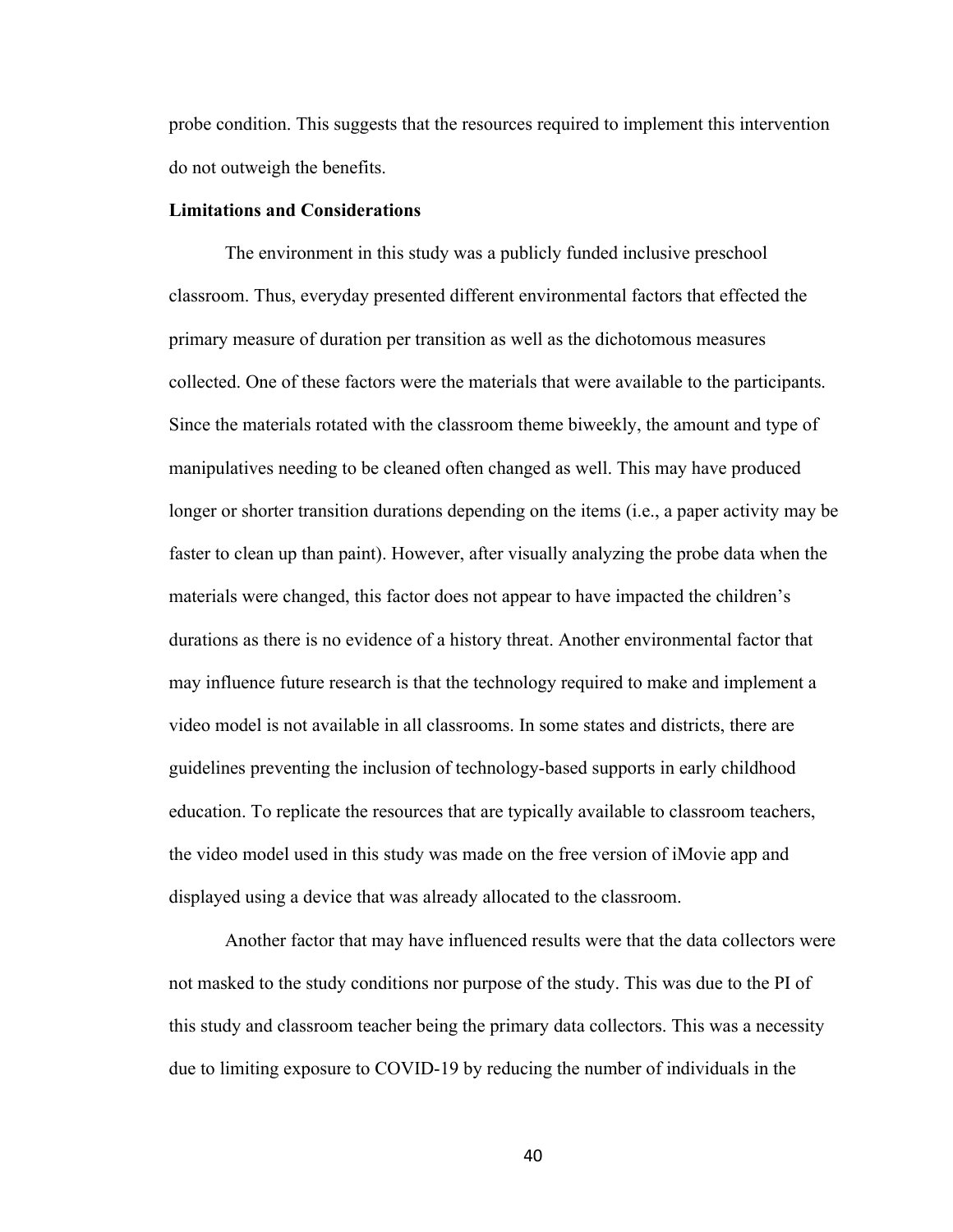room. As well as with the rural location of the school in which the study was conducted. In addition, IOA was not collected on secondary measures. Due to this constraint, we cannot make definitive conclusions from these measures, and the findings should be considered exploratory. Additional studies measuring the secondary variables with IOA should be conducted to verify their validity. Additionally, this study specifically looked at three centers that solely focused on table-top activities. There is a possibility that this study may not generalize to floor centers such as blocks and dramatic play which may be more preferred.

Finally, the classroom teacher and implementor of the intervention in this study was pursuing her master's degree in interdisciplinary early childhood and may not be comparable to many classroom teachers working in early childhood settings as not all are required to have a graduate degree. This may have increased the teacher's competency when it came to data collection and implementing the intervention. While the intervention was feasible for her to implement in her classroom while juggling the demands of teaching, this may not rein true for less-experienced teachers. Additional research is needed to determine whether this intervention in feasible for other types of preschool educators.

#### **Future Directions**

Based on the findings within this study, systematic replications of this study are needed to extend the external validity of this study's findings. These studies should occur in publicly funded preschool settings within the context of the classroom's typical routines to determine whether video modeling is an effective intervention for reducing transition durations in preschool classrooms. Also, including participants with a wider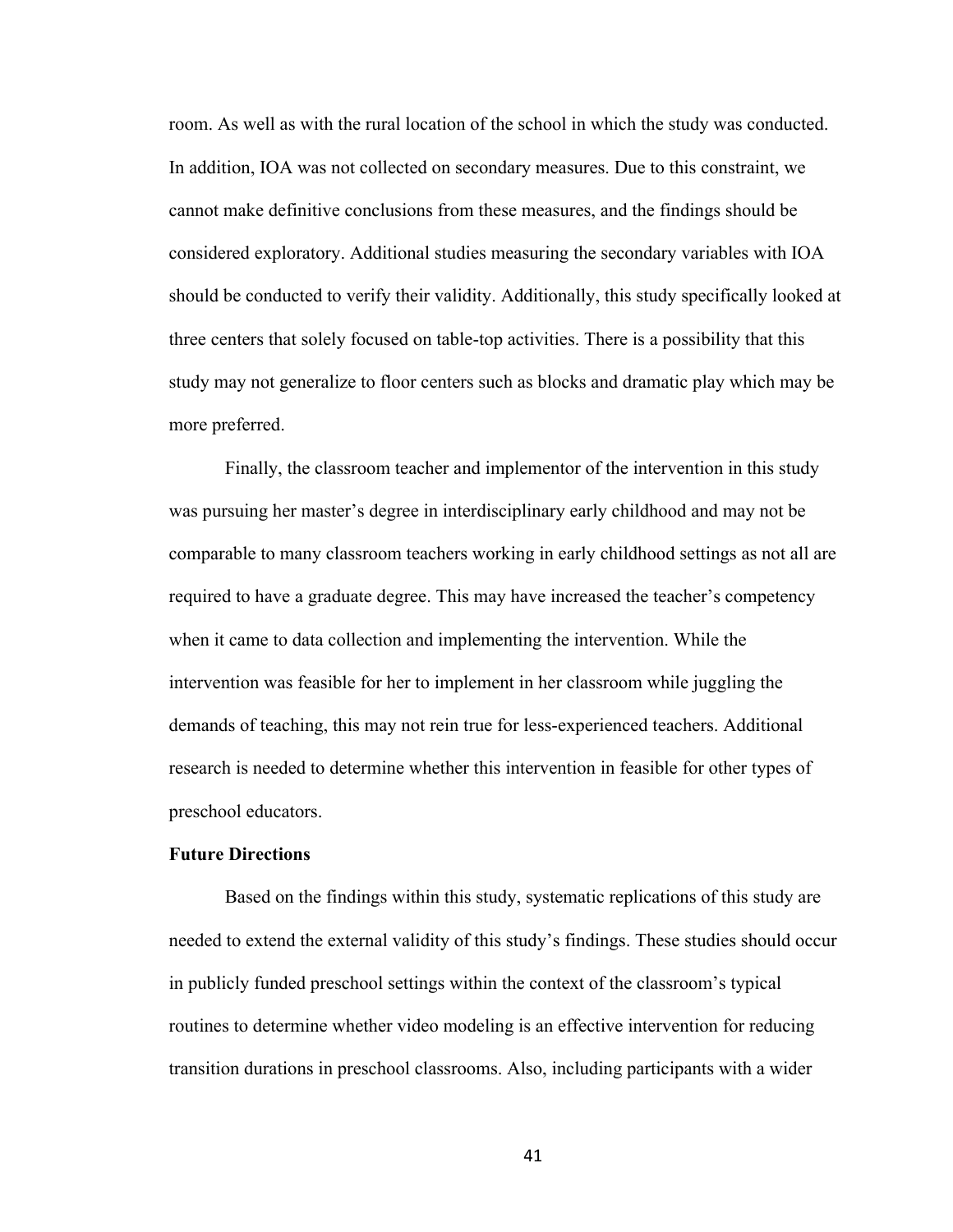range of identified disabilities, as well as children without identified disabilities, could widen this intervention's reach. In addition, IOA for all measures, including the adult and child related behaviors would be prudent.

To extend this study, more research is needed to determine whether the use of video modeling to aide in transitions is an effective tier 1 or tier 2 strategy in preschool classrooms. Studies focusing on using video modeling as a tier 1 intervention could be conducted at the beginning of the school year during a whole-group circle time when teachers initially review classroom rules and expectation. For ease of implementation, the video model could be projected on a screen for the whole class to view and more specific. In addition, more specific guidelines could be added regarding the type and frequency of adult prompting.

#### **Conclusion**

Preliminary data of a multiple probe design across participants demonstrates that video modeling is an effective intervention for reducing transition durations within the context of a preschool classroom. Following the study's completion, the absence or presence of a functional relation will give us a definitive answer regarding its effectiveness. More research is needed to extend this study's external validity and test this intervention's effectiveness with children with and without disabilities.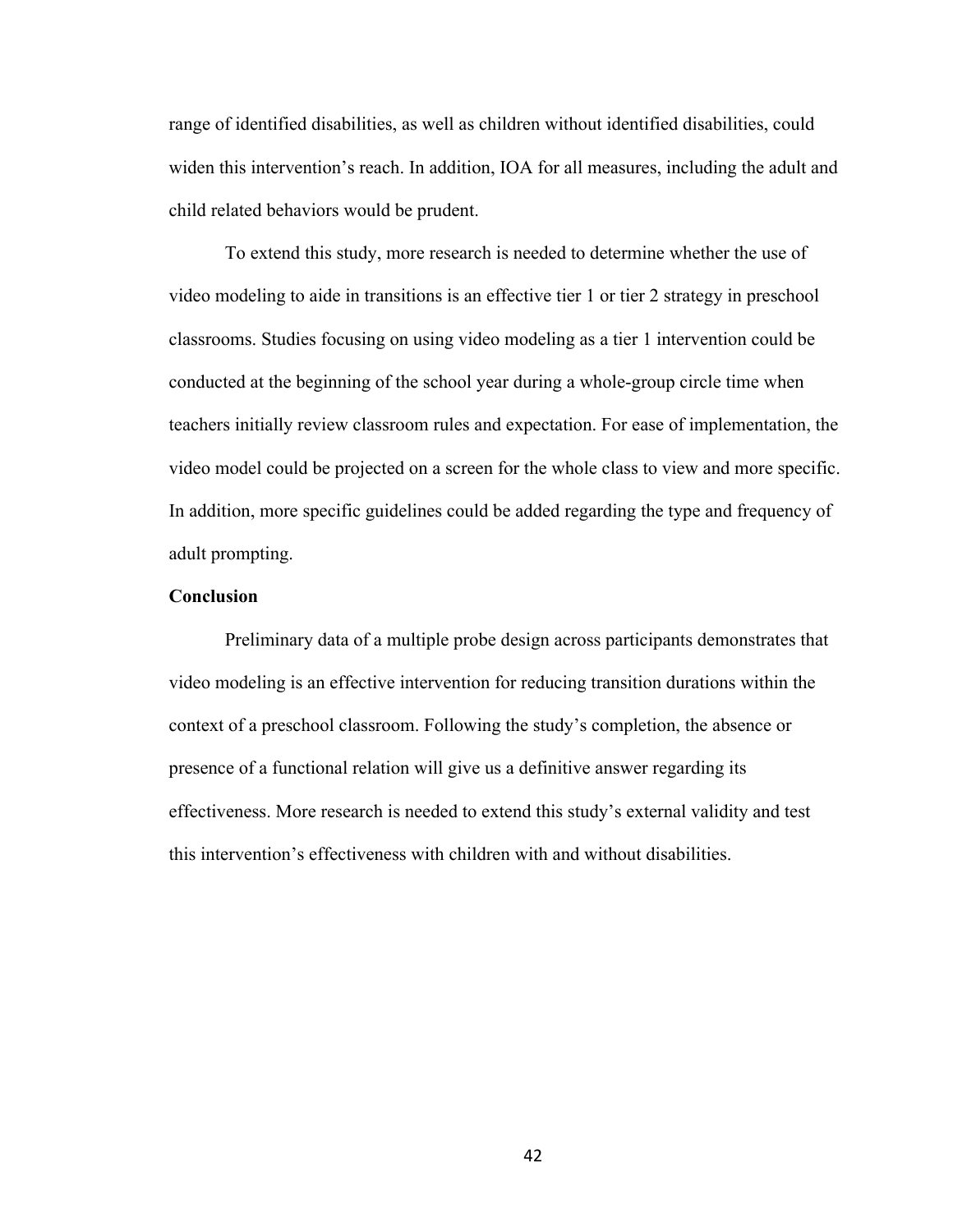#### **APPENDICES**

#### **APPENDIX A. VIDEO MODEL SCRIPT**

Directions: Approximately one minute before you intend to give the task direction to "clean up" in the art or math center, bring to tablet over to the participant, hit play on the video and narrate the video mentioning each of these four items:

- 1. The doorbell will ring soon
- 2. Then I will say, "it's time to clean up"
- 3. Explain how to clean up the items (i.e., reference the items they have out and how they should be put away)
- 4. Remind them to sit down at the table when all items at the center were put away so you know they're ready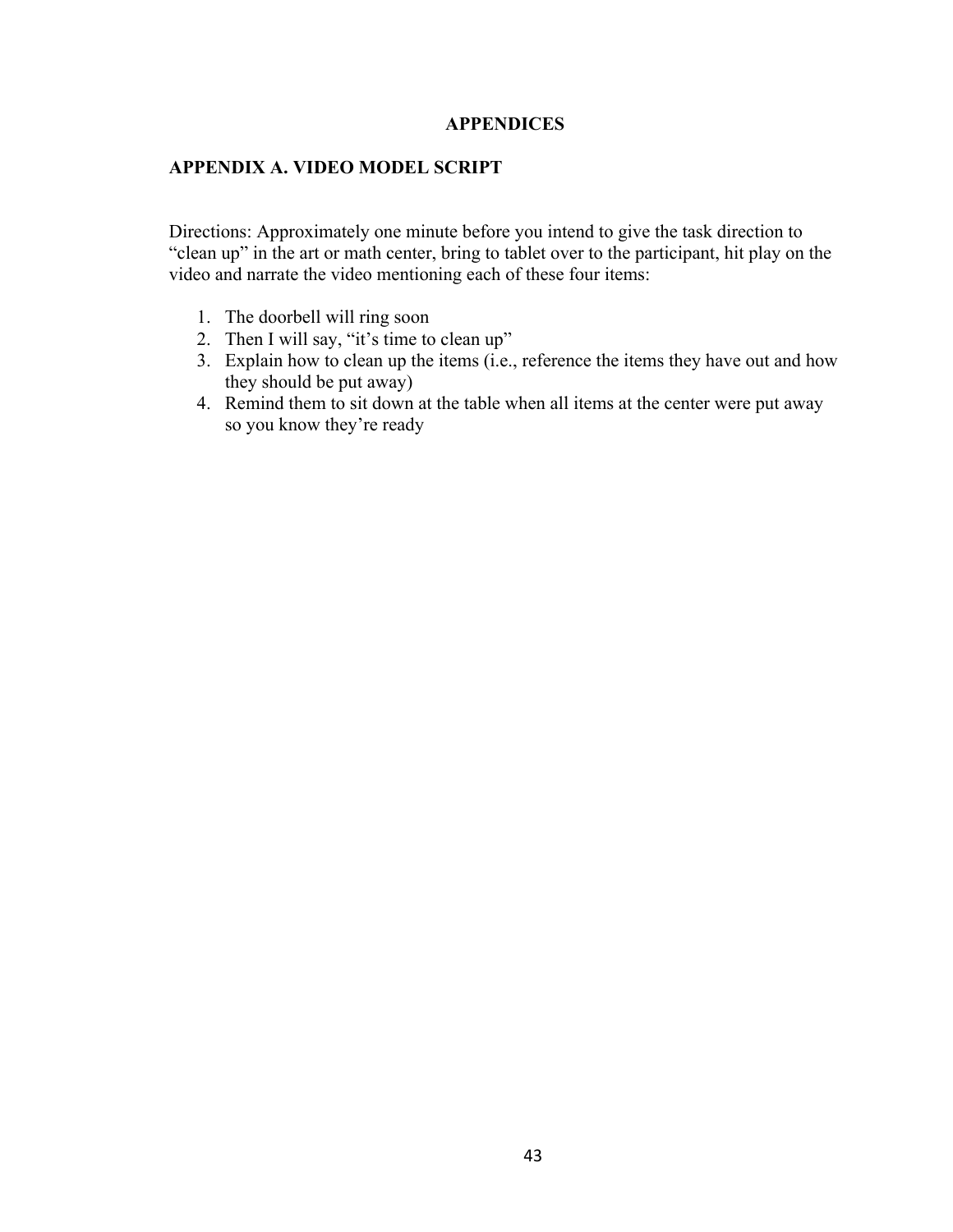## **APPENDIX B. PI DATASHEET**

#### PI Data Sheet

|                | Data Collector: AD                                 |               |                                      |        |
|----------------|----------------------------------------------------|---------------|--------------------------------------|--------|
|                | (Acquisition) Center Name: Art                     |               |                                      |        |
| Steps          |                                                    | Did It Occur? | Duration of<br>Intervention:         |        |
|                | Shows video model                                  | Y/N           | Duration of<br>transition:           |        |
| $\overline{2}$ | Narration describes ringing<br>bell                | Y/N           | $#$ of verbal<br>prompts:            |        |
| ٦              | Narration describes task<br>direction              | Y/N           | Did physical<br>prompt occur?        | Y/N    |
|                | Narration describes putting<br>items where they go | Y/N           | Child cleaned up<br>at least 1 item? | UP/P/N |
| 5              | Narration describes sitting<br>down                | Y/N           | Adult cleaned up<br>at least 1 item? | Y/N    |
| 6              | Rings Bell                                         | Y/N           |                                      |        |
|                | Task direction to clean up                         | Y/N           |                                      |        |
|                | Percentage correct:                                |               | IOA: $Y/N$                           | ツィー    |

Data Collector: AD Student Initials:

|       | (Acquisition) Center Name: Math                    |               |                                      |                |
|-------|----------------------------------------------------|---------------|--------------------------------------|----------------|
| Steps |                                                    | Did It Occur? | Duration of<br>Intervention:         |                |
|       | Shows video model                                  | Y/N           | Duration of<br>transition:           |                |
| 2     | Narration describes ringing<br>bell                | Y/N           | # of verbal<br>prompts:              |                |
| з     | Narration describes task<br>direction              | Y/N           | Did physical<br>prompt occur?        | Y/N            |
|       | Narration describes putting<br>items where they go | Y/N           | Child cleaned up<br>at least 1 item? | UP/P/N         |
| 5     | Narration describes sitting<br>down                | Y/N           | Adult cleaned up<br>at least 1 item? | Y/N            |
| 6     | Rings Bell                                         | Y/N           |                                      |                |
| 7     | Task direction to clean up                         | Y/N           |                                      |                |
|       | Percentage correct:                                |               | IOA: $Y/N$                           | $-\frac{2}{2}$ |

|       | (Generalization) Center Name: Literacy |               |                  |               |
|-------|----------------------------------------|---------------|------------------|---------------|
| Steps |                                        | Did It Occur? | Duration of      |               |
|       |                                        |               | transition:      |               |
|       | Shows video model                      | Y/N           | ∦ of verbal      |               |
|       |                                        |               | prompts:         |               |
|       | Provides narration                     | Y/N           | Did physical     | Y/N           |
|       |                                        |               | prompt occur?    |               |
|       | Rings Bell                             | Y/N           | Child cleaned up | UP/P/N        |
|       |                                        |               | at least 1 item? |               |
|       | Task direction to clean up             | Y/N           | Adult cleaned up | Y/N           |
|       |                                        |               | at least 1 item? |               |
|       | Percentage correct:                    |               | IOA: $Y/N$       | $\frac{6}{2}$ |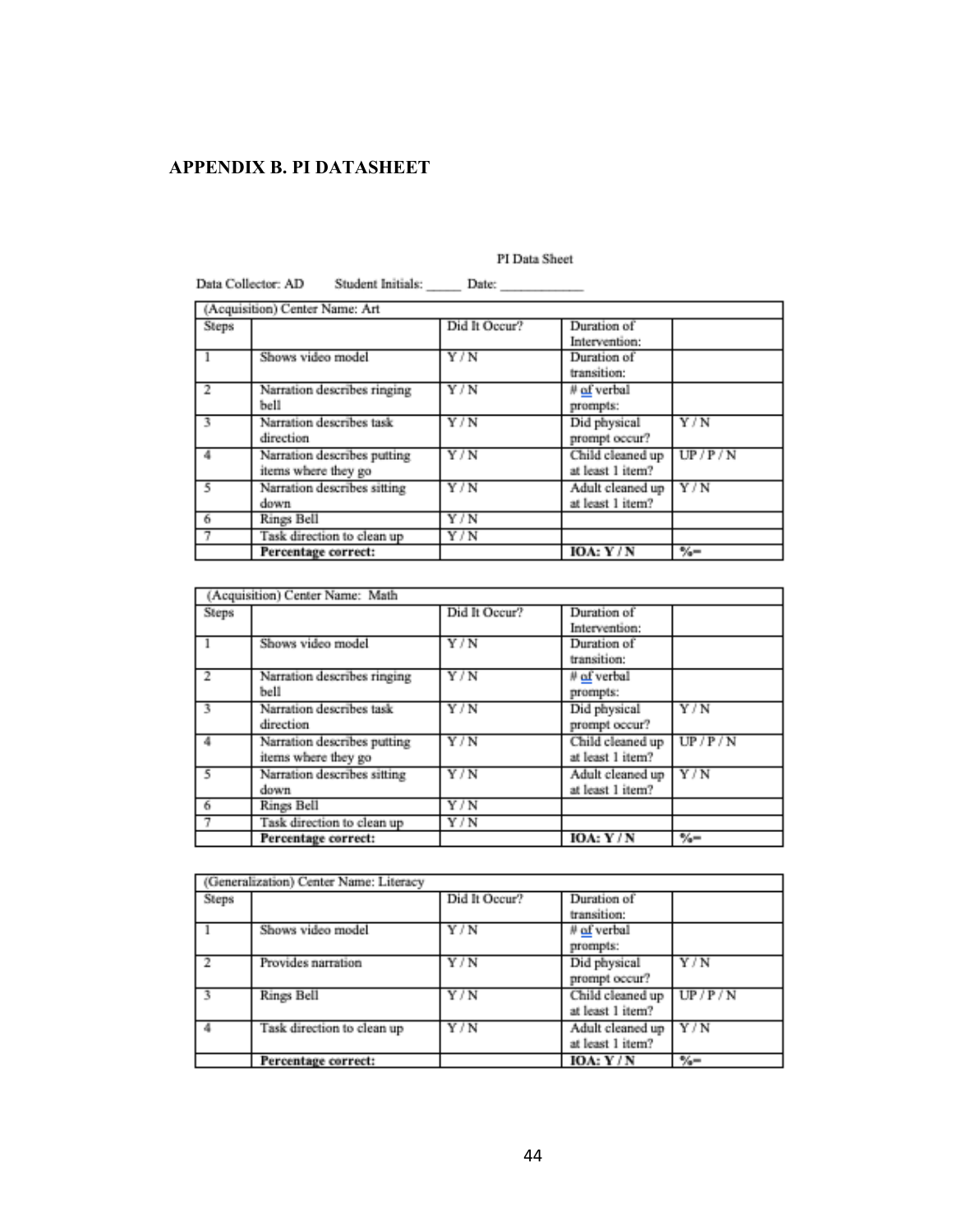## **APPENDIX C. TEACHER DATASHEET**

Data Sheet

| <b>Art Center (Acquisition)</b>         |  |
|-----------------------------------------|--|
| Duration (s)                            |  |
| <b>Math Center (Acquisition)</b>        |  |
| Duration (s)                            |  |
| <b>Literacy Center (Generalization)</b> |  |
| Duration (s)                            |  |

Date:  $\qquad \qquad$ 

| <b>Art Center (Acquisition)</b>  |  |  |  |  |
|----------------------------------|--|--|--|--|
| Duration (s)                     |  |  |  |  |
| <b>Math Center (Acquisition)</b> |  |  |  |  |
| Duration (s)                     |  |  |  |  |
| Literacy Center (Generalization) |  |  |  |  |
| Duration (s)                     |  |  |  |  |

Date:  $\frac{1}{2}$ 

| <b>Art Center (Acquisition)</b>  |  |  |  |  |
|----------------------------------|--|--|--|--|
| Duration (s)                     |  |  |  |  |
| <b>Math Center (Acquisition)</b> |  |  |  |  |
| Duration (s)                     |  |  |  |  |
| Literacy Center (Generalization) |  |  |  |  |
| Duration (s)                     |  |  |  |  |

Date:  $\qquad \qquad$ 

| <b>Art Center (Acquisition)</b>         |  |  |  |  |
|-----------------------------------------|--|--|--|--|
| Duration (s)                            |  |  |  |  |
| <b>Math Center (Acquisition)</b>        |  |  |  |  |
| Duration (s)                            |  |  |  |  |
| <b>Literacy Center (Generalization)</b> |  |  |  |  |
| Duration (s)                            |  |  |  |  |

Date:  $\qquad \qquad$ 

| <b>Art Center (Acquisition)</b>         |  |  |  |  |
|-----------------------------------------|--|--|--|--|
| Duration (s)                            |  |  |  |  |
| <b>Math Center (Acquisition)</b>        |  |  |  |  |
| Duration (s)                            |  |  |  |  |
| <b>Literacy Center (Generalization)</b> |  |  |  |  |
| Duration (s)                            |  |  |  |  |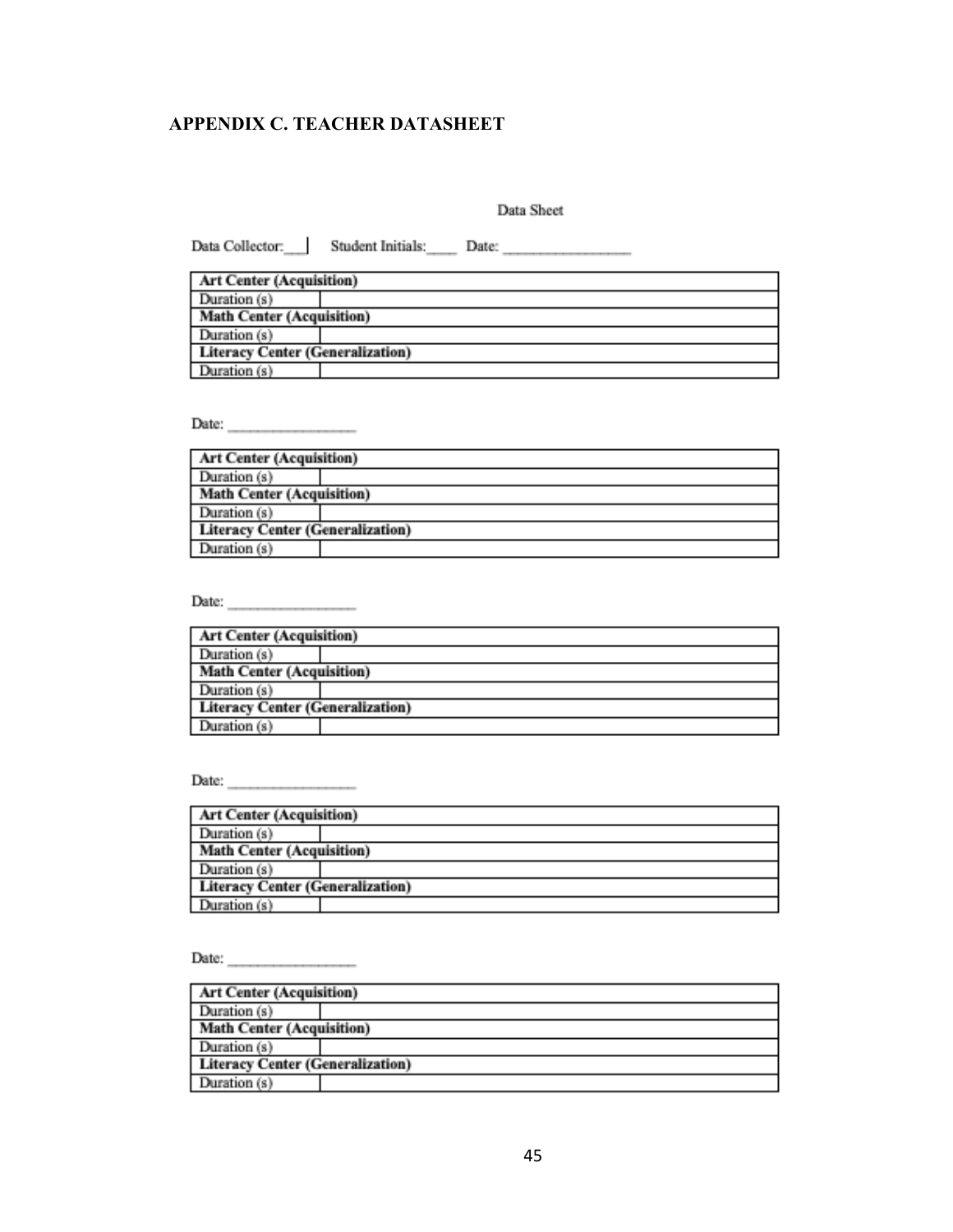## **APPENDIX D. SCREENING DATASHEET**

#### Screening Datasheet

 ${\bf Data\, Collection.}$ 

| Date:                 |  |  |  |
|-----------------------|--|--|--|
| Child Initials:       |  |  |  |
| VM 1                  |  |  |  |
| VM2                   |  |  |  |
| VM3                   |  |  |  |
| VM4                   |  |  |  |
| VM <sub>5</sub>       |  |  |  |
| Percentage<br>Correct |  |  |  |
|                       |  |  |  |

Key:  $+=$  imitated video model correctly,  $=$  did not imitate video model correctly or did not respond

| Date:                 |  |  |  |
|-----------------------|--|--|--|
| Child Initials:       |  |  |  |
| VM1                   |  |  |  |
| VM2                   |  |  |  |
| VM <sub>3</sub>       |  |  |  |
| VM4                   |  |  |  |
| VM <sub>5</sub>       |  |  |  |
| Percentage<br>Correct |  |  |  |
|                       |  |  |  |

Key: + = imitated video model correctly, - = did not imitate video model correctly or did not respond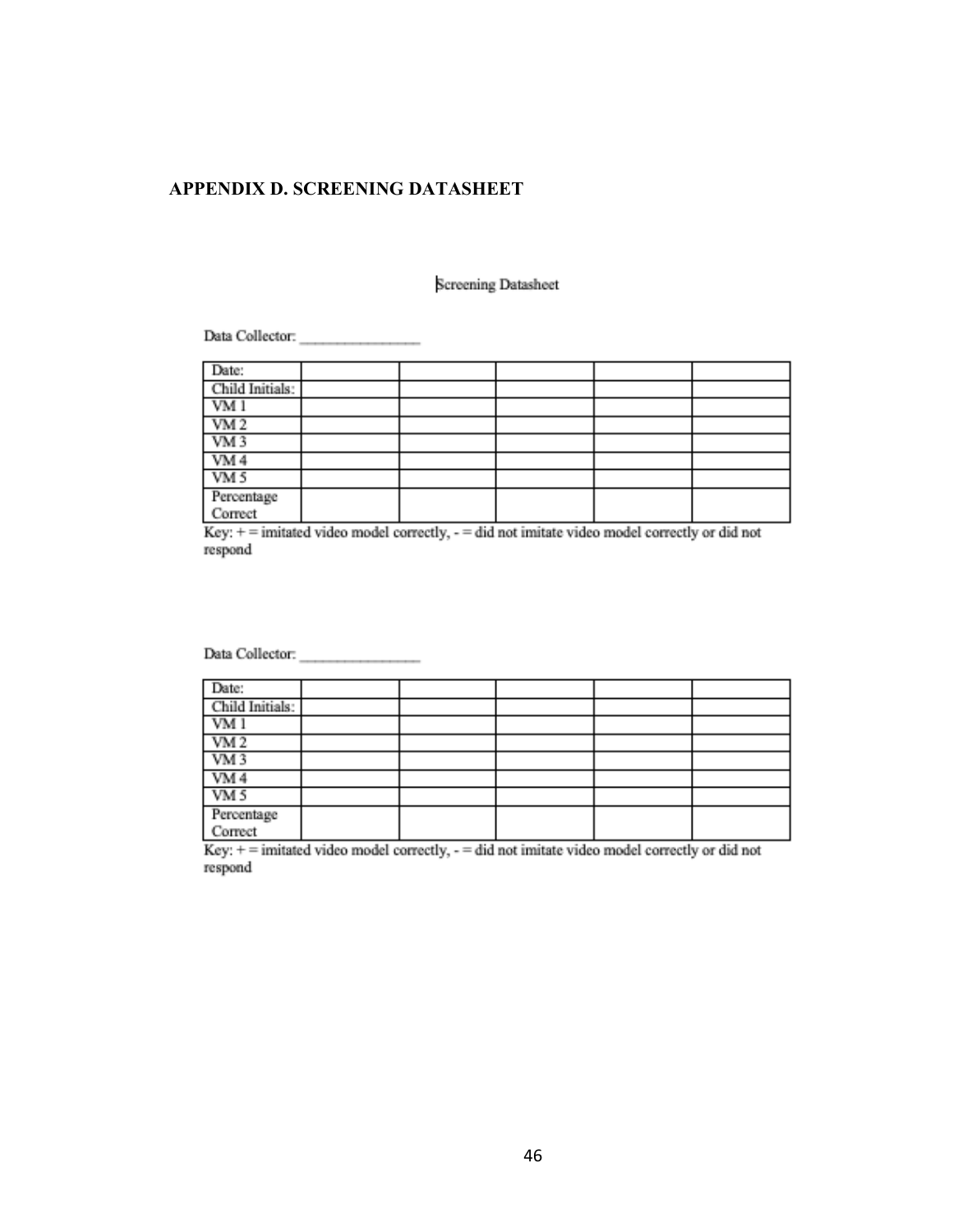#### **References**

- Banerjee, R., & Horn, E. (2013). Supporting classroom transitions between daily routines: Strategies and tips. *Young Exceptional Children*, *16*(2), 3-14.
- Bodrova, E., & Leong, D. J. (2005). High quality preschool programs: What would Vygotsky say?. *Early Education and Development*, *16*(4), 435-444.
- Cardon, T., Wangsgard, N., & Dobson, N. (2019). Video modeling using classroom peers as models to increase social communication skills in children with ASD in an integrated preschool. *Education and Treatment of Children*, *42*(4), 515-536.
- Carnahan, C. R., Basham, J. D., Christman, J., & Hollingshead, A. (2012). Overcoming challenges: Going mobile with your own video models. *Teaching Exceptional Children*, *45*(2), 50-59.
- Cihak, D. F. (2011). Comparing pictorial and video modeling activity schedules during transitions for students with autism spectrum disorders. *Research in Autism Spectrum Disorders*, *5*(1), 433-441.
- Cihak, D., Fahrenkrog, C., Ayres, K. M., & Smith, C. (2010). The use of video modeling via a video iPod and a system of least prompts to improve transitional behaviors for students with autism spectrum disorders in the general education classroom. *Journal of Positive Behavior Interventions*, *12*(2), 103-115.
- Cooper, J. O., Heron, T. E., & Heward, W. L. (2020). *Applied Behavior Analysis*. Pearson UK.
- D'Ateno, P., Mangiapanello, K., & Taylor, B. A. (2003). Using video modeling to teach complex play sequences to a preschooler with autism. *Journal of Positive Behavior Interventions*, *5*(1), 5-11.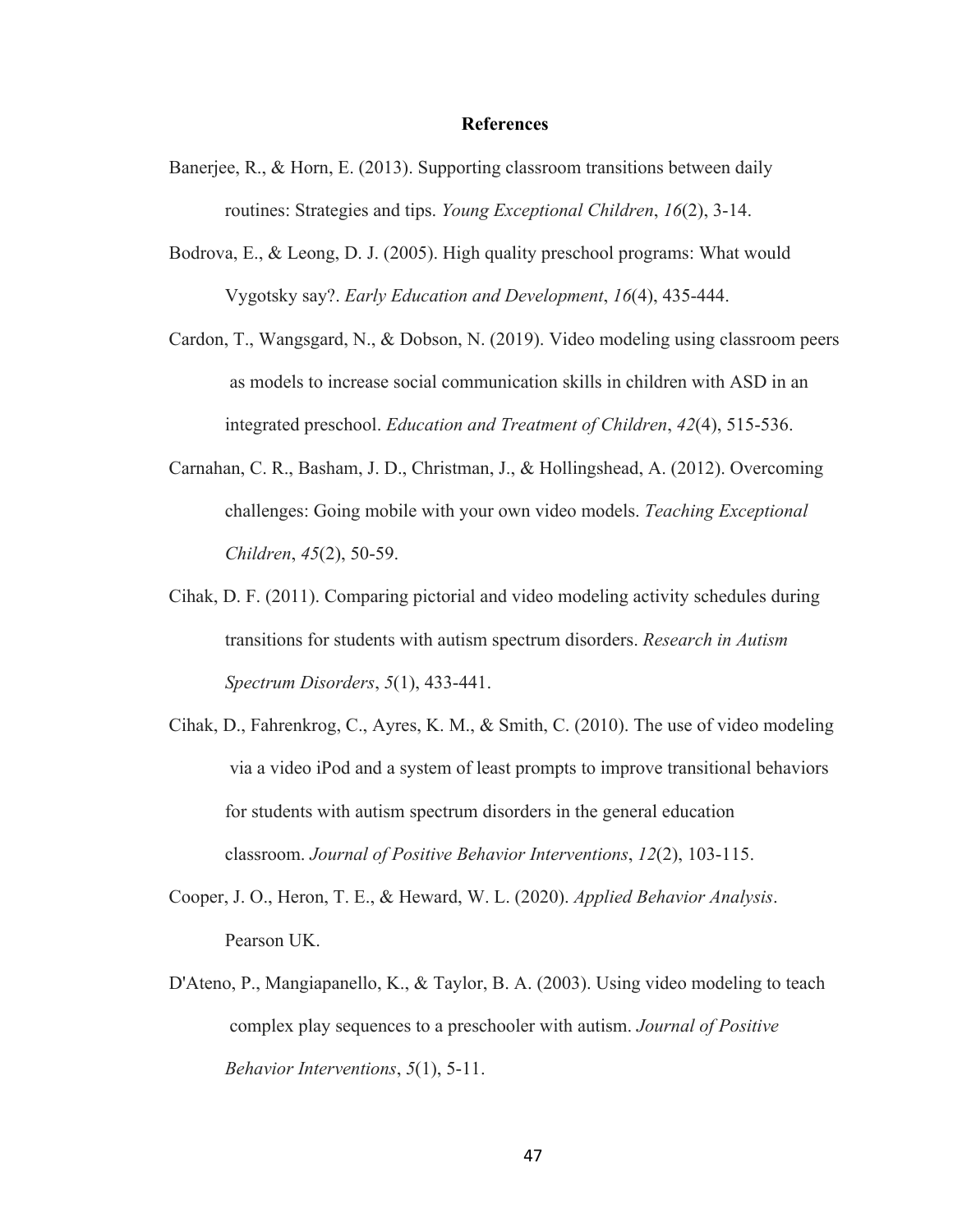- Fisher, C. W., Berliner, D. C., Filby, N. N., Marliave, R., Cahen, L. S., & Dishaw, M. M. (1981). Teaching behaviors, academic learning time, and student achievement: An overview. *The Journal of classroom interaction*, *17*(1), 2-15.
- Hall, C., Hollingshead, A., & Christman, J. (2019). Implementing video modeling to improve transitions within activities in inclusive classrooms. *Intervention in School and Clinic*, *54*(4), 235-240.
- Karaman, S., & İvrendi, A. (2015). Relationship among Preschool Period Children's Mathematical Skills, Socio-demographic Characteristics and Socio-dramatic Play. *Education & Science/Egitim ve Bilim*, *40*(177), 313-326.
- Ledford, J. R., & Gast, D. L. (Eds.). (2018) *Single case research methodology*. New York, NY: Routledge.
- Sawyer, M. R., Andzik, N. R., Kranak, M. P., Willke, C. P., Curiel, E. S., Hensley, L. E., & Neef, N. A. (2017). Improving pre-service teachers' performance skills through behavioral skills training. *Behavior Analysis in Practice*, *10*(3), 296-300.
- Schreibman, L., Whalen, C., & Stahmer, A. C. (2000). The use of video priming to reduce disruptive transition behavior in children with autism. *Journal of positive behavior interventions*, *2*(1), 3-11.
- Shrestha, A., Anderson, A., & Moore, D. W. (2013). Using point-of-view video modeling and forward chaining to teach a functional self-help skill to a child with autism. *Journal of Behavioral Education*, *22*(2), 157-167.
- Weisberg, D. S., Zosh, J. M., Hirsh-Pasek, K., & Golinkoff, R. M. (2013). Talking it up: play, language development, and the role of adult support. *American Journal of Play*, *6*(1), 39-54.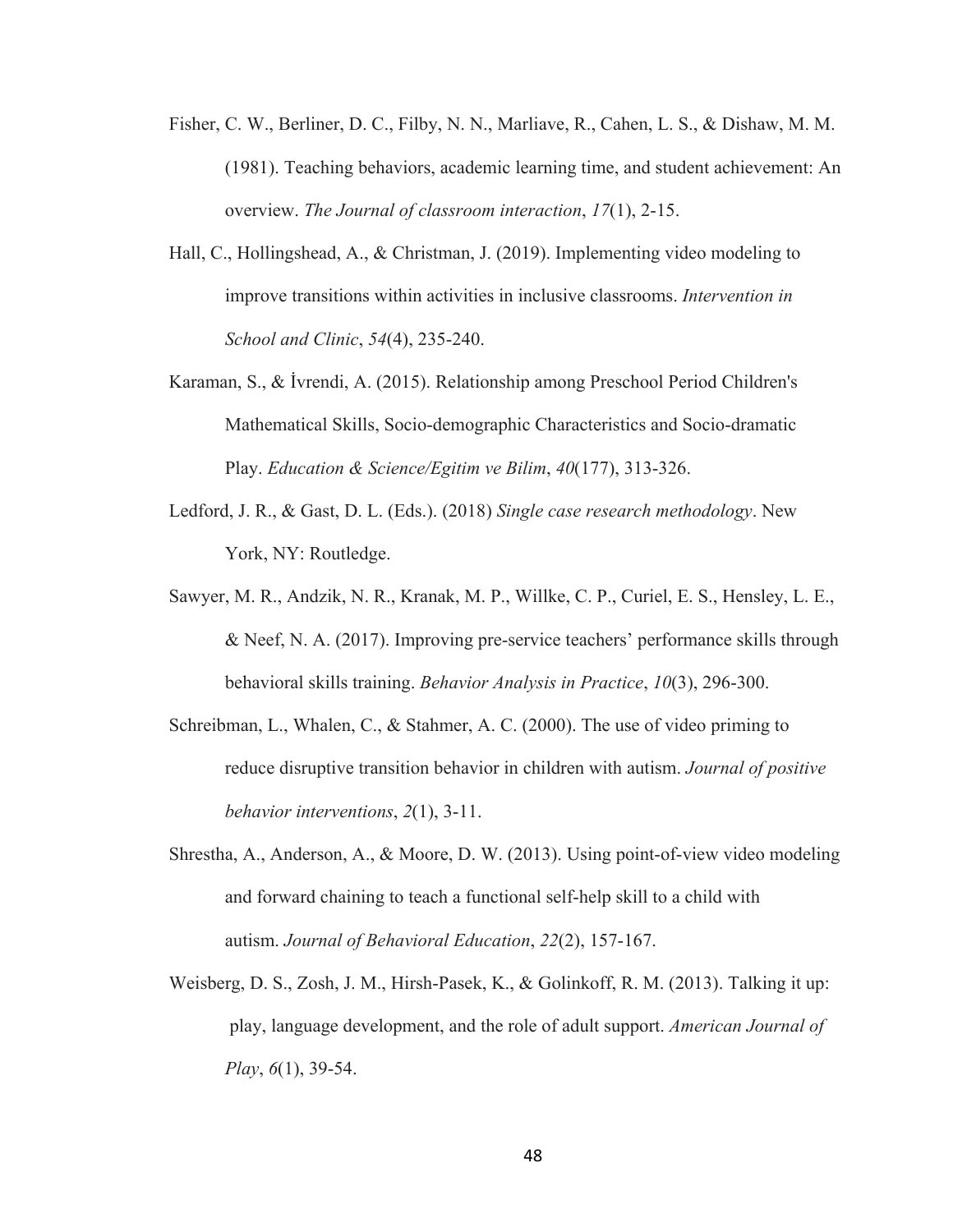Whorrall, J., & Cabell, S. Q. (2016). Supporting children's oral language development in the preschool classroom. *Early Childhood Education Journal*, *44*(4), 335-341.